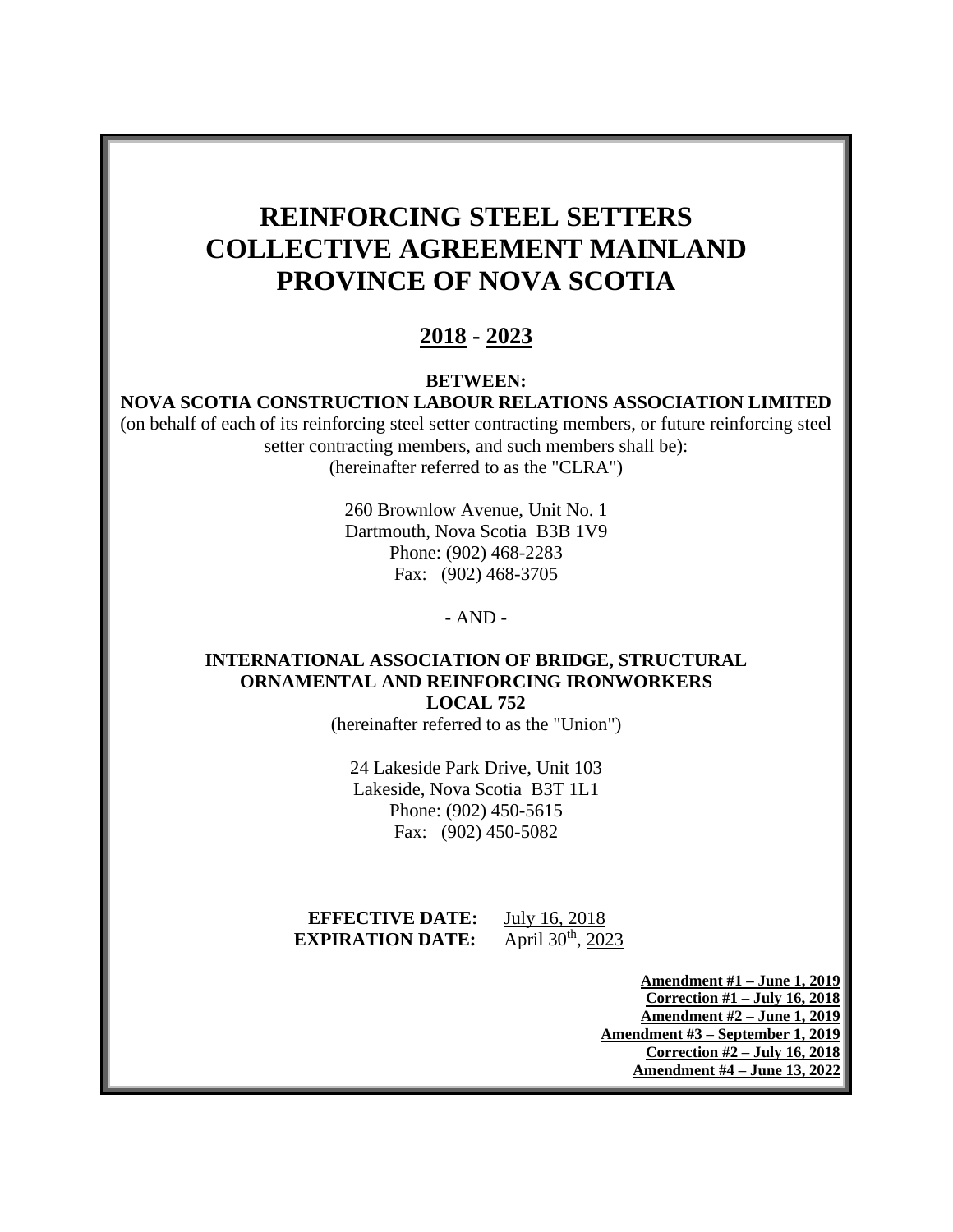# **INDEX**

#### **ARTICLE NO.**

| <b>PAGE NO.</b> |  |
|-----------------|--|
|-----------------|--|

| ARTICLE 22 - DRUG AND ALCOHOL TESTING AND PRE-MEDICAL EXAMINATIONS  17 |  |
|------------------------------------------------------------------------|--|
|                                                                        |  |
|                                                                        |  |
|                                                                        |  |
|                                                                        |  |
|                                                                        |  |
|                                                                        |  |
|                                                                        |  |
|                                                                        |  |
|                                                                        |  |
|                                                                        |  |
|                                                                        |  |
|                                                                        |  |
|                                                                        |  |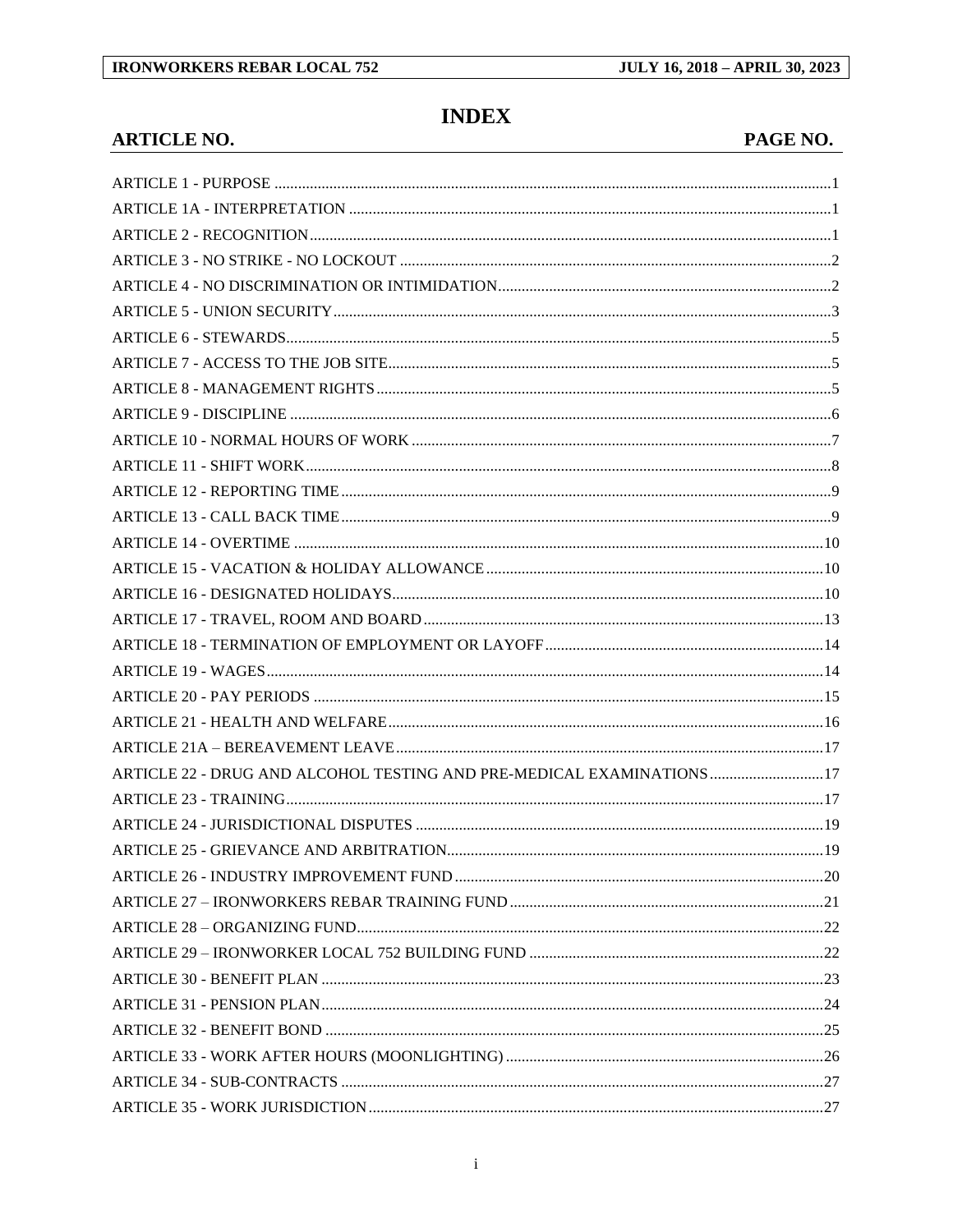# **INDEX**

#### **ARTICLE NO.**

#### PAGE NO.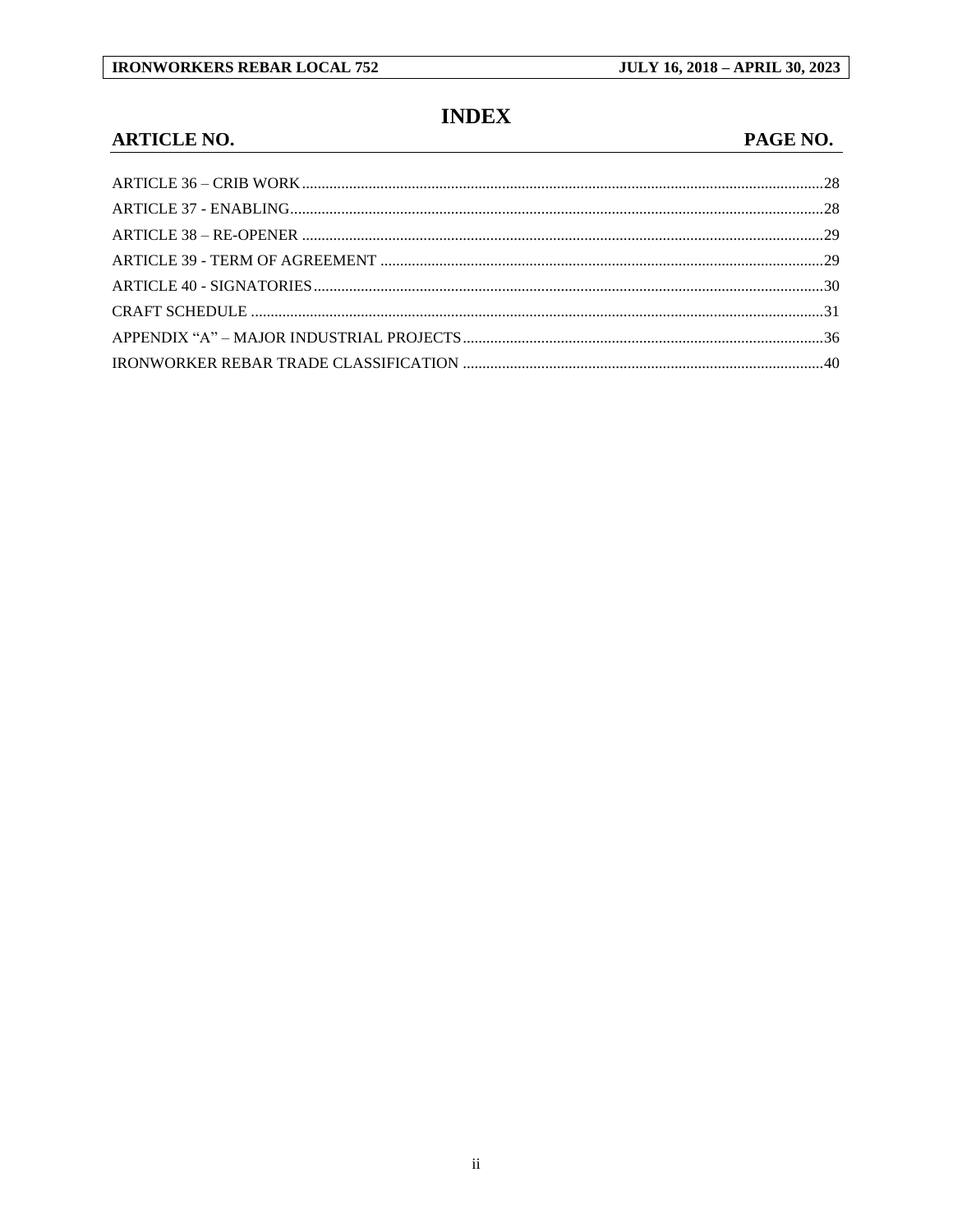## **ARTICLE 1 - PURPOSE**

- <span id="page-3-0"></span>1.01 The purpose of this Agreement is to establish terms and conditions of employment.
- 1.02 Upon the agreement of the parties, meetings to discuss alterations to the terms and conditions contained herein may be convened. Upon the agreement of the parties any term or condition may be added, deleted or amended. Should the parties be unable to agree upon a change to the terms and conditions contained within this Collective Agreement, then the parties shall continue to be bound by the terms of this Collective Agreement.

## **ARTICLE 1A - INTERPRETATION**

<span id="page-3-2"></span><span id="page-3-1"></span>Throughout this Agreement, the singular shall be interpreted to include the plural and the masculine to include the feminine, where ever appropriate.

## **ARTICLE 2 - RECOGNITION**

- 2.01 The employer and the CLRA recognize the Union as the bargaining agent for the bargaining unit consisting of all reinforcing rodpersons as classified in the Craft Schedule so attached and by Accreditation Order No. L.R.B. 392C, dated January 29, 1976. Work consists of field fabricating, installing, erecting on all rigging of reinforcing steel, unloading, handling, racking, sorting, cutting, bending, moving, hoisting, placing, burning, welding, welded wire fabric and tying of all materials used to reinforce concrete and on all other work normally performed by reinforcing rodmen.
- 2.02 The Union recognizes the CLRA as the sole collective bargaining agent with respect to the trade for its members and other Contractor employers covered by Accreditation Order No. L.R.B. 392C, dated January 29, 1976.
- 2.03 The Union will file any letter of agreement/recognition with the Minister of Labour in accordance with Section 28 of the Trade Union Act, and copy of same to the CLRA.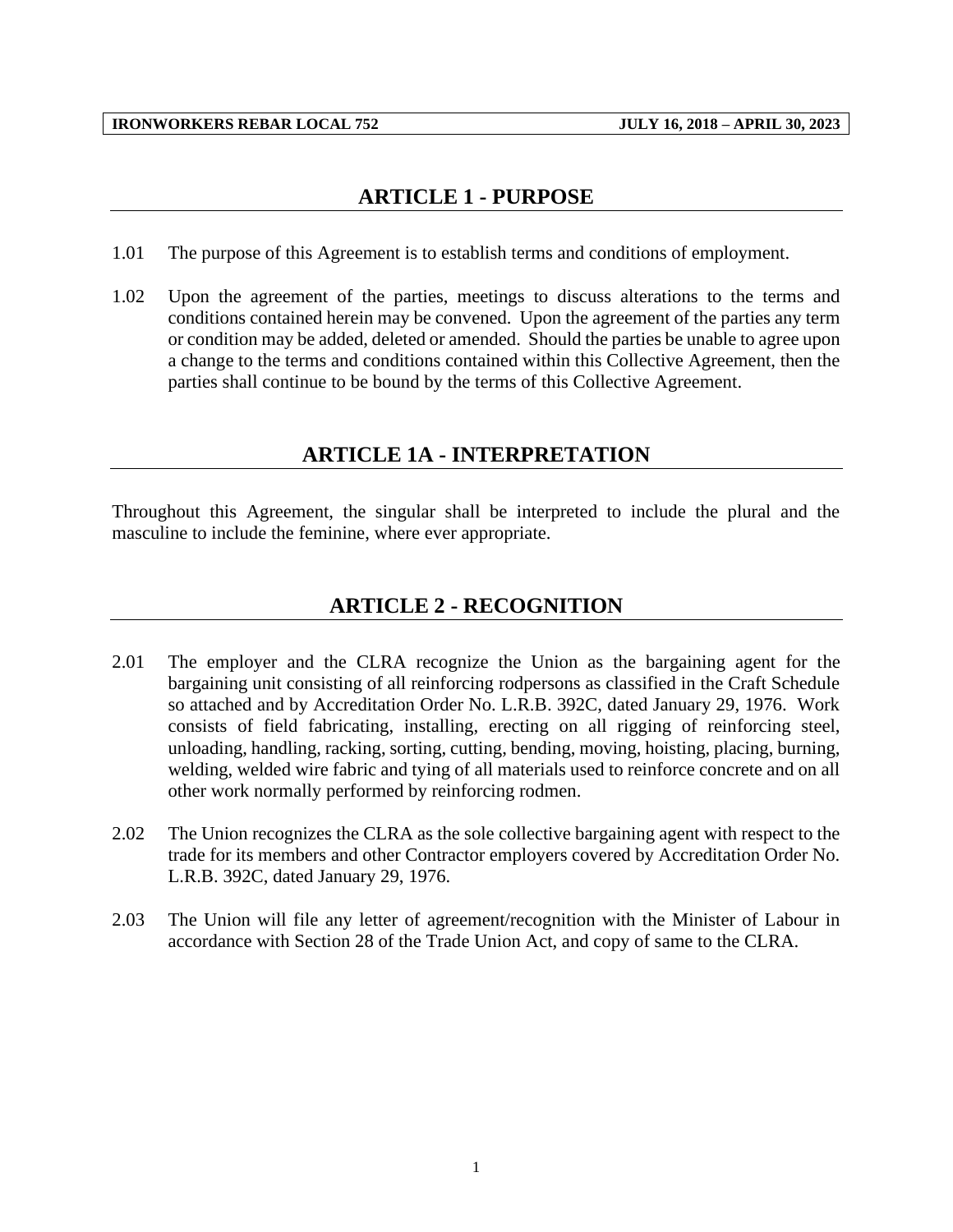#### **ARTICLE 3 - NO STRIKE - NO LOCKOUT**

- <span id="page-4-0"></span>3.01 The Union and employees agree that there will be no strike or other collective action which will interfere with or stop the efficient operation of construction work of the employer or any of them for the duration of this Agreement.
- 3.02 Participation by any employee, or group of employees, in an act violating the above provisions may be cause for disciplinary action, as well as any and all legal remedies available to the employer.
- <span id="page-4-1"></span>3.03 The employer agrees that there will not be any lock-out of the employees during the term of this Agreement.

## **ARTICLE 4 - NO DISCRIMINATION OR INTIMIDATION**

- 4.01 The employer agrees that there will be no discrimination, interference, restraint or coercion exercised or practiced by the employer, or by any of its representatives with respect to any employees because of their membership in, or connection with the Union, and that membership in the Union by employees who are eligible to join will not be discouraged.
- 4.02 The Union agrees that there will be no intimidation, interference, restraint or coercion exercised or practiced upon employees of the employer by any of its members or representatives, and that there will be no solicitation for membership, collection of dues or other Union activity on the premises of the employer, or on the site of the employers' operations during an employee's working hours. Continuance of these practices by an employee after warning, will be considered cause for discharge.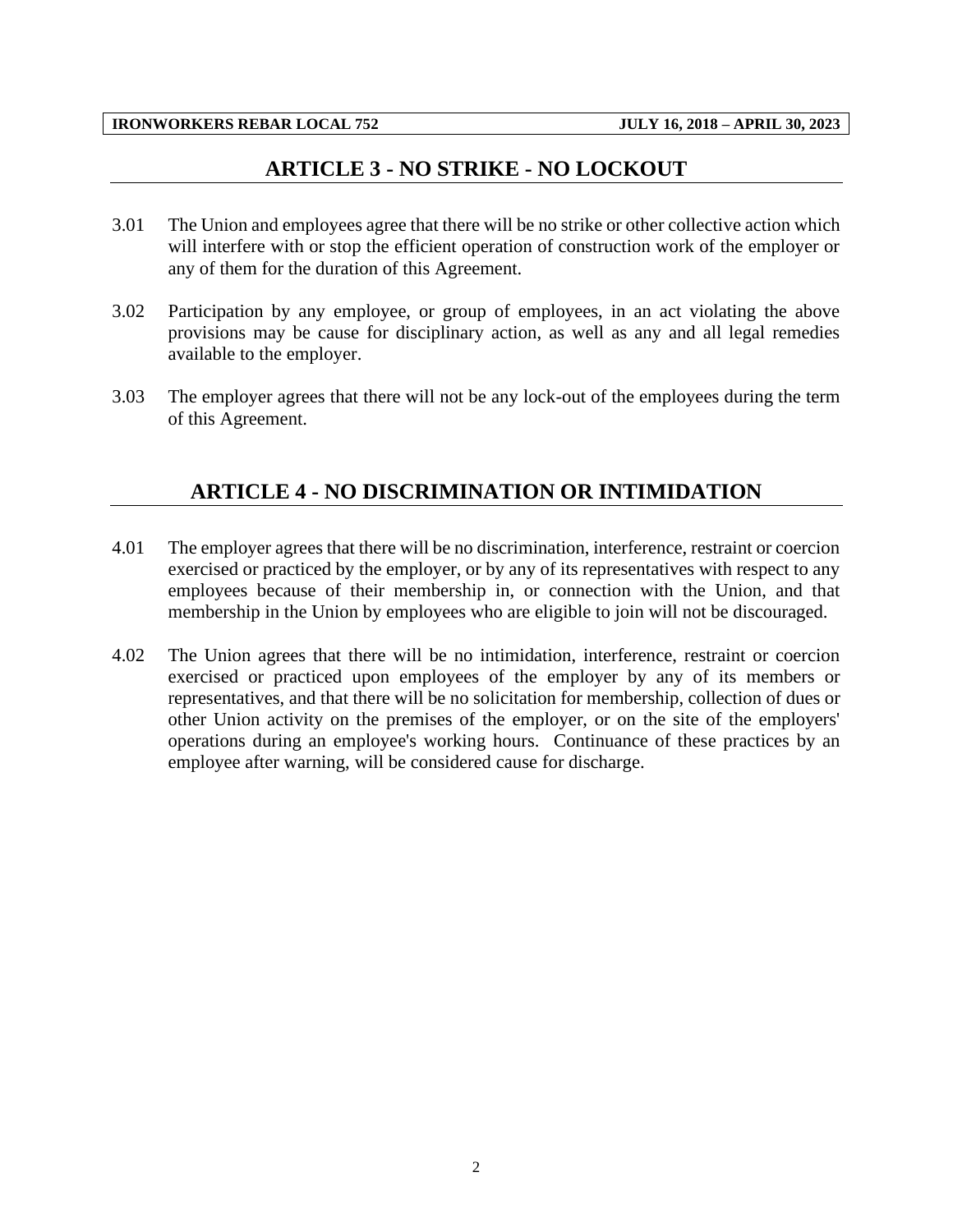## **ARTICLE 5 - UNION SECURITY**

- <span id="page-5-0"></span>5.01 The employer shall employ reinforcing steel setters (rodmen) who are members of the Union or are covered by the provisions of Article 5.05.
- 5.02 The Company must request the Union to provide a Referral Slip for each name hired employee, identifying the employee by name and Social Insurance Number, the Union shall promptly provide Referral Slips for such members in good standing.

Failing such requests, if a man goes to work without a Referral Slip the Company shall be liable for a penalty of one hundred dollars (\$100.00) per man, per day worked, payable to the Union and the employee shall be liable to discipline per the constitution of the Union.

- 5.03 When an employee reports for work the employer may request the employee's work history for the previous twelve (12) months, and if so requested, the employee shall supply such summary.
- 5.04 The Employer shall have all new employees sign probationary forms upon hiring and forward to the Union office before commencing work.
- 5.05 The employer agrees that employees, as a condition of continued employment, are to become and remain a member of the Union within thirty (30) days after the date of hiring. Any employee who refuses or neglects to sign the appropriate forms, or who revokes the authorization, or who resigns his membership in the Union will be deemed to have voluntarily separated and his employment will be terminated upon written notification of the Union.
- 5.06 Should the employee be newly joining the Union, the Union at their discretion will apply and collect an initiation fee from said new member.
- 5.07 The Union shall indemnify and save the employer harmless against any and all claims, demands, suits or other forms of liability that shall arise out of or by reason of action taken or not taken by the employer for the purpose of complying with any of the provisions of this section, or in reliance on any list, notice or assignment furnished under any of such provisions.
- 5.08 The Union agrees that membership will be granted to all employees under the same terms and conditions that prevail in the Union.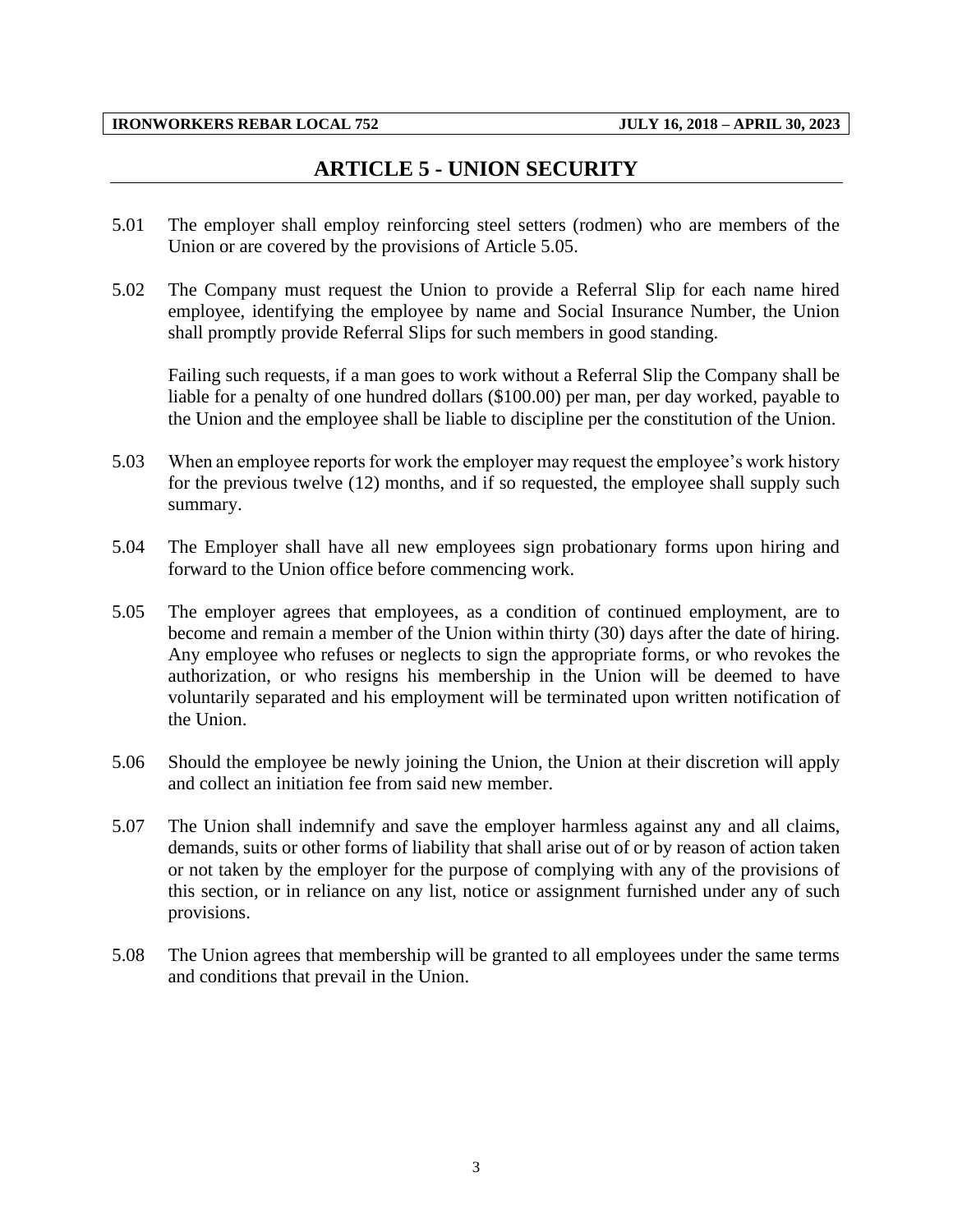5.09 (A) The employer agrees to deduct and remit all Union dues and fees as are authorized by the employee in writing. Dues deductions shall be made from the first pay of each month in the amount of thirty-two dollars (\$32.00) **and effective June 1, 2019, in the amount of thirty-five dollars (\$35.00) for Journeymen and thirty-four dollars (\$34.00) for Apprentices and Probationary members**. Remittance shall be made not later than the twenty-fifth (25th) day of each month for the month deducted. Such remittance shall be accompanied by a statement of names **and Social Insurance Numbers from whom the monies** have been deducted.

> **All Travellers from other Locals will not be required to have monthly union dues deducted as stated above. Instead the employer agrees to deduct and remit \$5.00 per week for each week worked. All Travellers will be required to be cleared prior to commencement of work prior to being employed.**

- (B) Local Union 752 Field Dues in the amount of three percent (3%) of hourly wage and V.&H allowance per hour for each hour paid. Allowance per hour for each hour paid shall be deducted and remitted as outlined in 5.09 (c).
- (C) Union Dues and Local Union 752 Field Dues are to be made payable to and remitted to the Ironworkers Local Union 752, 24 Lakeside Park Drive, Unit 103, Lakeside, Nova Scotia, B3T 1L1. These remittances will be accompanied by a statement containing the name, social insurance number, hours of work and gross wages (base hourly rate plus vacation and holiday) for each employee. Remittance forms shall be made available from the Union if required. Should any increases in the above (a) and/or (b) be authorized in accordance with the applicable provisions of the Union, the employer shall implement the increases upon receipt of notification from the Union.
- 5.10 The Union agrees that each employee will be responsible to maintain a record, verified by the relevant employer(s), of hours worked and work experience in accordance with the requirements of the Craft Schedule attached to this Agreement.

**Amendment #1 – June 1, 2019 Amendment #2 – June 1, 2019**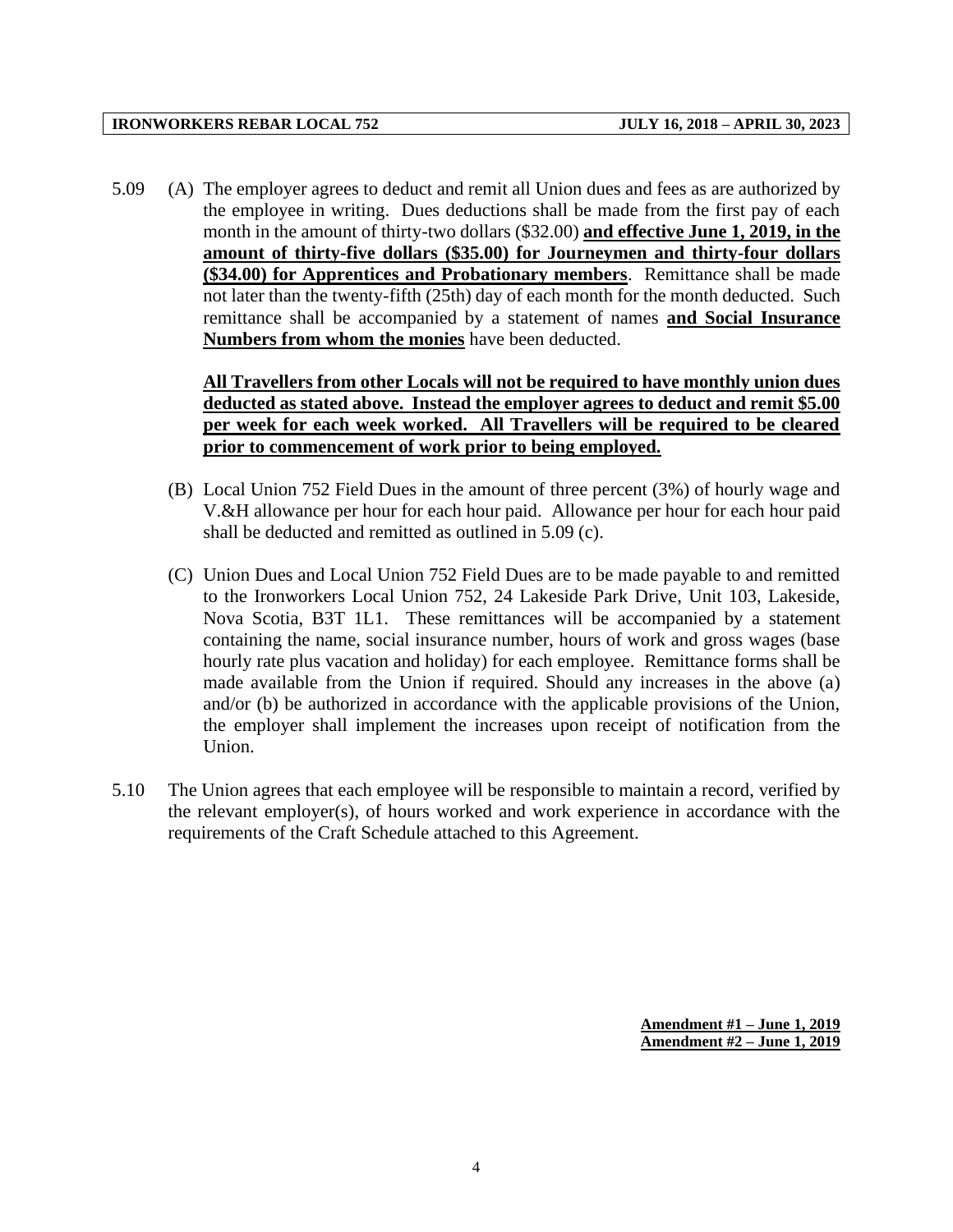## **ARTICLE 6 - STEWARDS**

- <span id="page-7-0"></span>6.01 A steward shall be an employee who shall be a qualified journeyman and a Union member in good standing, appointed by the Business Agent of the Union. It shall be his duty to assist the employer and Union members in carrying out the provisions set out in this Agreement. He shall be allowed reasonable time to perform such duties by the foreman or superintendent on the job.
- 6.02 When a Steward is appointed, the Business Agent will advise the employer the name of the man so appointed. The employer shall notify the Union when the employment of a steward is terminated.
- <span id="page-7-1"></span>6.03 When any part of a crew is required to work overtime and the steward is qualified to perform the type of work required, he shall be given preference in such overtime work.

## **ARTICLE 7 - ACCESS TO THE JOB SITE**

- 7.01 Business Representatives of the Union and International Representatives shall have access to the job site during working hours but in no case shall their visits interfere with the progress of the work.
- 7.02 Union Representatives must request access from the employer's representative on the job prior to entering the work area.
- <span id="page-7-2"></span>7.03 Conduct on the job site will be subject to the general regulations of the employer and/or owner.

#### **ARTICLE 8 - MANAGEMENT RIGHTS**

8.01 Subject to the limitations and specific terms of this Agreement, the Management of the job site and the direction of the working force, including but not limited to the right to plan, direct and control operations, hire, lay off, maintain discipline and efficiency of employees, establish and enforce rules of conduct, discipline and discharge employees for proper and sufficient cause, increase or decrease the working force, transfer employees job to job, determine methods and schedules of construction operation, material and equipment to be used are vested solely in the employer.

**Amendment #2 – June 1, 2019**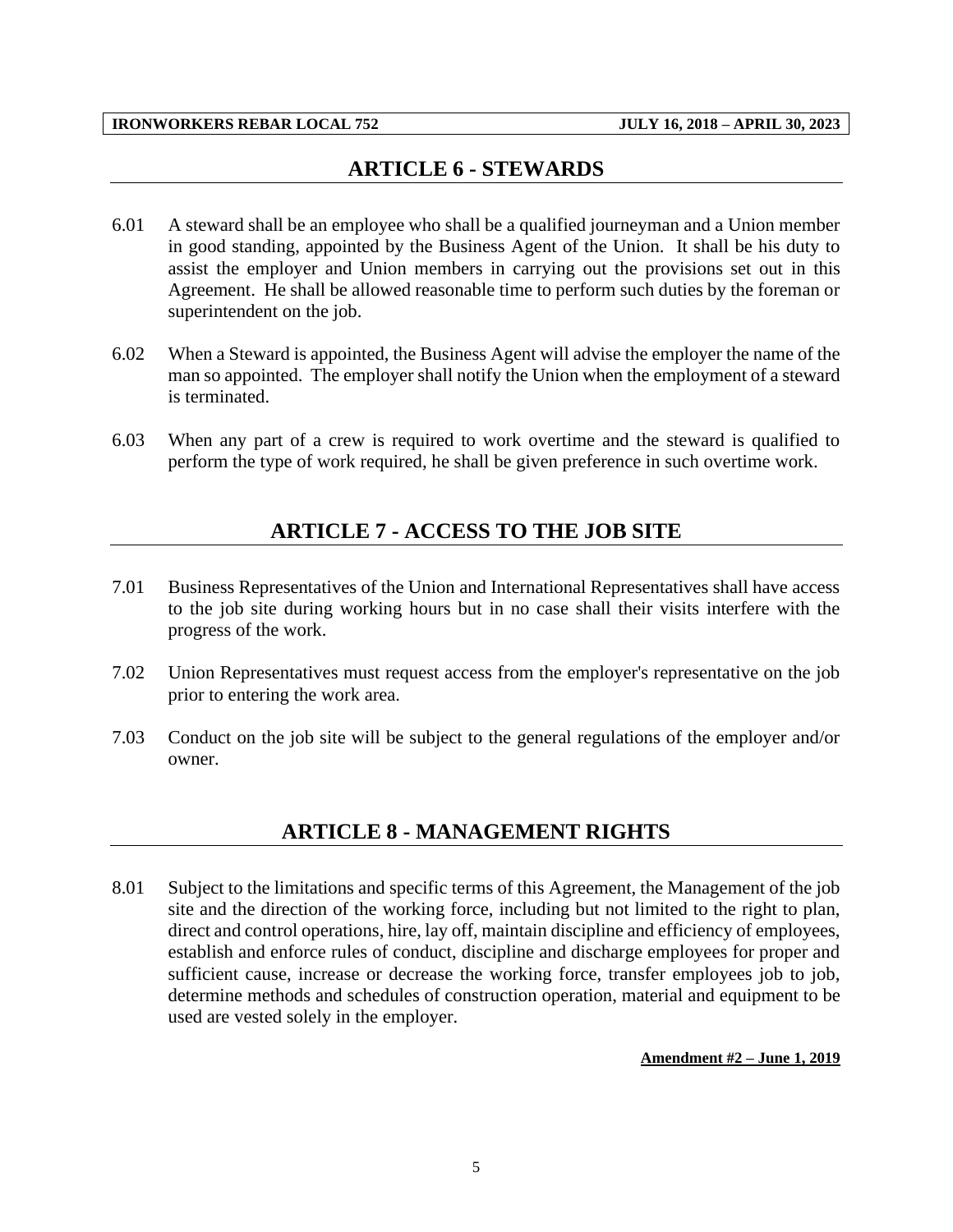### **ARTICLE 9 - DISCIPLINE**

- <span id="page-8-0"></span>9.01 Employees whose behaviour is detrimental to the efficient and safe conduct of the employer's business shall be subject to disciplinary action.
- 9.02 For offenses other than intoxication, insubordination, theft, false reporting of time, physical altercation and illegal work stoppage, which shall be subject to immediate dismissal, the procedure shall be:
	- (i) First Warning: Written reprimand to be issued to the employee, with a copy to the Union, by the employer's representative.
	- (ii) Second Warning: The length of suspension to be at the sole discretion of Management with a written notice of suspension from work for up to five (5) working days, to be issued to the employee, with copy to the Union, by the employer's representative.
	- (iii) Third Warning: Immediate Dismissal.
- 9.03 Employees discharged shall be advised by the employer of the cause for dismissal.
- 9.04 Warning notice to be signed by the employee's foreman and job steward, copy of warning notice to be mailed to the union office.
- 9.05 Use of cell phones/Blackberries/smartphones/etc. will not be permitted by employees onsite, except as explicitly authorized by the employer. Violations of this article shall be subject to the following disciplinary scheme:
	- First offence: warn the employee in writing. Warning notice to be signed by the employee's Foreman, copy of warning notice to be sent to the Union office.
	- Second offence: one (1) day suspension. Notify Union before suspension takes place.
	- Subsequent offence: seven (7) day suspension or dismissal as determined by the employer.

This section shall not apply to stewards and foremen using cell phones in the course of their duties.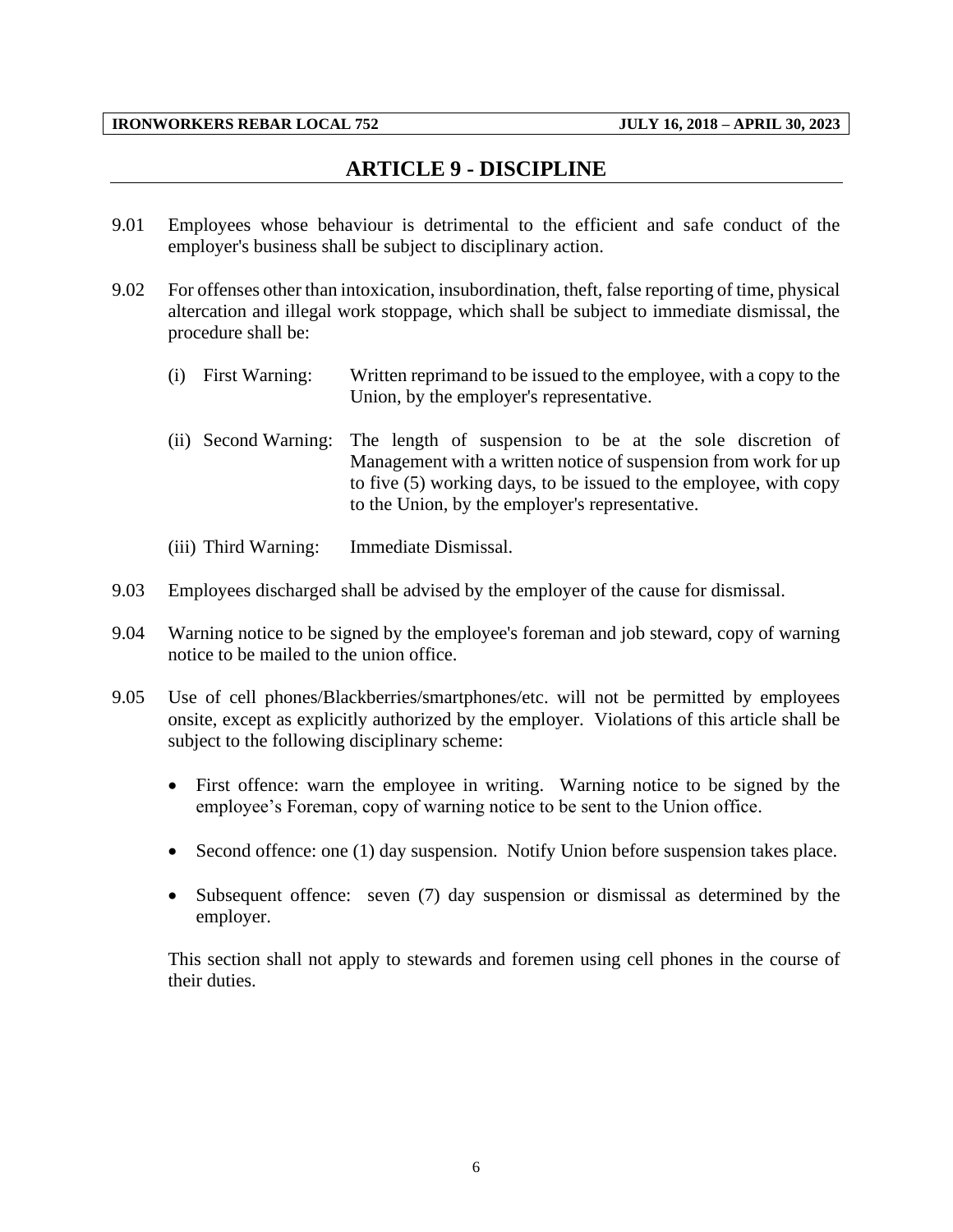#### **ARTICLE 10 - NORMAL HOURS OF WORK**

- <span id="page-9-0"></span>10.01 The normal workday is defined as the twenty-four (24) hour period beginning at 2400 hours.
- 10.02 The normal hours of work shall consist of eight (8) hours per normal workday, Monday through Friday, between 0700 hours and 1600 hours.

To facilitate the job, the Union may give prior approval in writing to a flexible forty (40) hour work week at the straight time rate of pay, consisting of up to five (5) shifts, not exceeding ten (10) hours per work day, Monday to Friday inclusive.

#### 10.02A **MAKE-UP HOURS FOR WEATHER EFFECTED WORK & EQUIPMENT BREAKDOWN**

When, in the course of a workweek, an employee does not work a full forty (40) hours between the hours of 0700 hours and 1600 hours, Monday through Friday, because of adverse weather conditions or equipment breakdown, the employer and employee may agree that make-up hours may be worked.

Make-up hours shall be payable at straight time and shall be scheduled as follows:

Monday to Friday inclusive...........up to two (2) hours per day Saturday.........................................up to eight (8) hours per day

Regularly scheduled hours and make-up hours together shall not exceed forty-five (45) hours worked (paid at the rate of straight time) in any week, Monday to Saturday, inclusive.

- 10.03 The lunch period shall be from 1200 hours to 1230 hours.
- 10.04 Should expediency require, the normal starting and quitting time and/or lunch period may be changed by mutual agreement of the parties hereto.
- 10.05 The employer shall allow a rest period of ten (10) minutes once in the mid-way point of the morning and once in the mid-way point of the afternoon. The ten (10) minute duration shall be measured from the time the employee ceases his labour to commencement of labour and shall be at a time determined by the employer. Upon agreement, the afternoon break can be added to the a.m. break to make a twenty (20) minute morning break and in that event no break shall be taken in the afternoon.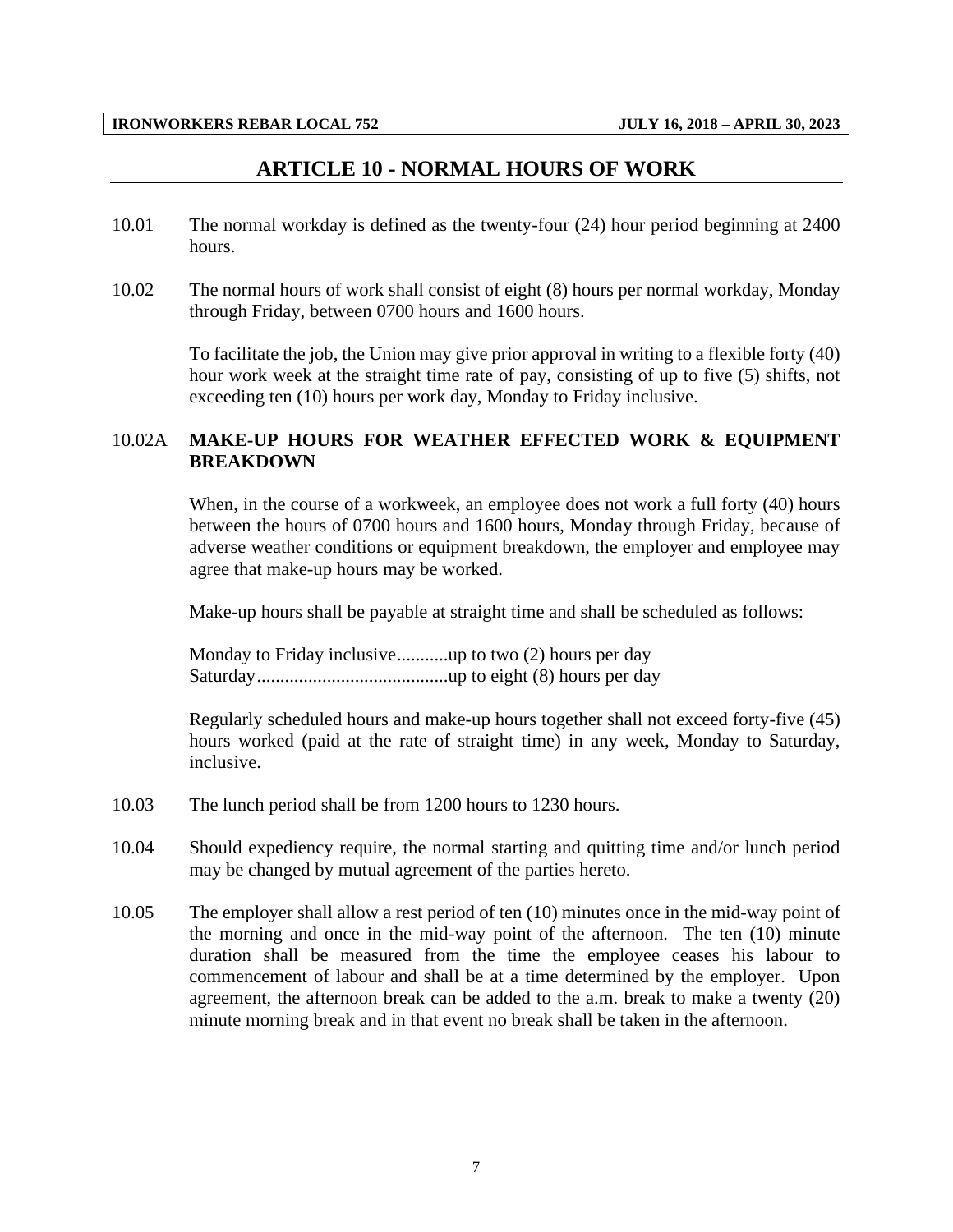10.06 When work cannot be performed during normal working hours due to the owners' stipulations, upon the Unions agreement, employees may perform the work required outside of the normal working hours according to job requirements and specifications at the regularly hourly rates of pay. The Union shall be advised by way of facsimile of all work to be performed under this Article.

#### **ARTICLE 11 - SHIFT WORK**

- <span id="page-10-0"></span>11.01 Shift work may be performed at the option of the employer.
- 11.02 In the event that shift work is instituted, such shift work shall be scheduled between Sunday Midnight and Friday Midnight and shall continue for at least five (5) consecutive weekdays, excluding Saturday, Sunday and holidays. The above shall not apply to concrete pours that are scheduled for more than twelve (12) hours.
- 11.03 When it is necessary to work two (2) or more shifts of work within twenty-four (24) hours, work performed between 1600 hours and 0700 hours shall be paid for at the rate of eight (8) hours pay. If two (2) twelve (12) hour shifts are required the first eight (8) hours of each shift are to be paid at the regular rate of pay and the balance of hours worked on said shifts will be paid as per Article 14.02 (premium rate).
- 11.04 In the event work is carried into a weekend (Saturday and/or Sunday) or a holiday (Article 16) the premium rate is to apply as set out in Article 14.02.
- 11.05 The employer shall allow a rest period of ten (10) minutes, once at the mid-way point of the first half of the regular scheduled shift and once at the mid-way point of the second half of the regular scheduled shift at a time determined by the employer. The ten (10) minute duration shall be measured from the time the employee ceases his labour to commencement of labour. This provision applies to all shift work.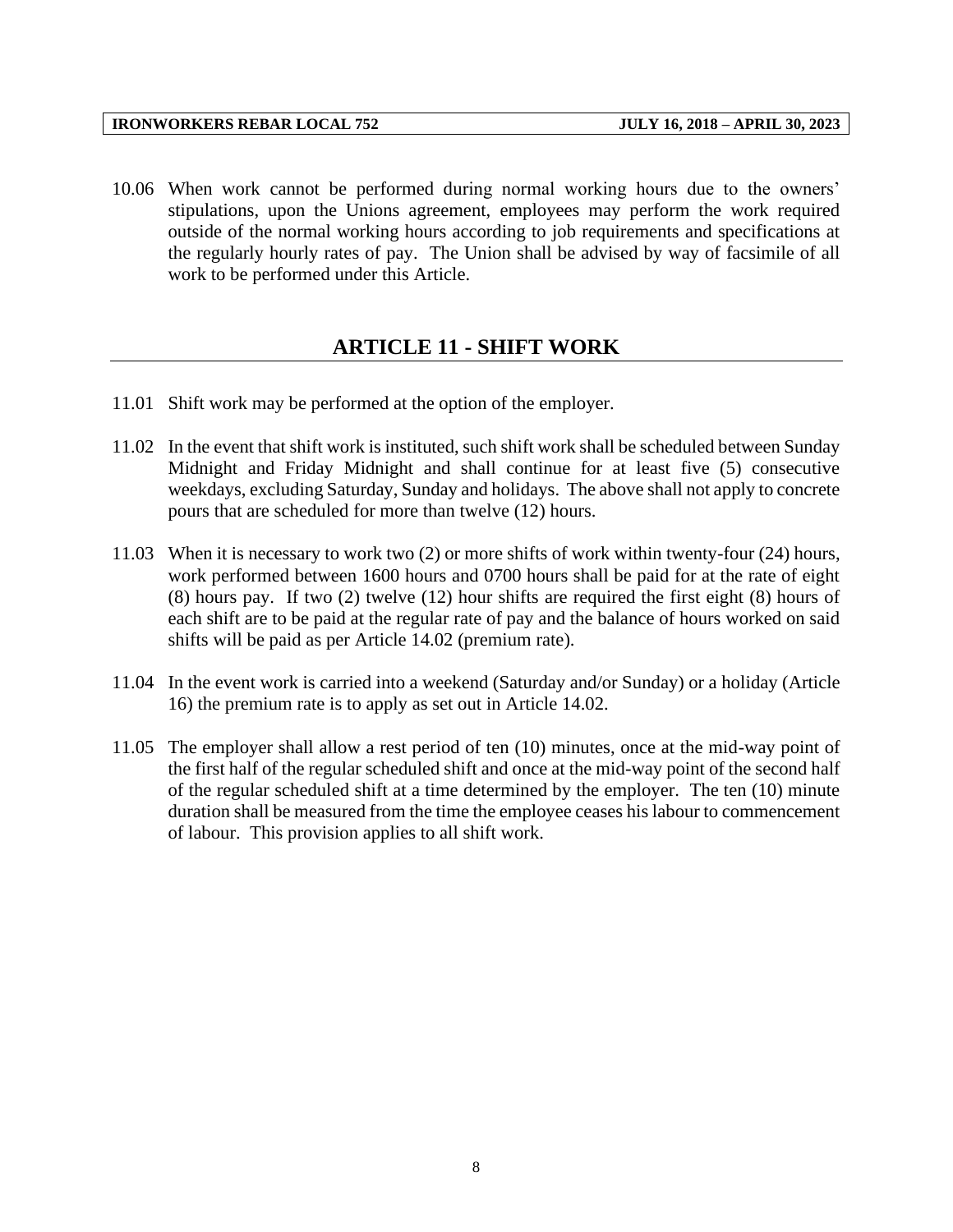## **ARTICLE 12 - REPORTING TIME**

- <span id="page-11-0"></span>12.01 Any rodman after being hired and/or reporting for work at the regular starting time and for whom no work is provided or due to climatic conditions, shall receive pay for two  $(2)$  hours at the applicable rate of wages, unless he has been notified not to report. The foregoing provisions shall apply to Saturday, Sunday, holidays and shift work at the applicable rate of pay. Employees who commence work shall receive the greater of reporting time or actual time worked.
- 12.02 Exceptions, however, shall be when strike conditions make it impossible to put such an employee to work or when stoppage of work is occasioned. Thereby, when conditions arise which are beyond the control of the employer or when an employee leaves work of his own accord or when a Rodman reports for work without proper tools of his trade. In order to qualify for reporting time an employee must remain on the job and be available for work during the period of such reporting time.
- <span id="page-11-1"></span>12.03 The employer shall determine when weather conditions on the job are such that men shall or shall not work.

## **ARTICLE 13 - CALL BACK TIME**

- 13.01 Every employee who after completion of his regular working hours (Monday through Friday) and who has left the job and is called back and is required to work outside his regular working hours shall be paid at his applicable premium rate as set forth in Article 14.02, but shall not be paid for less than two (2) hours.
- 13.02 When employees are called out to work by the employer on Saturday, Sunday and holidays, Article 14 shall apply.
- 13.03 Travel time will apply if applicable, according to Article 17.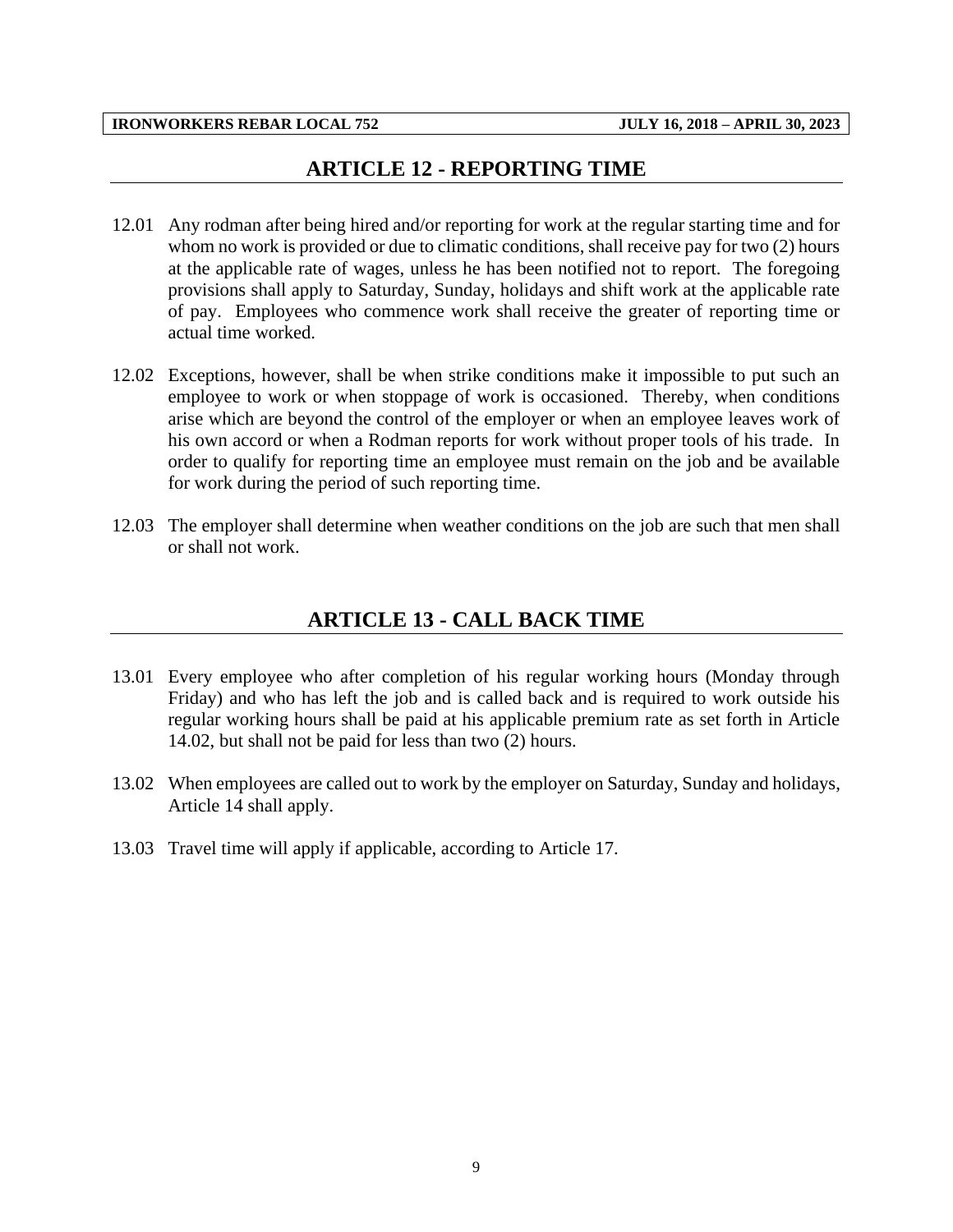## **ARTICLE 14 - OVERTIME**

- <span id="page-12-0"></span>14.01 All hours worked in excess of the normal working hours Monday through Friday, or all hours worked on Saturday, Sunday or holidays declared or statutory and set forth in this Collective Agreement, shall be paid for at the premium rate.
- 14.02 Premium rate is defined as work after regular working hours (Article 10) and shall be paid for at the rate of one and one-half times  $(1-1/2 x)$  the straight time rate of pay for such work.
- <span id="page-12-1"></span>14.03 Major Industrial Projects (Appendix "A"), all overtime worked on Saturday, Sunday and Holidays shall be paid at double time  $(2 x)$ , as outlined in Appendix "A".

## **ARTICLE 15 - VACATION & HOLIDAY ALLOWANCE**

- 15.01 The employer agrees to pay eight percent (8%) vacation and holiday allowance to each employee in lieu of paid vacation and holidays. Payment of such allowance shall be made weekly.
- <span id="page-12-2"></span>15.02 The employer and employees shall mutually agree on the time that the employee shall take the annual vacation. Provided that the employee has worked with the same employer for a minimum of nine (9) months in one (1) year.

#### **ARTICLE 16 - DESIGNATED HOLIDAYS**

- 16.01 During the period that this Agreement is in force, the following days shall be observed as Designated Holidays.
	- \* In those jurisdictions and municipalities where the first Monday in August is declared to be a Civic Holiday it shall be observed as such under the terms of this Agreement.

Should new **provincial** statutory holidays be declared during the term of this agreement, these new holidays shall be incorporated into this agreement where applicable.

#### **Amendment #4 – June 13, 2022**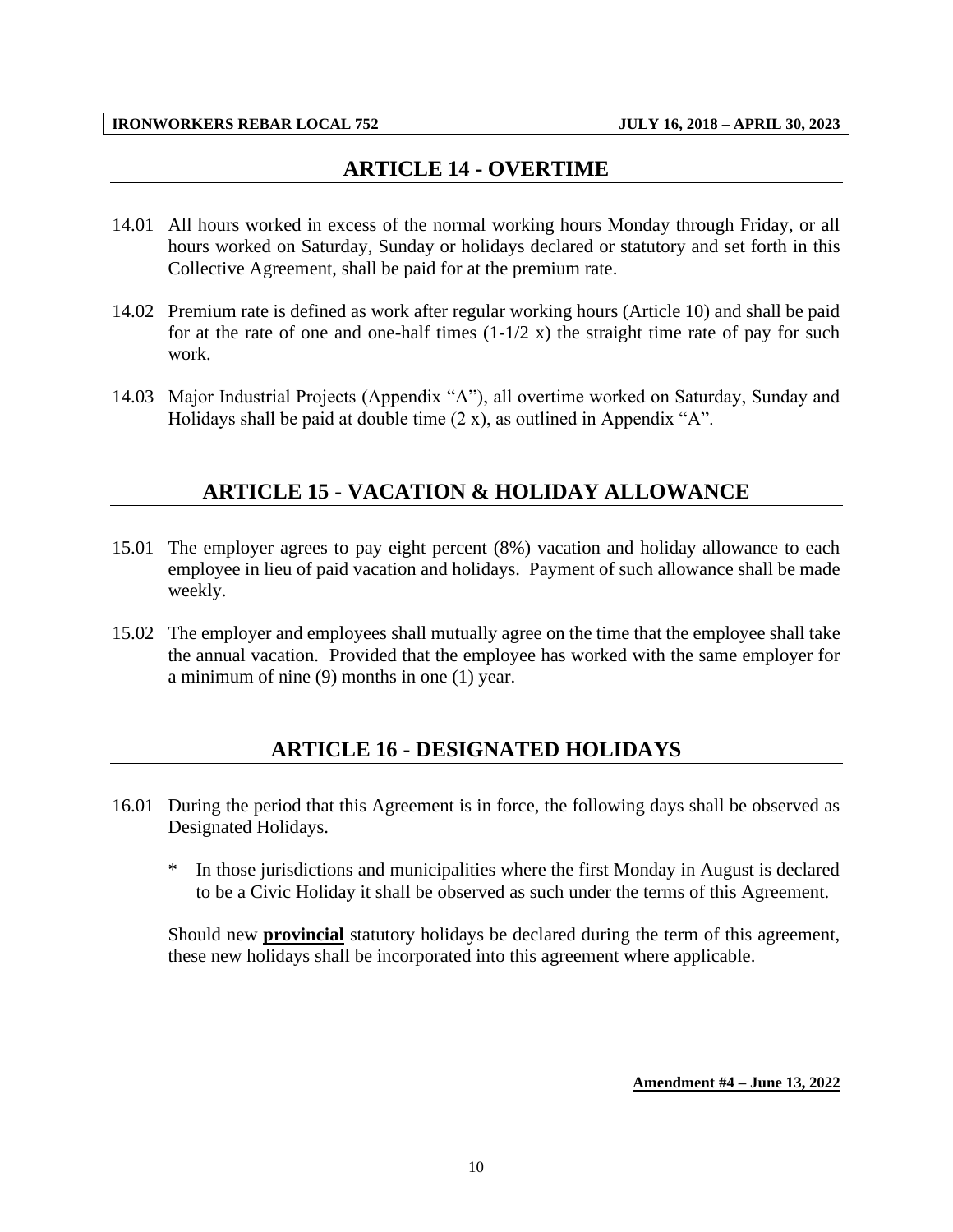16.02 Employees required to work on any Designated Holiday shall be paid in accordance with the overtime provisions in Article 14 for all hours worked at the request of the employer.

| CALENDAR YEAR 2018 | <b>HOLIDAY FALLS ON</b> |                   | <b>HOLIDAY OBSERVED ON</b> |                            |  |  |
|--------------------|-------------------------|-------------------|----------------------------|----------------------------|--|--|
| Labour Day         | Monday                  | September 3, 2018 | Same                       |                            |  |  |
| Thanksgiving Day   | Monday                  | October 8, 2018   | Same                       |                            |  |  |
| Remembrance Day    | Sunday                  | November 11, 2018 | Monday                     | November 12, 2018          |  |  |
| Christmas Day      | Tuesday                 | December 25, 2018 | Same                       |                            |  |  |
| <b>Boxing Day</b>  | Wednesday               | December 26, 2018 | Same                       |                            |  |  |
| CALENDAR YEAR 2019 | <b>HOLIDAY FALLS ON</b> |                   |                            | HOLIDAY OBSERVED ON        |  |  |
| New Years Day      | Tuesday                 | January 1, 2019   | Same                       |                            |  |  |
| Heritage Day       | Monday                  | February 18, 2019 | Same                       |                            |  |  |
| Good Friday        | Friday                  | April 19, 2019    | Same                       |                            |  |  |
| Victoria Day       | Monday                  | May 20, 2019      | Same                       |                            |  |  |
| Canada Day         | Monday                  | July 1, 2019      | Same                       |                            |  |  |
| Labour Day         | Monday                  | September 2, 2019 | Same                       |                            |  |  |
| Thanksgiving Day   | Monday                  | October 14, 2019  | Same                       |                            |  |  |
| Remembrance Day    | Monday                  | November 11, 2019 | Same                       |                            |  |  |
| Christmas Day      | Wednesday               | December 25, 2019 | Same                       |                            |  |  |
| <b>Boxing Day</b>  | Thursday                | December 26, 2019 | Same                       |                            |  |  |
| CALENDAR YEAR 2020 | <b>HOLIDAY FALLS ON</b> |                   |                            | HOLIDAY OBSERVED ON        |  |  |
| New Years Day      | Wednesday               | January 1, 2020   | Same                       |                            |  |  |
| Heritage Day       | Monday                  | February 17, 2020 | Same                       |                            |  |  |
| Good Friday        | Friday                  | April 10, 2020    | Same                       |                            |  |  |
| Victoria Day       | Monday                  | May 18, 2020      | Same                       |                            |  |  |
| Canada Day         | Wednesday               | July 1, 2020      | Same                       |                            |  |  |
| Labour Day         | Monday                  | September 7, 2020 | Same                       |                            |  |  |
| Thanksgiving Day   | Monday                  | October 12, 2020  | Same                       |                            |  |  |
| Remembrance Day    | Wednesday               | November 11, 2020 | Same                       |                            |  |  |
| Christmas Day      | Friday                  | December 25, 2020 | Same                       |                            |  |  |
| <b>Boxing Day</b>  | Saturday                | December 26, 2020 | Monday                     | December 28, 2020          |  |  |
| CALENDAR YEAR 2021 | <b>HOLIDAY FALLS ON</b> |                   |                            | <b>HOLIDAY OBSERVED ON</b> |  |  |
| New Years Day      | Friday                  | January 1, 2021   | Same                       |                            |  |  |
| Heritage Day       | Monday                  | February 15, 2021 | Same                       |                            |  |  |
| Good Friday        | Friday                  | April 2, 2021     | Same                       |                            |  |  |
| Victoria Day       | Monday                  | May 24, 2021      | Same                       |                            |  |  |
| Canada Day         | Thursday                | July 1, 2021      | Same                       |                            |  |  |
| Labour Day         | Monday                  | September 6, 2021 | Same                       |                            |  |  |
| Thanksgiving Day   | Monday                  | October 11, 2021  | Same                       |                            |  |  |
| Remembrance Day    | Thursday                | November 11, 2021 | Same                       |                            |  |  |
| Christmas Day      | Saturday                | December 25, 2021 | Monday                     | December 27, 2021          |  |  |
| <b>Boxing Day</b>  | Sunday                  | December 26, 2021 | Tuesday                    | December 28, 2021          |  |  |
|                    |                         |                   |                            |                            |  |  |

**Correction #2 – July 16, 2018**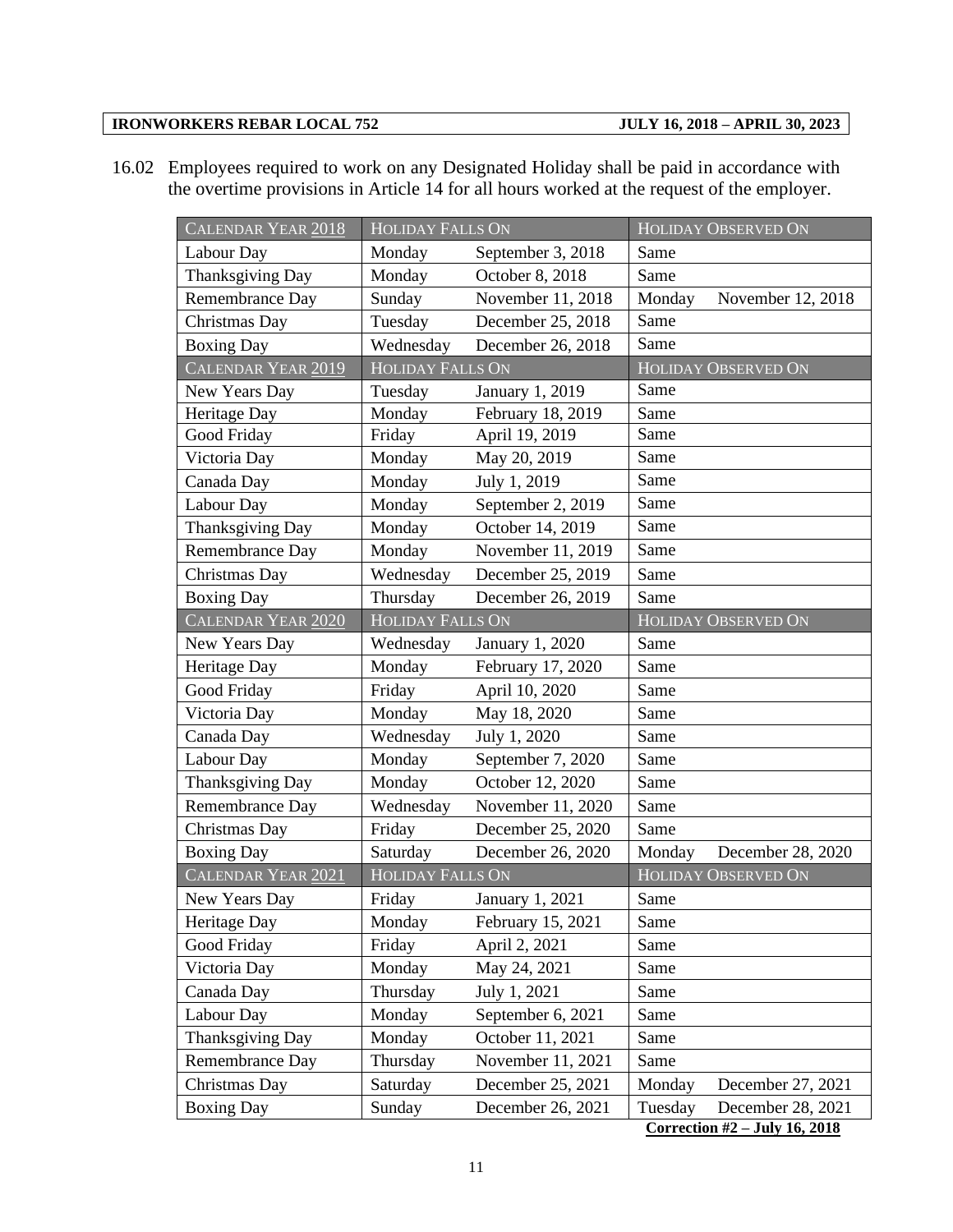| <b>CALENDAR YEAR 2022</b>                           | <b>HOLIDAY FALLS ON</b> |                           |             | <b>HOLIDAY OBSERVED ON</b> |
|-----------------------------------------------------|-------------------------|---------------------------|-------------|----------------------------|
| New Years Day                                       | Saturday                | January 1, 2022           | Monday      | January 3, 2022            |
| Heritage Day                                        | Monday                  | February 21, 2022         | Same        |                            |
| Good Friday                                         | Friday                  | April 15, 2022            | Same        |                            |
| Victoria Day                                        | Monday                  | May 23, 2022              | Same        |                            |
| Canada Day                                          | Friday                  | July 1, 2022              | Same        |                            |
| Labour Day                                          | Monday                  | September 5, 2022         | Same        |                            |
| <b>National Day for Truth</b><br>and Reconciliation | Friday                  | <b>September 30, 2022</b> | <b>Same</b> |                            |
| Thanksgiving Day                                    | Monday                  | October 10, 2022          | Same        |                            |
| Remembrance Day                                     | Friday                  | November 11, 2022         | Same        |                            |
| Christmas Day                                       | Sunday                  | December 25, 2022         | Monday      | December 26, 2022          |
| <b>Boxing Day</b>                                   | Monday                  | December 26, 2022         | Tuesday     | December 27, 2022          |
| <b>CALENDAR YEAR 2023</b>                           | <b>HOLIDAY FALLS ON</b> |                           |             | <b>HOLIDAY OBSERVED ON</b> |
| New Years Day                                       | Sunday                  | January 1, 2023           | Monday      | <b>January 2, 2023</b>     |
| Heritage Day                                        | Monday                  | February 20, 2023         | Same        |                            |
| Good Friday                                         | Friday                  | April 7, 2023             | Same        |                            |

**Correction #2 – July 16, 2018 Amendment #4 – June 13, 2022**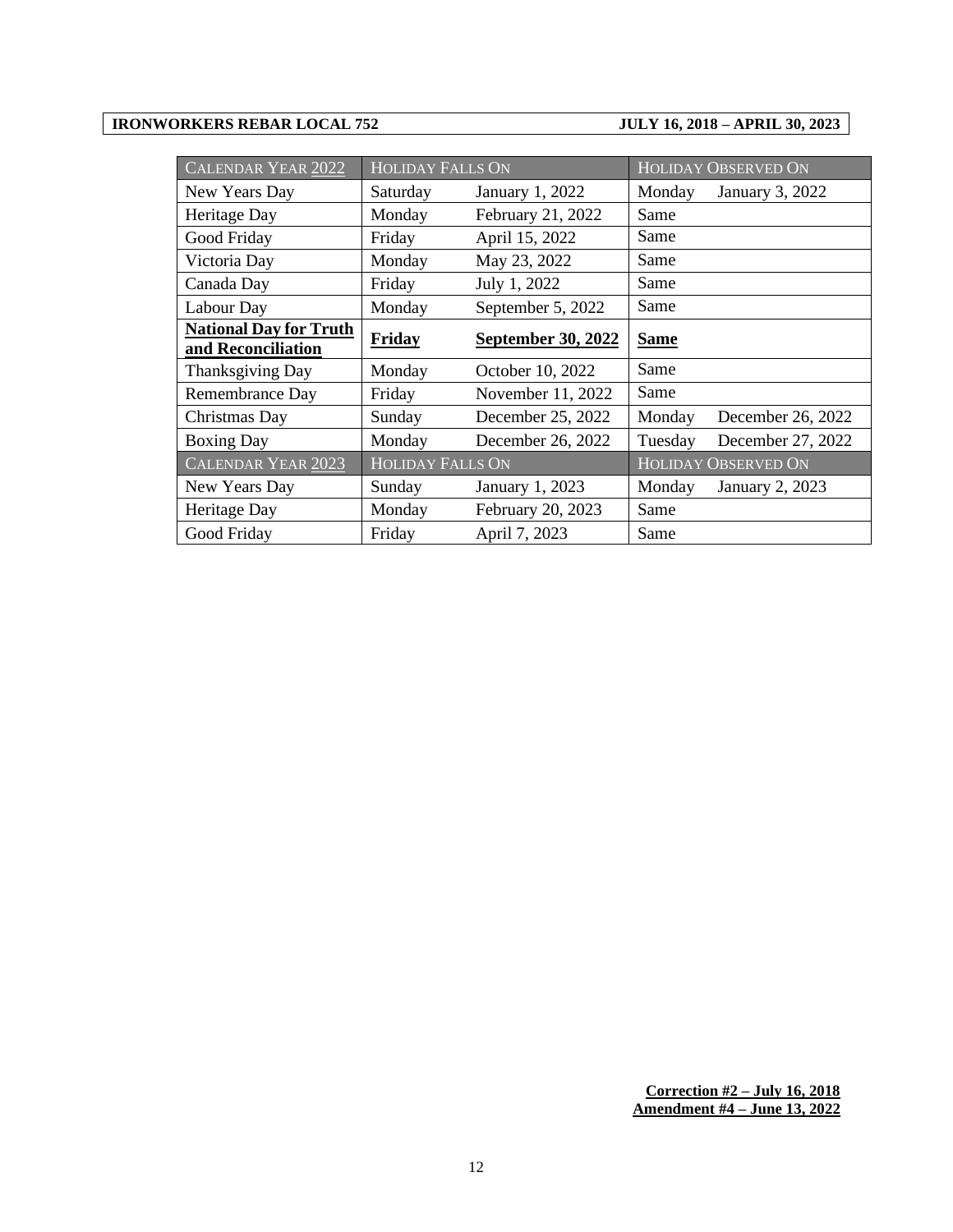### **ARTICLE 17 - TRAVEL, ROOM AND BOARD**

<span id="page-15-0"></span>17.01 For purposes of this Article (Article 17) the address of record of an employee is the address that is registered by the employee with the Union office three (3) months prior to the commencement of a construction project.

An employee's address of record can only be changed once every two (2) years unless the change of address involves the purchase or sale of a residential property or the employee is entering into a residential lease of at least one (1) year duration.

17.02 When an employee must travel over one hundred (100) kilometres from his current place or residence to the job site, he shall be paid fifty-two cents (\$0.52) per kilometre one way as a travel allowance for the shortest normally travelled route.

If an employee is required to travel more than one hundred (100) kilometres, for two (2) or more consecutive days, then Board per Article 17.03 shall be payable. Travel allowance paid shall not exceed board allowance under Article 17.03.

17.03 Board allowance shall be, effective:

If room and board is paid then the travel allowance (17.02) will not apply.

- 17.04 When an employee is eligible for Board Allowance and reports for work at the beginning of a regular working day, he shall be entitled to such Board Allowance. If an employee reports for work the day before and the day after a statutory holiday, he shall receive Board Allowance for the holiday.
- 17.05 If employer-provided accommodations are available for a project, the employee will live at the accommodations provided and no living allowance will be paid to the employee. If the employee, on initial hiring on said project, chooses not to stay at the accommodations provided, he will be paid the allowance as outlined in Articles 17.03 or 17.04.
- 17.06 It is the intention of this Agreement that all benefits payable under this Article should be in compliance with the prevailing income tax legislation. Accordingly, unless the employee supplies the employer with a properly completed TD-4 (or such other form as may from time to time be required by Canada Customs and Revenue Agency) it is understood that Board and Travel payments shall be subject to income tax. The employer shall make the appropriate forms available on-site upon request.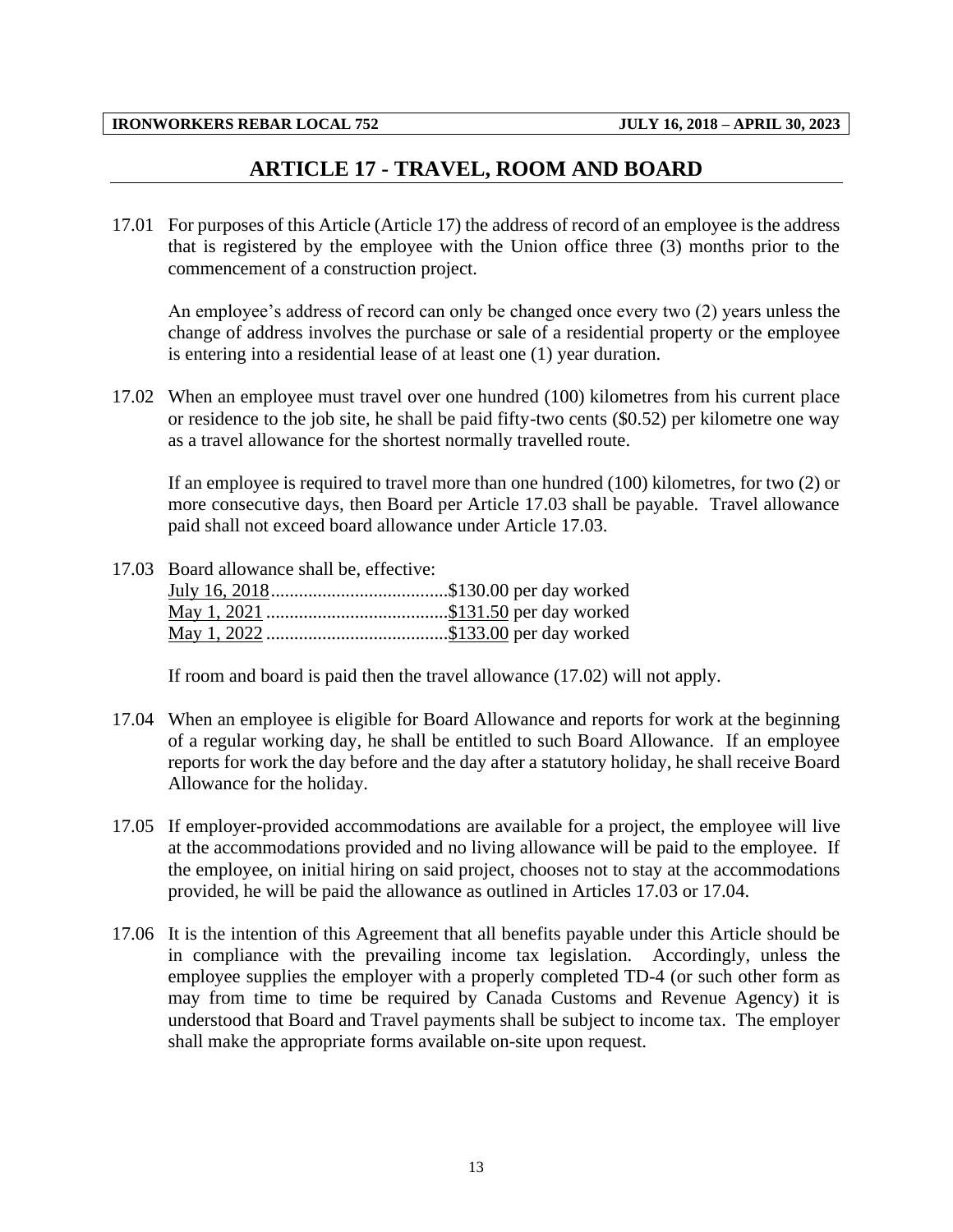#### <span id="page-16-0"></span>**ARTICLE 18 - TERMINATION OF EMPLOYMENT OR LAYOFF**

#### 18.01 **Layoffs and Severance Pay:**

Layoffs shall occur only at 1200 hours and at 1600 hours. Each employee shall receive two (2) hours notice of layoff or two (2) hours pay in lieu of such notice at his regular rate of pay.

18.02 Employees who are laid off, quit or are discharged from the service of the employer, shall receive their wages and employment record of earnings on termination, if the payroll is made up on the project (job site) otherwise, the employer shall mail the employment record of earnings and wages within three (3) days exclusive of Saturday, Sunday and designated holidays. Should the employer fail to comply with this provision, the employee shall receive an additional sum equivalent to eight (8) hours of pay at straight time rates for every two (2) additional days of delinquency. An employee may be dismissed for just cause on the authority of the employer or his authorized representative on the job. Such employee shall be advised promptly by the employer of the cause for dismissal.

#### **ARTICLE 19 - WAGES**

<span id="page-16-1"></span>19.01 The regular hourly rates of pay for each classification of employee shall be in accordance with the rates contained in the Craft Schedule and Appendix "A". This Craft Schedule and Appendix "A" are attached hereto and are hereby made part of this Collective Agreement.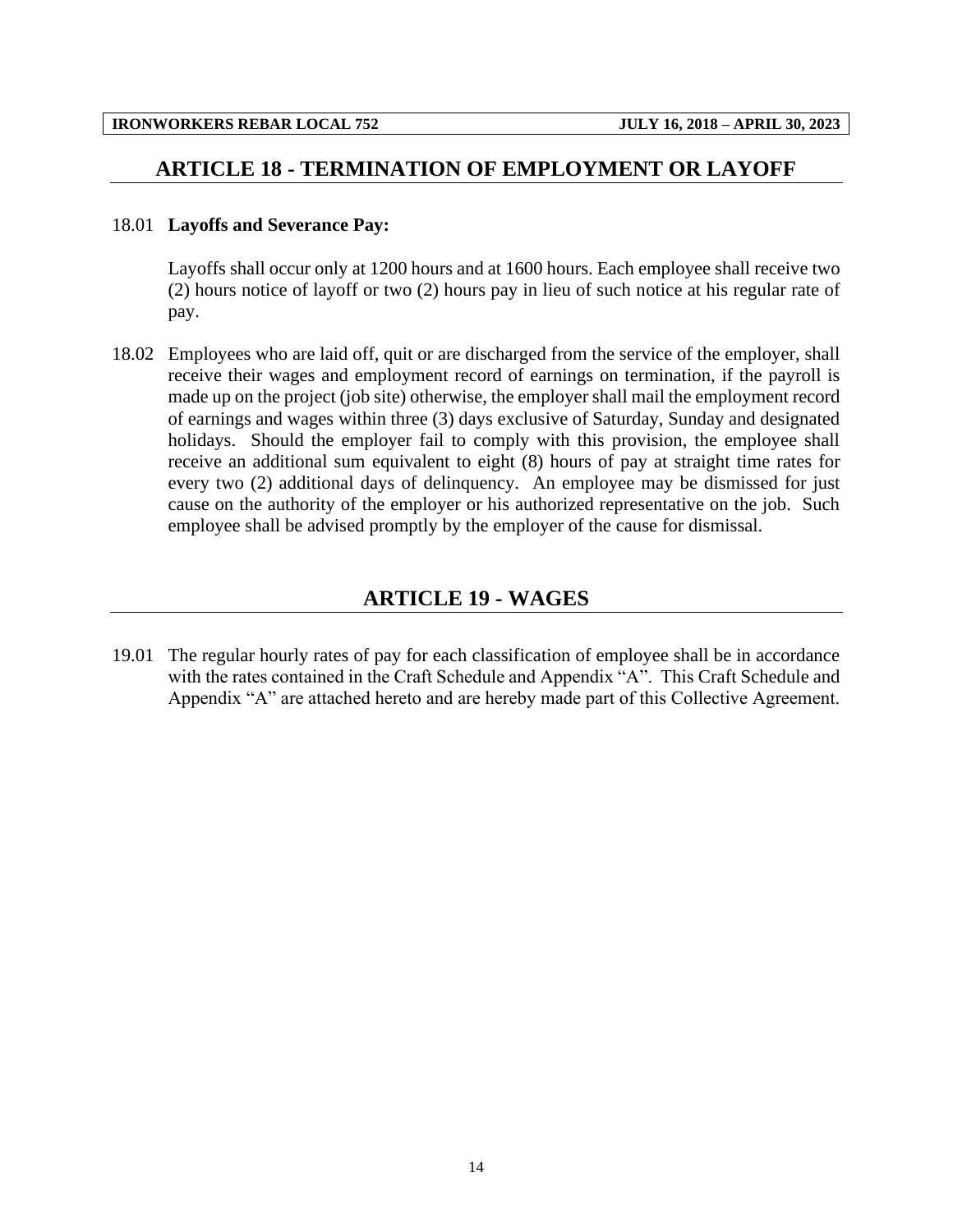## **ARTICLE 20 - PAY PERIODS**

<span id="page-17-0"></span>20.01 Employees shall be paid by cheque during the regular working hours of Thursday of each week. If Thursday or Friday is a holiday, pay will be distributed on Wednesday. If paid cash, pay will be distributed no later than Friday.

Alternatively, employees may be paid by way of direct deposit, in which case a pay stub detailing all deductions; contributions and wages will be promptly provided (i.e., no later than mailed on Friday) unless some intervening factor beyond the control of the employer intervenes.

In the event the pay stub is not promptly provided, a fine of one hundred (\$100) dollars per day may be levied at the discretion of the Union, commencing on the Monday of the following week.

- 20.02 A clear statement of hours worked, earnings and deductions shall be attached to each weekly pay envelope or cheque.
- 20.03 Should the cheque not be distributed as set out herein, the employee shall immediately notify the employer.
- 20.04 When cheques are not distributed on Thursday, in accordance with this Article, and the employee is not paid until after Monday, of the following week, the employee shall receive one (1) days pay at the regular hourly rate of each working day, until the day the cheque is paid, commencing Tuesday through Friday.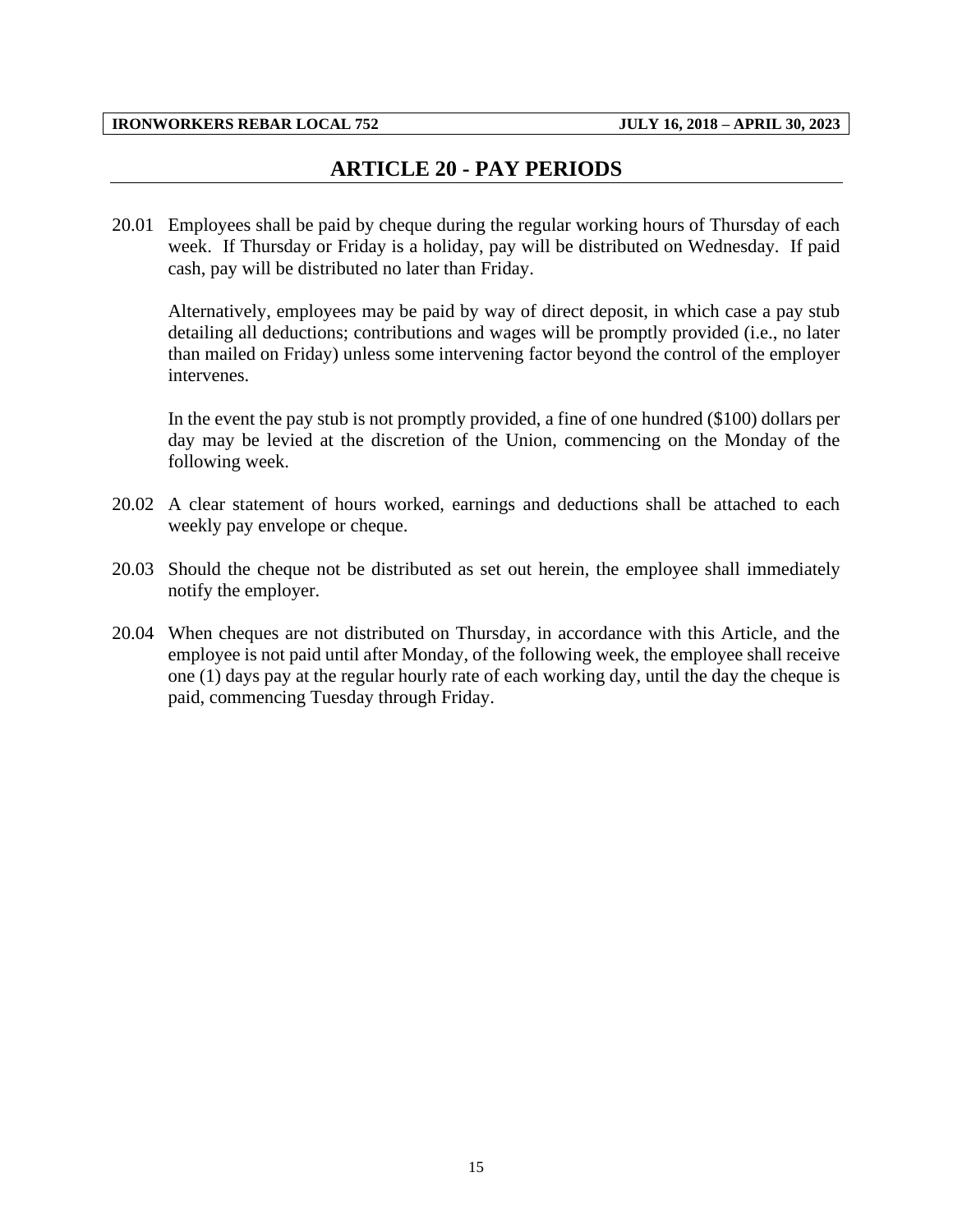#### **ARTICLE 21 - HEALTH AND WELFARE**

- <span id="page-18-0"></span>21.01 The employer and employee shall comply with all applicable provisions of provincial health, sanitation and safety laws and regulations, in addition to those rules established by the employer.
- 21.02 Employees shall not be required to work with unsafe equipment and conditions. Any unsafe equipment and conditions shall be reported immediately to the employer's representative.
- 21.03 Except where it is the responsibility of the prime contractor, toilet facilities shall be made available where practical.
- 21.04 Fresh drinking water and paper cups will be provided by the employer.
- 21.05 Fresh drinking water, tools sheds and lunch rooms shall normally be maintained by the employees using same, except where other general arrangements have been made.
- 21.06 Where quarters are provided to employees to change clothes and eat lunch, such quarters shall have benches and tables and shall be lockable and be kept clean by the employees on their own time. Where a project is of short duration the employer shall attempt to secure access to the lunch room and toilet facilities supplied by the prime contractor on site.
- 21.07 If an employee sustains an accidental injury during working hours and has to receive offsite medical attention, the employee will receive four (4) hours pay if the injury occurs during the first half of the shift, or eight (8) hours pay if the employee is injured during the second half of the shift.
- 21.08 Climatic protective clothing is to be supplied to the employees by the employer. Safety items and climatic protective clothing issued to the employee and signed for on the appropriate form, must be returned to the employer on termination. The replacement costs of safety items and climatic protective clothing will be born by the employee if not returned. Deductions for same will be made off his last pay due.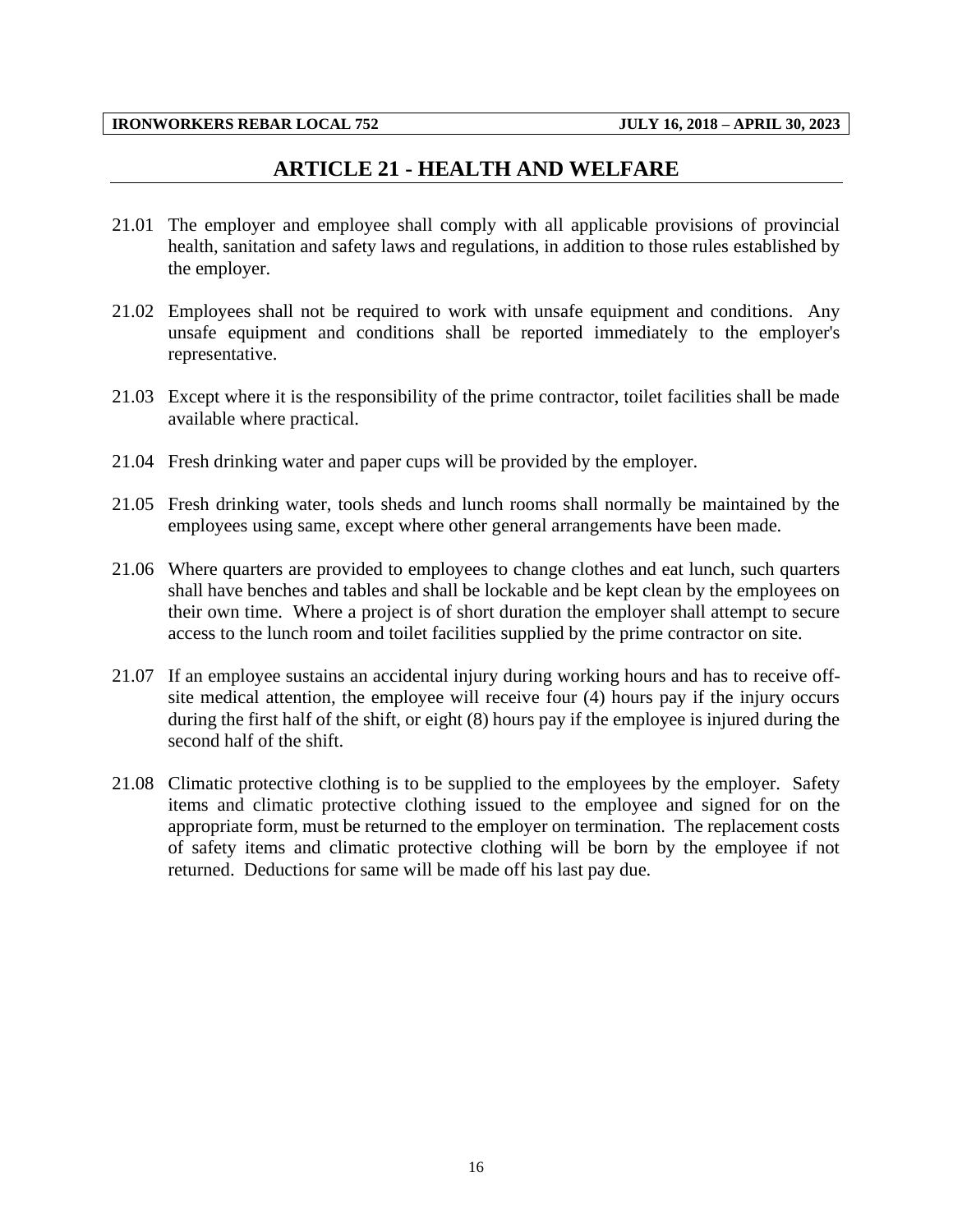## **ARTICLE 21A – BEREAVEMENT LEAVE**

<span id="page-19-0"></span>21A.01 Employees will be granted bereavement leave with regular pay for one (1) day to attend the funeral of an employee's immediate family member.

<span id="page-19-1"></span>The immediate family shall be defined as an employee's spouse, mother, father, daughter, son, sister and brother.

## **ARTICLE 22 - DRUG AND ALCOHOL TESTING AND PRE-MEDICAL EXAMINATIONS**

22.01 Both the Union and the employers recognize that requirements for drug and alcohol testing, and pre-medical examinations, are becoming increasingly common in the workplace. Accordingly, the Union and employers undertake to hold joint discussions about how these matters may be resolved.

## **ARTICLE 23 - TRAINING**

- <span id="page-19-2"></span>23.01 Employers are concerned about employee safety as a way of working on and off the job. We recognize that improvements may only be accomplished if every employee is determined to practice safety at all times.
- 23.02 Safety is a result of continuous personal education for everyone and the employers intend to carry out its work in the safest manner possible, backed by good work practices and common sense.
- 23.03 An accident is an unplanned and unintended event which disrupts the progress of a work place. All accidents, using this definition, result in loss, due to a job disruption, a delay and possibly time loss due to personal injury, equipment damage or material damage.
- 23.04 Our goal is to eliminate accidents and implement safe, healthy policies and procedures.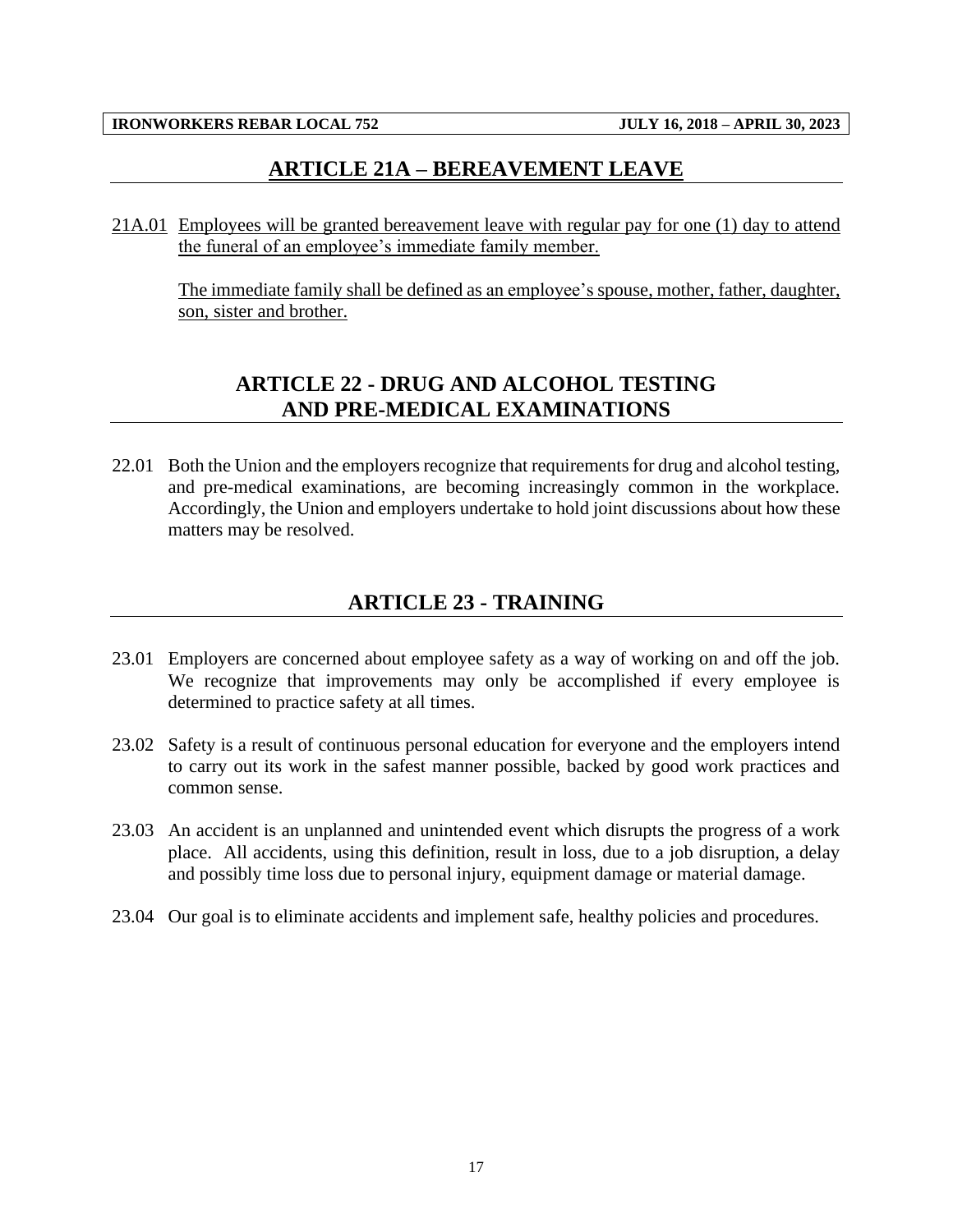23.05 As a result of said policies all rodmen working in the construction industry shall have a Certificate in his possession for the following:

| <b>Courses</b>                                             | Rodmen | <b>Foremen</b> |
|------------------------------------------------------------|--------|----------------|
| One Day Safety Orientation, For the Construction Worker    | X      | X              |
| WHIMIS - "Workplace Hazardous Material Information System" | X      | X              |
| <b>Emergency First with CPR</b>                            | X      | X              |
| Confined Space Entry 1 – General Awareness                 | X      | X              |
| Fall Protection $1 -$ Basics for Workers                   | X      | X              |
| Fall Protection 2– Basics for Supervisors                  |        | X              |
| <b>Better Supervision</b>                                  |        | X              |
| <b>Hazard Identification</b>                               |        | X              |
| Leadership for Safety Excellence                           |        | X              |
| <b>OHNS Act Course</b>                                     |        | X              |

All Training will be funded through the Union Training Fund.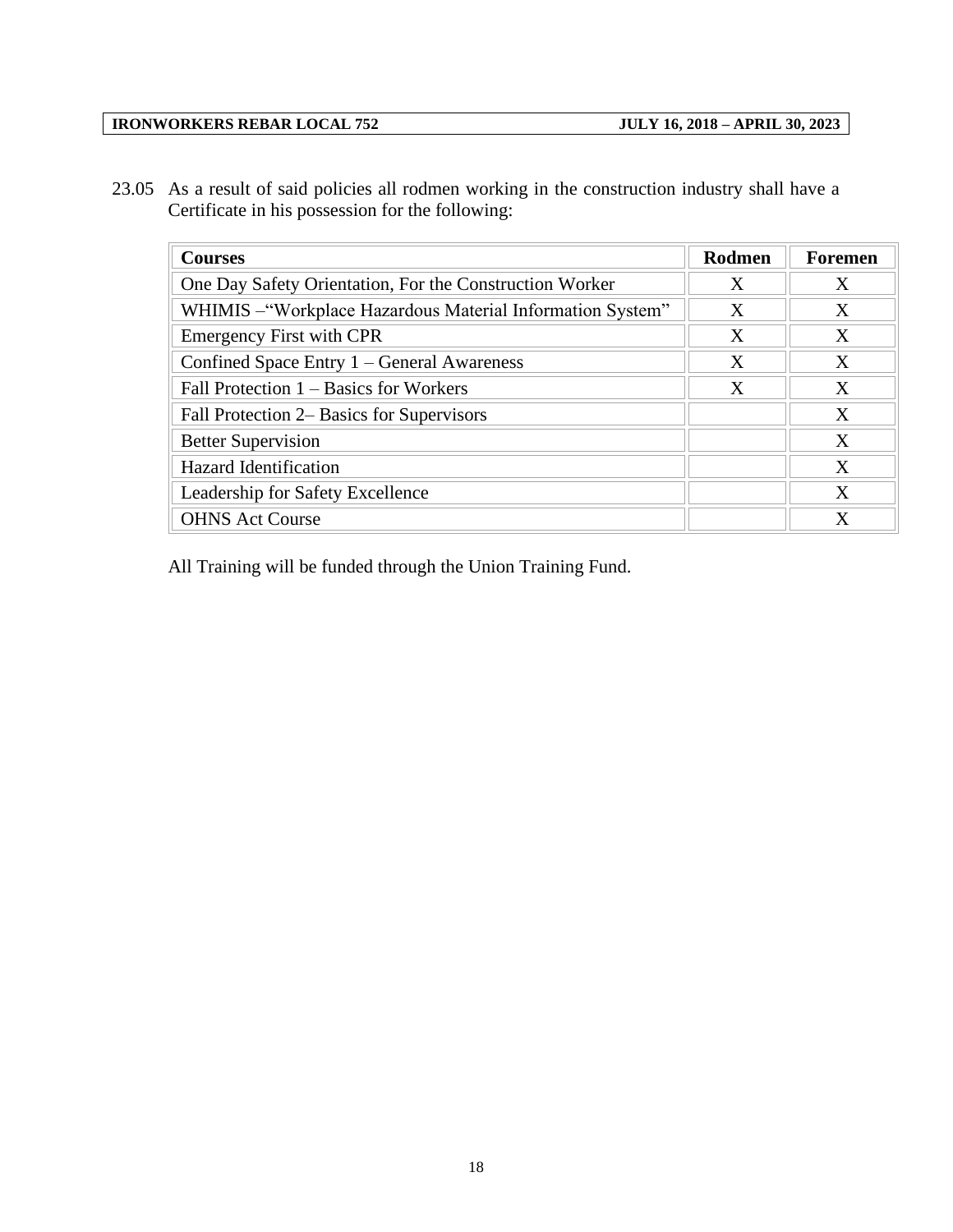#### **ARTICLE 24 - JURISDICTIONAL DISPUTES**

<span id="page-21-0"></span>24.01 Both Parties recognize that the individual members of the CLRA and the Union have respective responsibilities to other Parties and organizations. They agree that jurisdictional disputes shall not interfere in any way with the orderly expeditious and economic progress of the work.

All jurisdictional disputes between or among building and construction trade Unions and employers, Parties to this Agreement, shall be settled or adjusted according to the plan established by this Building Construction Trades Department (plan for joint board for settlement of jurisdictional disputes in the building and construction industry) or any other plans or methods adopted in the future by the Building and Construction Trades Department, providing such plan or method includes equal participation by Management. Decisions shall be final, binding and conclusive on both the employer and the Union, Parties to the Agreement. Notwithstanding the above, Parties to a jurisdictional dispute may have first recourse to the Nova Scotia Trade Union Act.

When a jurisdictional dispute involving work included in the employer's contract arises, a meeting shall be convened by the employer which shall include attendance by all directly interested Parties. Such meeting shall be held within two (2) working days of the notification to the employer of the dispute. Should a resolution not be made at the meeting, the assignment shall be set out in writing by the employer and provided to the Parties within one (1) working day of the meeting.

#### **ARTICLE 25 - GRIEVANCE AND ARBITRATION**

<span id="page-21-1"></span>25.01 The Parties being aware of the high cost of Arbitration agree that they may wish to utilize professional Alternative Dispute Resolution Procedures as are available through the Province of Nova Scotia or from other sources. Both Parties agree to use their best efforts to implement Alternative Dispute Resolution Procedures as appropriate in the resolution of disputes.

Failing settlement, the grievance may then be settled in the manner provided by Section 107 of the Trade Union Act, Chapter 475, R.S.N.S. 1989, as amended.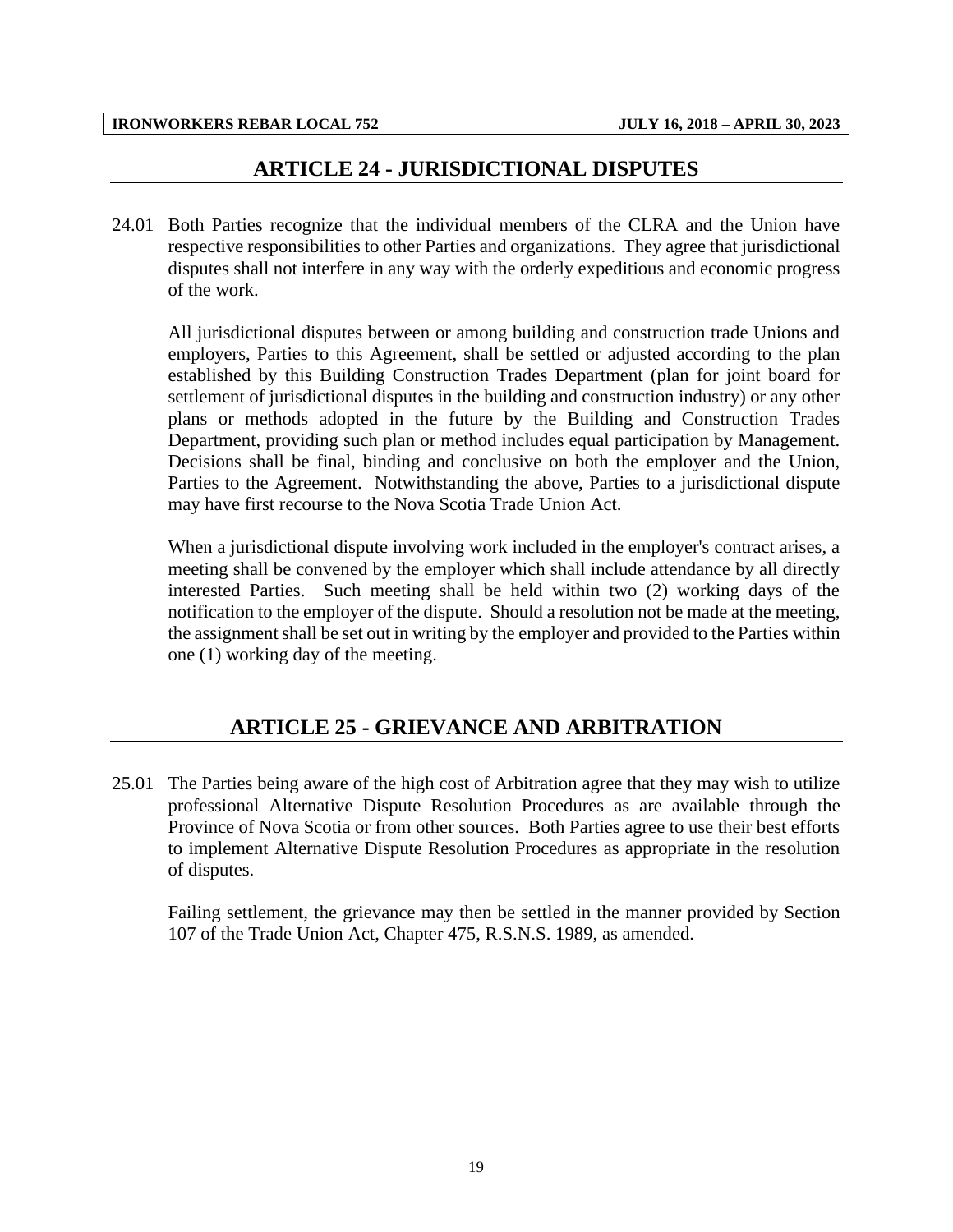#### **ARTICLE 26 - INDUSTRY IMPROVEMENT FUND**

<span id="page-22-0"></span>26.01 The employer shall contribute for each employee sixteen cents (\$0.16) per hour for each hour paid. The employer shall remit the total indicated per hour paid for each employee by cheque, accompanied by the appropriate forms, before the fifteenth (15th) day of the following month, to the Ironworkers Rebar Industry Improvement Fund and mailed to:

#### **The Administrator**

Ironworkers Rebar Industry Improvement Fund 260 Brownlow Avenue, Unit No. 1 Dartmouth, NS B3B 1V9

- 26.01A It is agreed that Ironworker Local 752 retains the exclusive right to allocate and/or reallocate annual wage increase to the various benefit trust funds and any other union funds designated in the current collective agreement. The Union shall give at least sixty (60) days notice to the Nova Scotia Construction Labour Relations Association, on any impending changes regarding distribution of wage increase between designated union funds.
- 26.01B It is agreed that the CLRA has the right to allocate increases to the CLRA's Industry Improvement Fund, provided that the union receives sixty (60) days notice of such change.
- 26.02 The parties hereto agree that either party pursuant to the Agreement establishing the Ironworkers Rebar Industry Improvement Fund shall have the authority to utilize the arbitration procedures set forth herein for the collection of delinquent accounts for individual contributions required to be made pursuant to this Article. Any Arbitrator appointed pursuant to this clause, is hereby expressly conferred jurisdiction to deal with the awarding of contributions, damages, and all related costs.

**Amendment #3 – September 1, 2019**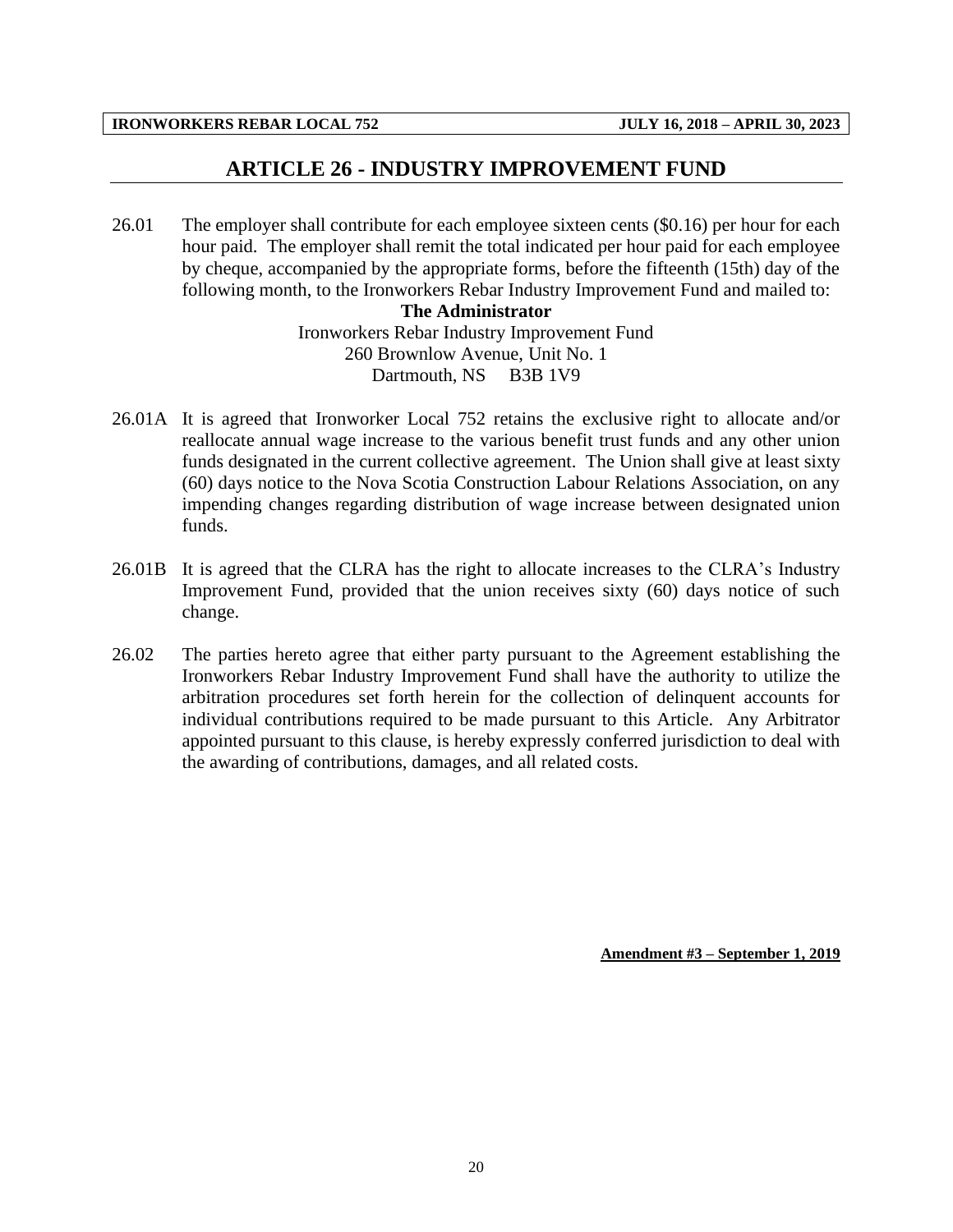#### **ARTICLE 27 – IRONWORKERS REBAR TRAINING FUND**

<span id="page-23-0"></span>27.01 The employer shall remit for each employee seventy-nine cents (\$0.79) for each hour paid in that month to an employee covered under this agreement.

Out of this fund, three quarters  $(3/4)$  of one percent  $(1%)$  of the applicable Journeyman's wage rate for each hour worked will be paid to the Ironworkers Progressive Action Cooperative Trust (IMPACT).

This remittance is to be on a separate cheque and payable to: **Ironworkers Local 752 Rebar Training Fund** c/o Ironworkers Local 752 24 Lakeside Park Drive, Unit 103 Lakeside, NS B3T 1L1

- 27.02 The Joint Training Committee shall be maintained throughout the life of this Agreement.
- 27.03 It is the responsibility of the Union to initiate training programs for the betterment of its members and co-ordinate same with the Joint Committee (Craft Schedule).
- 27.04 Training and Apprenticeship are essential to the well being of the Trade. Both Union and employers are committed to ensuring that appropriate training and education are available. To that end, the Training Trustees may be contacted via the Union or the CLRA to assist or to provide information regarding training courses available in the community college system.
- 27.05 Members shall be reimbursed for the cost of purchase of a harness as pre-approved by the Joint Training Committee. (Joint Training Committee to recommend name brand of harness.)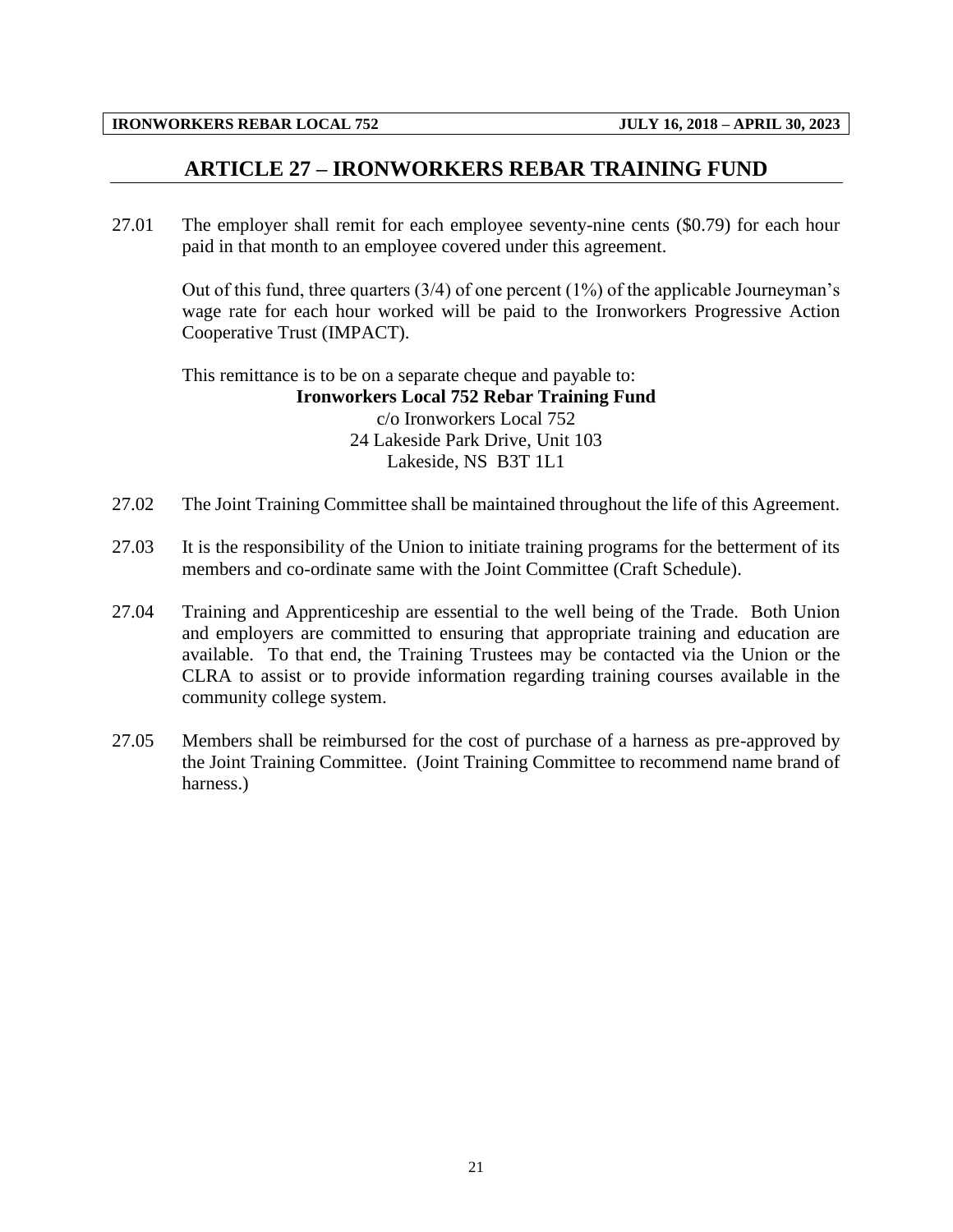#### **ARTICLE 28 – ORGANIZING FUND**

<span id="page-24-0"></span>28.01 Employers signatory to the Agreement shall remit eight cents (\$0.08) per hour paid for each employee. This remittance is to be on a separate cheque and shall be payable to:

> **Ironworkers Local 752 Administrator** 24 Lakeside Park Drive, Unit 103 Lakeside, NS B3T 1L1

The hourly wage rates printed herein have been reduced by a sum equal to the amount remitted.

## <span id="page-24-1"></span>**ARTICLE 29 – IRONWORKER LOCAL 752 BUILDING FUND**

29.01 The employer shall remit for each journeyman twenty-five cents (\$0.25) for each hour paid in that month by a journeyman covered under this agreement.

This remittance of twenty-five cents (\$0.25) is to be on a separate cheque and payable to:

> **Ironworkers Local 752 Building Fund** 24 Lakeside Park Drive, Unit 103 Lakeside, NS B3T 1L1

The journeyman hourly rates in the wage tables contained herein have been reduced by twenty-five cents (\$0.25) to finance the Building Fund initiative, therefore, in the event that this fund ceases to exist the twenty-five cents (\$0.25) will revert to the employee wage package.

This article does not apply to Apprentices.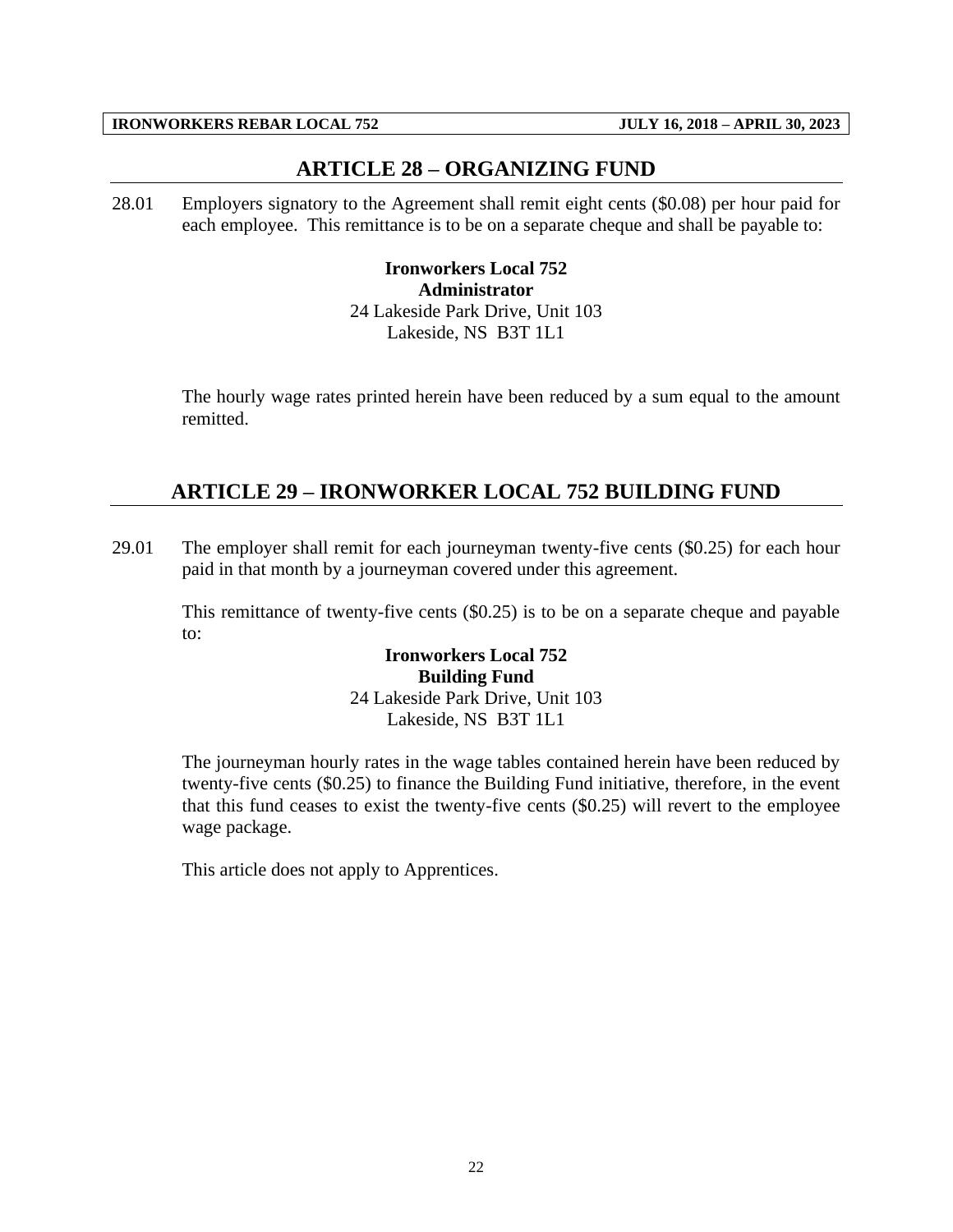#### **ARTICLE 30 - BENEFIT PLAN**

<span id="page-25-0"></span>Major Medical and Dental Plan. The parties hereto agree to the Benefit Plan as follows:

- 30.01 The trust document under which the fund is controlled shall provide for equal trustees in number and in power appointed by each of the parties hereto.
- 30.02 The Benefit Fund and Plan shall be professionally administered and managed.
- 30.03 The employer shall contribute for each employee one dollar and fifty cents (\$1.50) per hour for each hour paid. The employer shall remit the total one dollar and fifty cents (\$1.50) per hour paid for each employee by cheque, accompanied by the appropriate forms, before the 15th day of the month following the month such hours were worked, and shall be accompanied by a remittance report form for each employee on a form prescribed by the Trustees of the Fund.
- 30.04 Definition of hours paid:

The following example illustrates how, if ten (10) hours are worked, on a shift, more than ten (10) hours are paid

| <b>Hours Worked</b>          | Rate                 | <b>Hours Paid</b>        |  |  |
|------------------------------|----------------------|--------------------------|--|--|
| first eight (8) hours worked | regular rate         | eight $(8)$ hours paid   |  |  |
| last two $(2)$ hours worked  | $1-1/2$ regular rate | three $(3)$ hours paid   |  |  |
|                              | Total:               | eleven $(11)$ hours paid |  |  |

30.05 Amounts and remittances shall be made payable to the Ironworkers Local Union 752, Benefit Plan and forwarded to:

> Ironworkers Local 752 – Benefits 24 Lakeside Park Drive, Unit 103 Lakeside, Nova Scotia B3T 1L1 Phone (902) 450-5615 Fax: (902) 450-5082

30.06 It is agreed that provisions for an increase in the Benefit Plan will be implemented if so desired by Local 752 with the employer contribution to be deducted from the wage rates contained herein, provided the employer receives sixty (60) days notice of such change.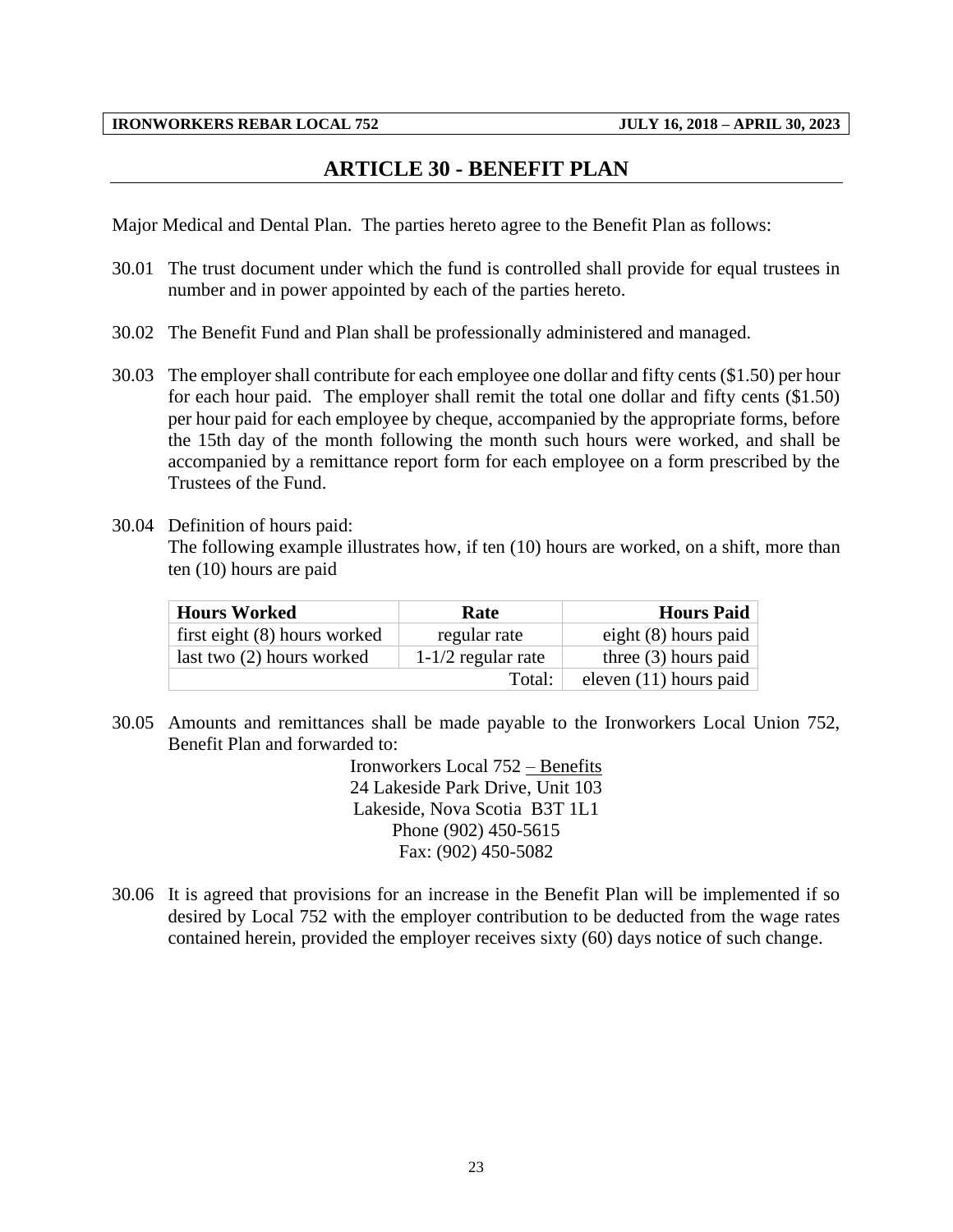## **ARTICLE 31 - PENSION PLAN**

- <span id="page-26-0"></span>31.01 The employer shall contribute and remit monthly to the Administrator of Record, before the tenth (10th) day of the month following the amounts indicated in the appropriate tables of Craft Schedule and Appendix "A".
- 31.02 The remittance shall be in such form as may reasonably be prescribed by the Administrator of Record and shall be sent to:

Ironworkers Local 752 – Pension 24 Lakeside Park Drive – Unit 103 Lakeside, Nova Scotia B3T 1L1 Phone (902) 450-5615 Fax: (902) 450-5082

31.03 It is agreed that provisions for an increase in the Pension Plan will be implemented if so desired by Local 752 with the employer contribution to be deducted from the wage rates contained herein, provided the employer receives sixty (60) days notice of such change.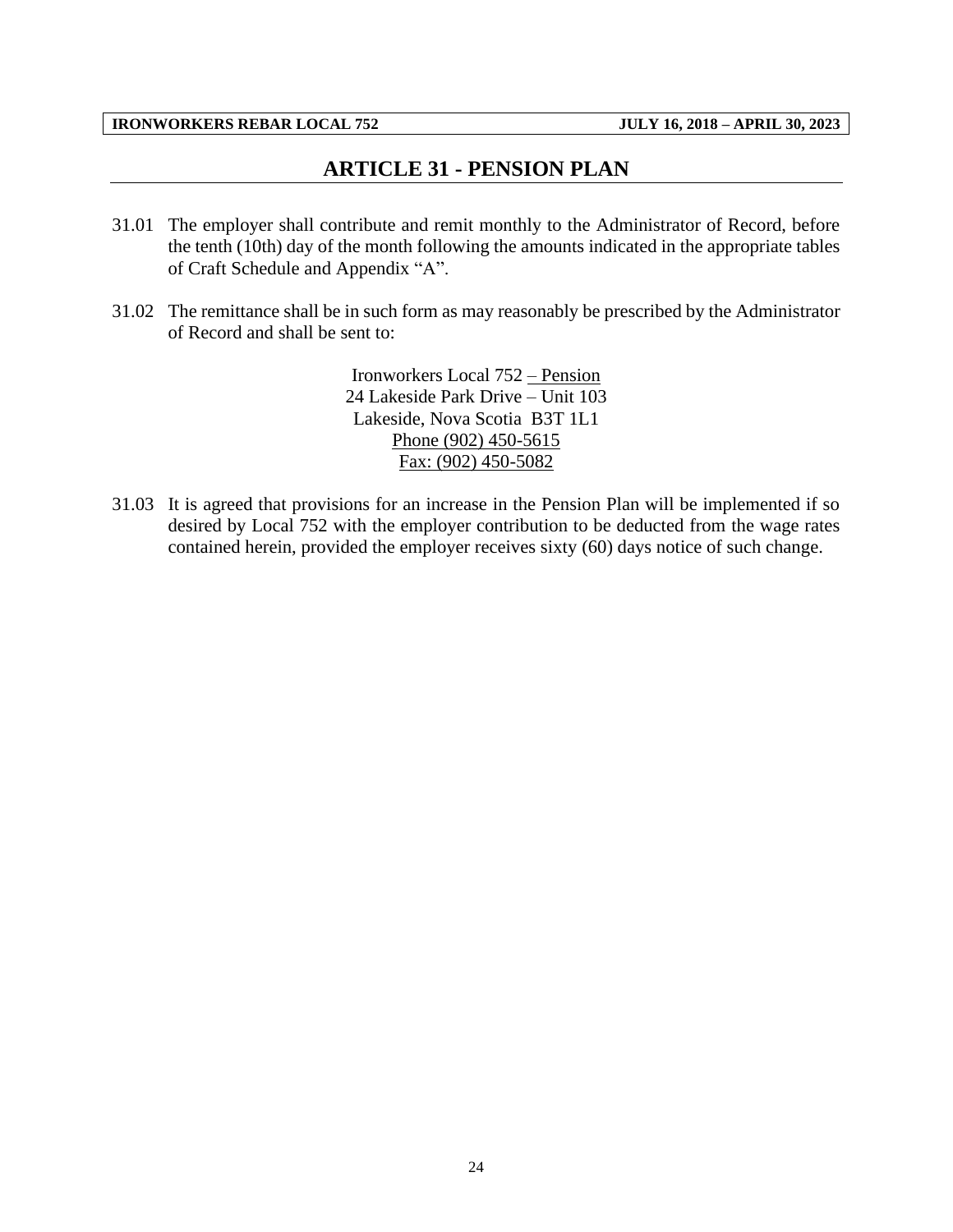### **ARTICLE 32 - BENEFIT BOND**

- <span id="page-27-0"></span>32.01 Before members of Local 752 are dispatched to and/or hired directly by any Employer who has not been a party to the Collective Agreement for a minimum of twelve (12) months, or to an Employer who is delinquent in remittances, or has a history of delinquency in remittances, such Employer shall provide security in such form, value and duration as the Trustees may in their discretion determine to be appropriate. This security shall be used by the Union in the event of a default of payment by the said Employer of Welfare and/or Pension Funds and Training and Industry Improvement Funds as set forth in the aforesaid Collective Agreement. The security shall be returned by the Trustees to the Employer after thirty (30) days from the expiry of the period that the security was provided by the Employer including accumulated interest where the Employer has not defaulted in any payments required for the Welfare, Pension, Training and Industry Improvement Funds referred to herein, within period.
- 32.02 For the purpose of this Article the security shall be in the form of a negotiable security and negotiable at par and be deposited with the Administrator, Benefit Plan Administrators Limited.
- 32.03 During the term, when the Employer is in default of any of the Welfare, Pension, Training, and Industry Improvement Fund payments, the Trustees shall have the right to cash the security in default of such payments by Employers as provided by this Collective Agreement.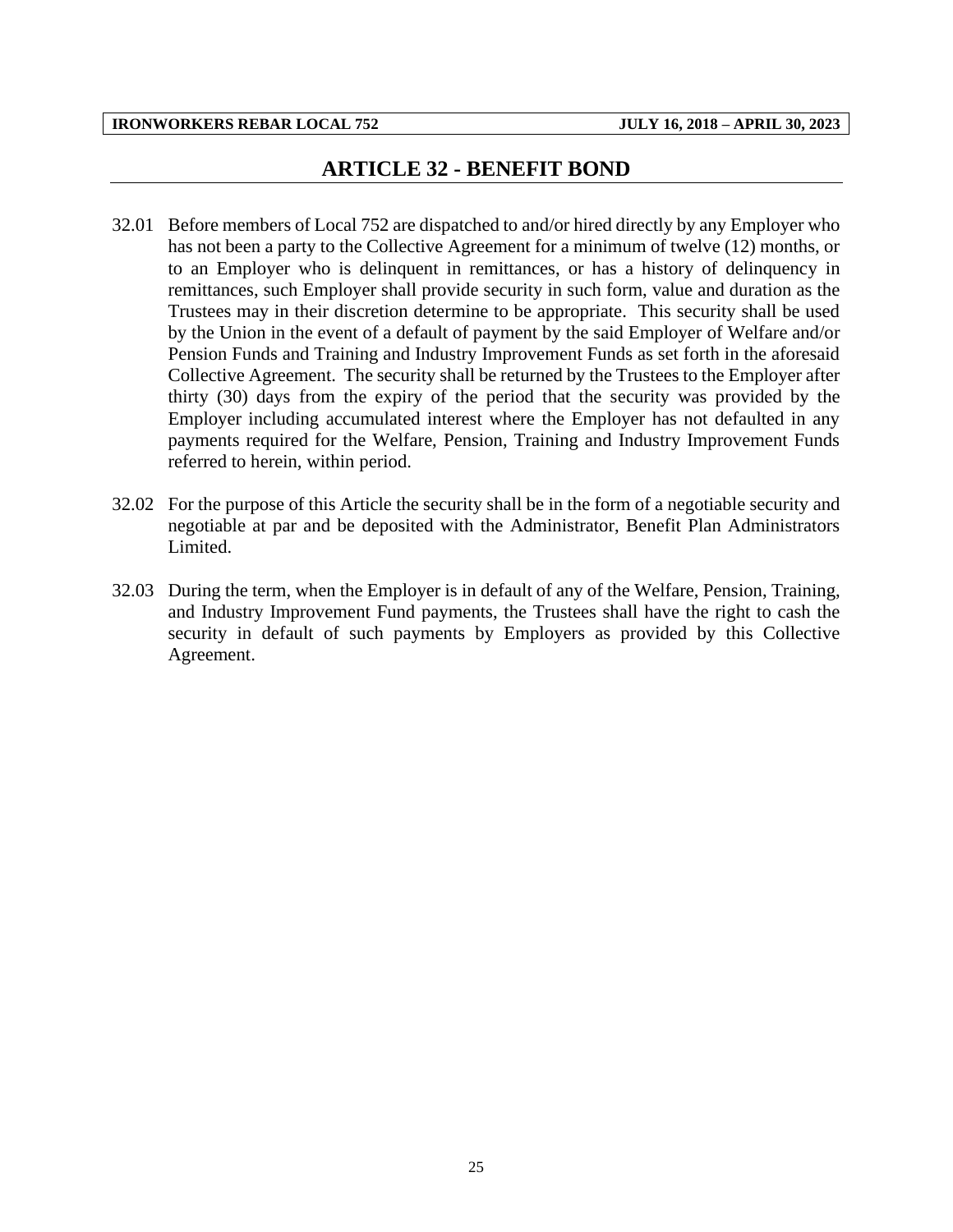#### **ARTICLE 33 - WORK AFTER HOURS (MOONLIGHTING)**

- <span id="page-28-0"></span>33.01 The Parties agree that their mutual interests are adversely affected when persons who are currently employed under this Agreement engage in any work similar to, or connected with, the activities of the employer after the regular working hours provided in this Agreement.
- 33.02 Employees who undertake any such extra work for personal gain, other than on behalf of their employer, shall be subject to the following disciplinary procedures:
	- **(1) First Occasion:** The employee shall be subject to a one (1) week suspension by the employer and the Union will take appropriate action as per their by-laws and constitution.
	- **(2) Second Occasion:** Within a one (1) year period of the last offence, the employee shall be subject to immediate dismissal by the employer, and the Union will take appropriate action as per their by-laws and constitution.
- 33.03 The Union will notify the employer, in writing, of the charge and the disciplinary action taken.
- 33.04 The employee will be held liable for any and all claims, demands suits or other forms of liability that may arise out of or by reason of his violation of this Article.
- 33.05 Employers who are signatory to this Agreement and who by paying cash to Local 752 members without the appropriate deductions will be held in contempt of this Agreement.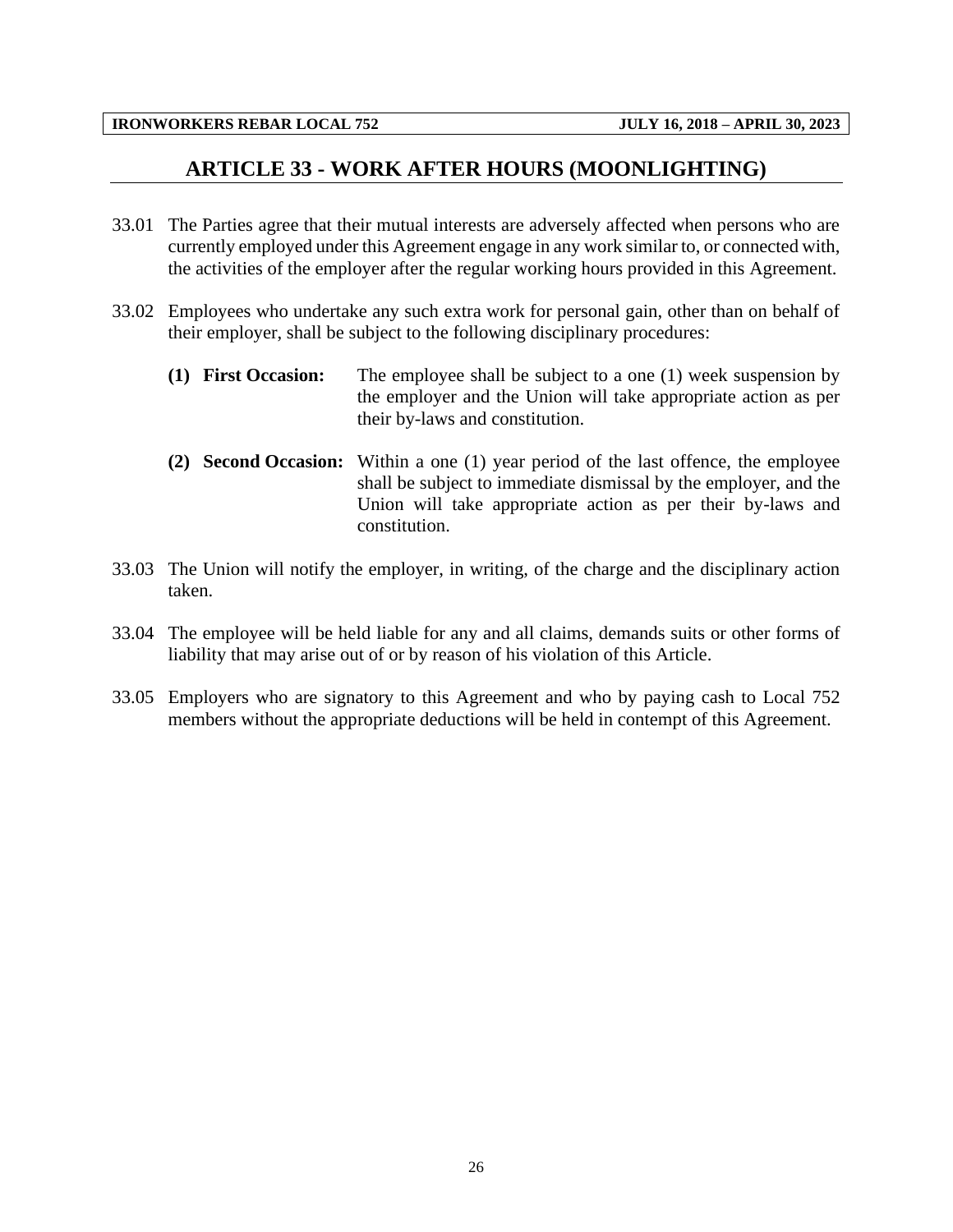### **ARTICLE 34 - SUB-CONTRACTS**

#### <span id="page-29-0"></span>34.01 The employer agrees:

That it will stipulate as a term or condition for letting any contract for work on the project (job site) during its construction, that the proposed sub-contractor shall observe the provisions of this Collective Agreement as if the same were duly executed by such subcontractors.

To have any such sub-contractor acknowledge in writing that it has notice of this Agreement and that it will abide by the Agreement and Craft Schedule. For the purpose of this clause "sub-contractor" shall mean any contractor who performs work for the employer on the project (job site).

- 34.02 The Union will stipulate and individual Union members agree that no individual member of the Union will contract or bid work without being a member of a registered partnership or an owner in a company registered at the Registry of Companies office.
- 34.03 If the employer elects to sub-contract work normally performed under the terms of this Collective Agreement to a company that is not bound to this Collective Agreement, then the employer shall act as guarantor to the Union that the terms and conditions of the Collective Agreement shall be observed on the sub-contracted work, and the Union shall have the right to act directly against the employer for recovery of any damages flowing from a breach of the Collective Agreement.

#### **ARTICLE 35 - WORK JURISDICTION**

<span id="page-29-1"></span>35.01 All work performed under this Agreement in connection with field fabrication, handling, racking, sorting, cutting, bending, hoisting, placing, burning, welding, and tying of reinforcing steel and wire mesh used to reinforce concrete construction, including handling and installation of all post-tensioning materials, including stressing and grouting thereof, loading and unloading by hand and carrying to designated points adjacent to or upon the site of the project on which such materials are to be used. To facilitate the employer, where reinforcing ironworkers employed by the employer are not on the site, unloading by hand and carrying may be performed by others.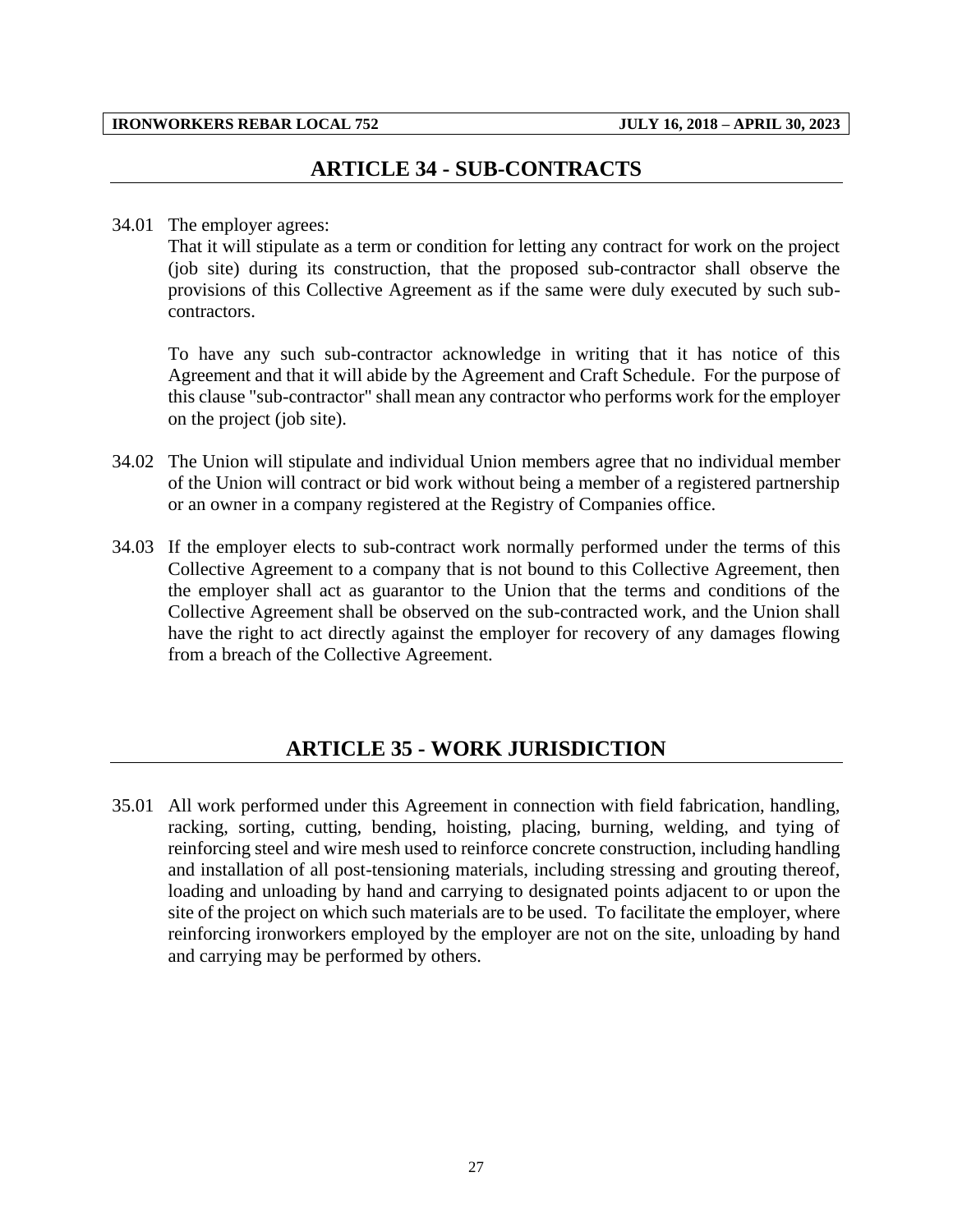#### **ARTICLE 36 – CRIB WORK**

<span id="page-30-0"></span>36.01 On crib work only, where a 12 hour shift is being worked, the first eight hours shall be worked at straight time and the next four hours shall be worked at double time. (refer to Article 14.02 Overtime.)

For crib work, where a 12 hour shift is being worked on a Saturday or Sunday, the first eight (8) hours shall be at time and a half  $(1-1/2x)$  and the next four (4) hours shall be at double (2x) time.

#### **ARTICLE 37 - ENABLING**

- <span id="page-30-1"></span>37.01 It is recognized that from time to time certain terms and conditions of employment for Local 752 employees may require alteration from those contained in this Collective Agreement in order to enable the employees and employers of the unionized sector to obtain certain work or execute certain work in a manner that is deemed to be prudent.
- 37.02 Any modification to terms and conditions of employment from those contained in this Collective Agreement will require mutual agreement of the Enabling Committee (E.C.).
- 37.03 Where this committee cannot achieve mutual agreement then it is agreed that the request to modify terms and conditions of employment will not be subject to resolution through the grievance and arbitration process.
- 37.04 An Enabling Committee (E.C.) shall be established by the Parties within thirty (30) days of signing this Agreement. The Enabling Committee shall have two (2) representatives from each of the Parties to this Agreement, Contractors and Union. The mandate of the Enabling Committee will be to identify areas where this Collective Agreement and its terms and conditions of employment can be modified to improve the competitiveness of the unionized sector under this Article.
- 37.05 All Contractor members of the Ironworkers (Rebar) Trade Classification shall be informed of any modifications to wage rates four (4) hours prior to closing.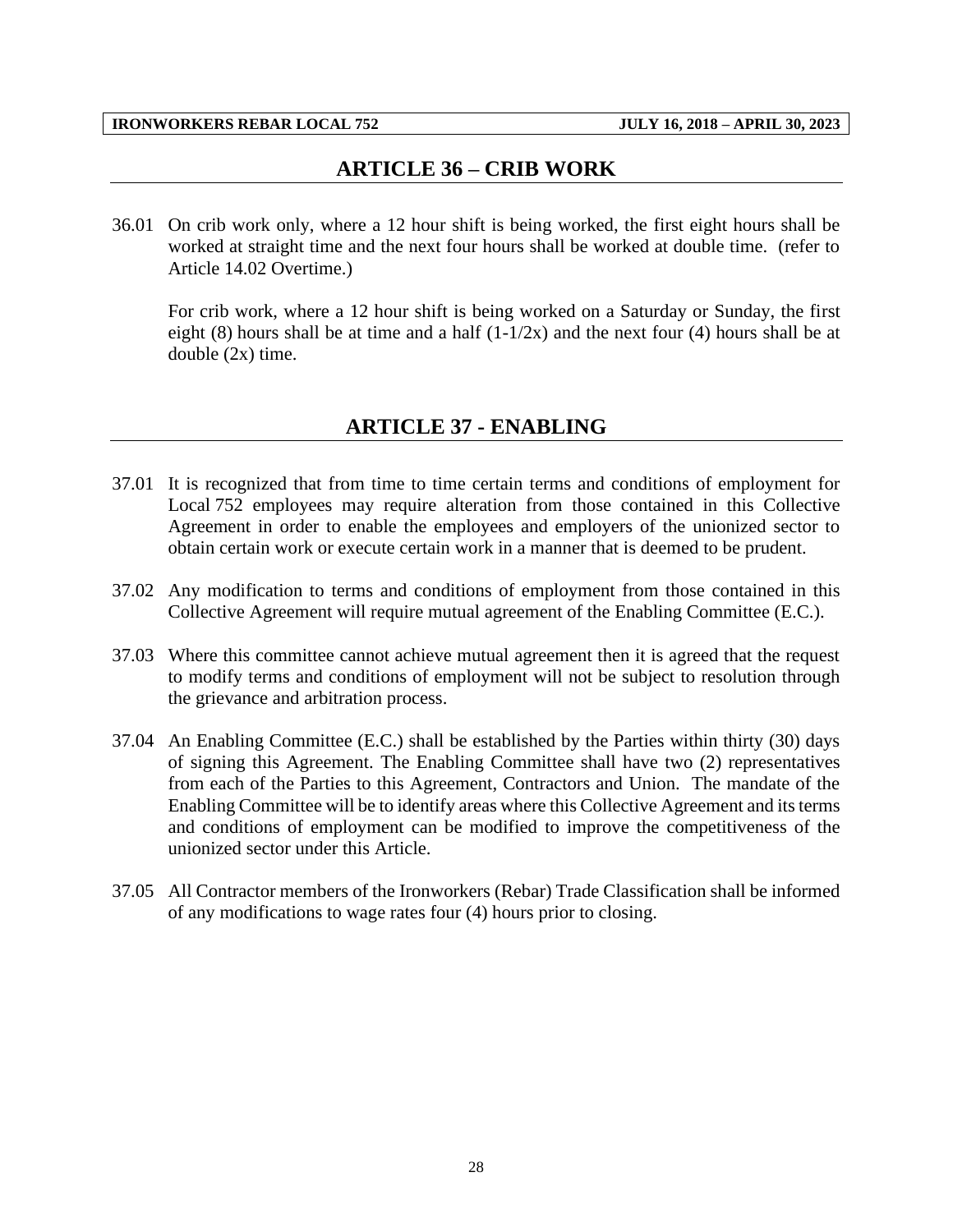#### **ARTICLE 38 – RE-OPENER**

<span id="page-31-0"></span>38.01 Recognizing that future developments may be such as to make changes in the terms and conditions of employment desirable, the Parties intend that each and every term and condition contained in this Collective Agreement between International Association of Bridge, Structural, Ornamental and Reinforcing Ironworkers, Local Union 752 and the CLRA may be amended upon the agreement of International Association of Bridge, Structural, Ornamental and Reinforcing Ironworkers, Local Union 752 and the CLRA.

#### **ARTICLE 39 - TERM OF AGREEMENT**

- <span id="page-31-1"></span>39.01 This Agreement shall remain in effect until and including April 30, 2023. All other Articles of this Agreement and Craft Schedule thereto shall remain in force until the termination date of this Agreement, April 30, 2023. The Agreement will continue for successive periods of one (1) year unless either party shall on or about the sixtieth (60th) day prior to expiration, serve written notice on the other party of a desire to terminate, or modify, alter, renegotiate change or amend this Agreement. In the event no such notice is given by either party, this Agreement shall remain in effect from year to year.
- 39.02 Also, the Provincial Minister of Labour shall be notified of any changes whatsoever of this Agreement according to the Trade Union Act of the Province of Nova Scotia.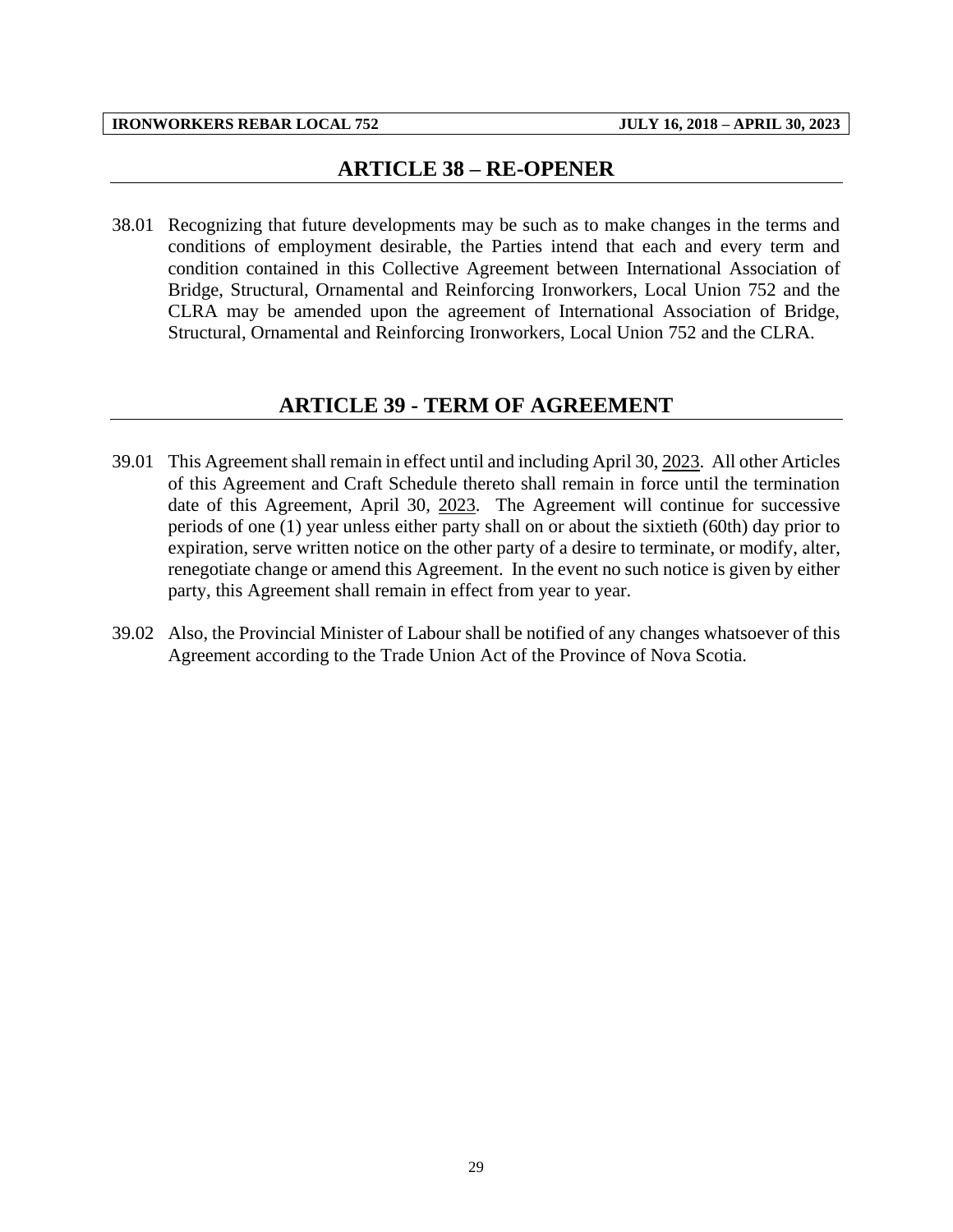## **ARTICLE 40 - SIGNATORIES**

<span id="page-32-0"></span>This Collective Agreement shall become effective July 16, 2018.

Signed on behalf of the parties to this agreement this 8th day of August, 2018.

**SIGNATORIES FOR THE:**

**NOVA SCOTIA CONSTRUCTION LABOUR RELATIONS ASSOCIATION LIMITED**

#### **INTERNATIONAL ASSOCIATION OF BRIDGE, STRUCTURAL, ORNAMENTAL AND REINFORCING IRONWORKERS, LOCAL UNION 752**

DERRICK NICKERSON GEORGE MACDOUGALL

ROBERT SHEPHERD NEIL HORNE

ANGELA GALLANT **WITNESS**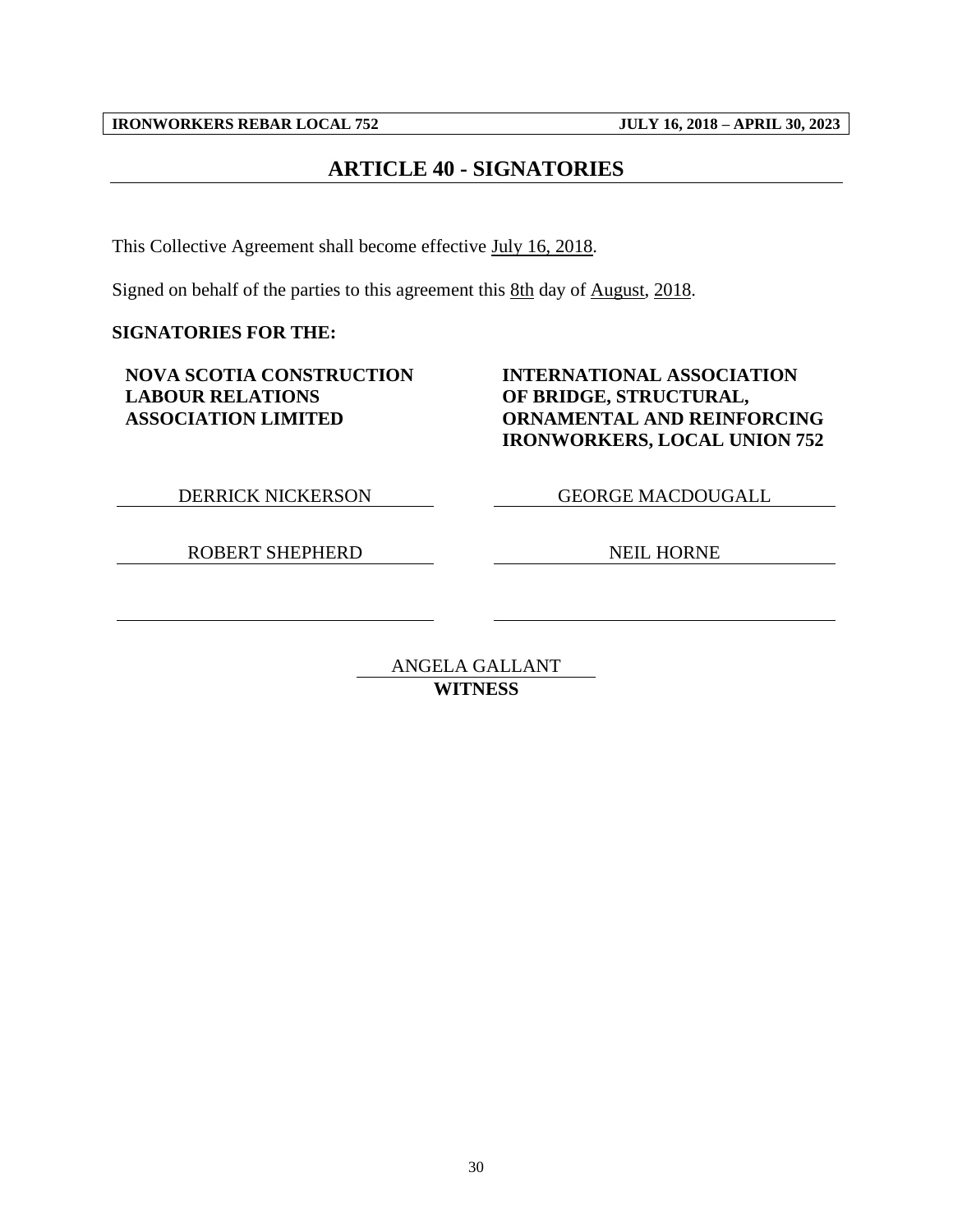#### **CRAFT SCHEDULE**

#### <span id="page-33-0"></span>**WAGE RATES FOR ALL WORK OTHER THAN MAJOR INDUSTRIAL (APPENDIX "A")**

(A) Increases are to take effect on the nearest pay period to the effective date.

(B) Wage Rates per hour worked - Mainland, Nova Scotia.

(C) The following rates are the minimum amounts payable.

| <b>Effective Date</b>               | <b>Hourly</b><br>Rate | V & H<br>(8%) |        | <b>Benefit Pension</b> | <b>Building</b><br>Fund <sup>*</sup> | <b>Training</b> | Organizing<br><b>Fund</b> | <b>IIF</b> | <b>Total</b><br>Package |
|-------------------------------------|-----------------------|---------------|--------|------------------------|--------------------------------------|-----------------|---------------------------|------------|-------------------------|
| JOURNEYMAN RODMAN - GENERAL FOREMAN |                       |               |        |                        |                                      |                 |                           |            |                         |
| July 16, 2018                       | \$35.94               | \$2.87        | \$1.50 | \$7.00                 | \$0.25                               | \$0.79          | \$0.08                    | \$0.16     | \$48.59                 |
| May 1, 2019                         | \$36.52               | \$2.92        | \$1.50 | \$7.12                 | \$0.25                               | \$0.79          | \$0.08                    | \$0.16     | \$49.34                 |
| May 1, 2020                         | \$37.10               | \$2.97        | \$1.50 | \$7.24                 | \$0.25                               | \$0.79          | \$0.08                    | \$0.16     | \$50.09                 |
| May 1, 2021                         | \$37.69               | \$3.01        | \$1.50 | \$7.36                 | \$0.25                               | \$0.79          | \$0.08                    | \$0.16     | \$50.84                 |
| May 1, 2022                         | \$38.27               | \$3.06        | \$1.50 | \$7.48                 | \$0.25                               | \$0.79          | \$0.08                    | \$0.16     | \$51.59                 |
| <b>JOURNEYMAN RODMAN - FOREMAN</b>  |                       |               |        |                        |                                      |                 |                           |            |                         |
| July 16, 2018                       | \$35.10               | \$2.81        | \$1.50 | \$6.84                 | \$0.25                               | \$0.79          | \$0.08                    | \$0.16     | \$47.53                 |
| May 1, 2019                         | \$35.69               | \$2.85        | \$1.50 | \$6.96                 | \$0.25                               | \$0.79          | \$0.08                    | \$0.16     | \$48.28                 |
| May 1, 2020                         | \$36.27               | \$2.90        | \$1.50 | \$7.08                 | \$0.25                               | \$0.79          | \$0.08                    | \$0.16     | \$49.03                 |
| May 1, 2021                         | \$36.85               | \$2.95        | \$1.50 | \$7.20                 | \$0.25                               | \$0.79          | \$0.08                    | \$0.16     | \$49.78                 |
| May 1, 2022                         | \$37.44               | \$2.99        | \$1.50 | \$7.32                 | \$0.25                               | \$0.79          | \$0.08                    | \$0.16     | \$50.53                 |
| <b>PUSHER</b>                       |                       |               |        |                        |                                      |                 |                           |            |                         |
| July 16, 2018                       | \$33.17               | \$2.65        | \$1.50 | \$6.59                 | \$0.25                               | \$0.79          | \$0.08                    | \$0.16     | \$45.19                 |
| May 1, 2019                         | \$33.75               | \$2.70        | \$1.50 | \$6.71                 | \$0.25                               | \$0.79          | \$0.08                    | \$0.16     | \$45.94                 |
| May 1, 2020                         | \$34.33               | \$2.75        | \$1.50 | \$6.83                 | \$0.25                               | \$0.79          | \$0.08                    | \$0.16     | \$46.69                 |
| May 1, 2021                         | \$34.92               | \$2.79        | \$1.50 | \$6.95                 | \$0.25                               | \$0.79          | \$0.08                    | \$0.16     | \$47.44                 |
| May 1, 2022                         | \$35.50               | \$2.84        | \$1.50 | \$7.07                 | \$0.25                               | \$0.79          | \$0.08                    | \$0.16     | \$48.19                 |
| JOURNEYMAN RODMAN CERTIFIED         |                       |               |        |                        |                                      |                 |                           |            |                         |
| July 16, 2018                       | \$31.81               | \$2.54        | \$1.50 | \$6.46                 | \$0.25                               | \$0.79          | \$0.08                    | \$0.16     | \$43.59                 |
| May 1, 2019                         | \$32.39               | \$2.59        | \$1.50 | \$6.58                 | \$0.25                               | \$0.79          | \$0.08                    | \$0.16     | \$44.34                 |
| May 1, 2020                         | \$32.97               | \$2.64        | \$1.50 | \$6.70                 | \$0.25                               | \$0.79          | \$0.08                    | \$0.16     | \$45.09                 |
| May 1, 2021                         | \$33.56               | \$2.68        | \$1.50 | \$6.82                 | \$0.25                               | \$0.79          | \$0.08                    | \$0.16     | \$45.84                 |
| May 1, 2022                         | \$34.14               | \$2.73        | \$1.50 | \$6.94                 | \$0.25                               | \$0.79          | \$0.08                    | \$0.16     | \$46.59                 |

\* This amount has already been deducted from the wage package as per Article 29. In the event that the Building Fund ceases to exist, this amount will revert to the employee wage package.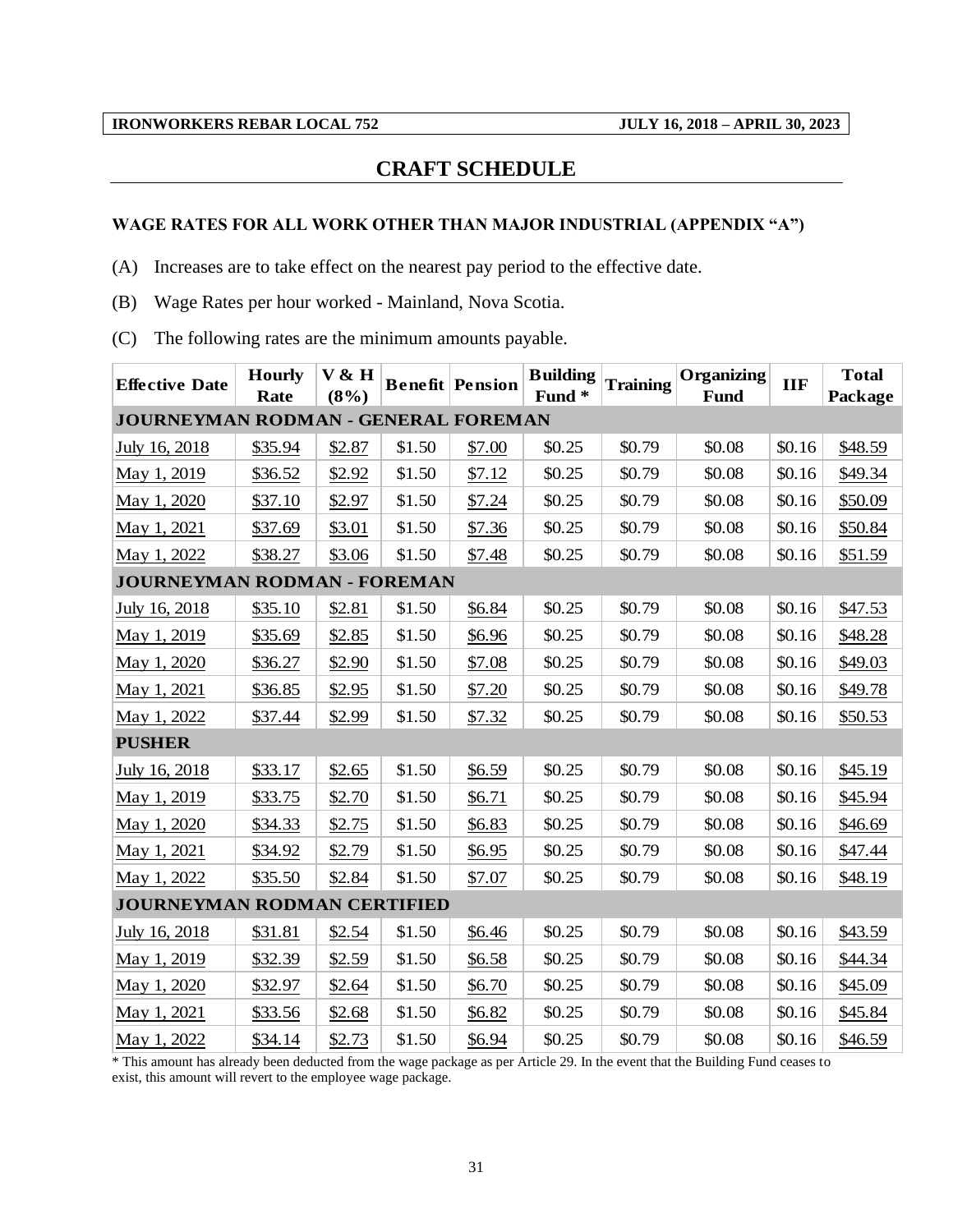Apprentice Ratio: The employer may hire one (1) apprentice for every three (3) journeymen.

The above rates per hour are subject to deductions as outlined in Article 30 and Article 5. The employer shall contribute to the Pension Plan as set out in Article 31, and to Training and I.I.F. as set out in Article 26 and to the Building Fund as set out in Article 29.

- (D) All rodmen shall supply the following C.S.A. (or equal) equipment and shall maintain same in good safe working order: safety hat, pliers, safety hook, safety boots, safety belt, tie wire reel, work positioning harness and eight (8) metre measuring tape.
- (E) Due to the nature of the trade and the rapid deterioration of an employee's work gloves, to ensure the continual safety of the employee throughout his/her performance, the employer shall provide to the employee a glove allowance of four dollars (\$4.00) per day worked.
- (F) Each rodmen shall carry a records book to show his/her work experience and rodman classification. He/she shall not be allowed to work in the industry until first contacting The International Association of Bridge, Structural & Ornamental Ironworkers, Local 752, and have a records book in his/her possession.
- (G) A review committee shall be representative of industry and shall consist of four (4) individuals consisting of two (2) representatives from the Nova Scotia Construction Labour Relations Association Limited and two (2) representatives from The International Association of Bridge, Structural & Ornamental Ironworkers, Local 752.

Mandate of the Committee will be to co-ordinate training courses for the different classifications of rodmen and review and approve movement from one (1) classification to another.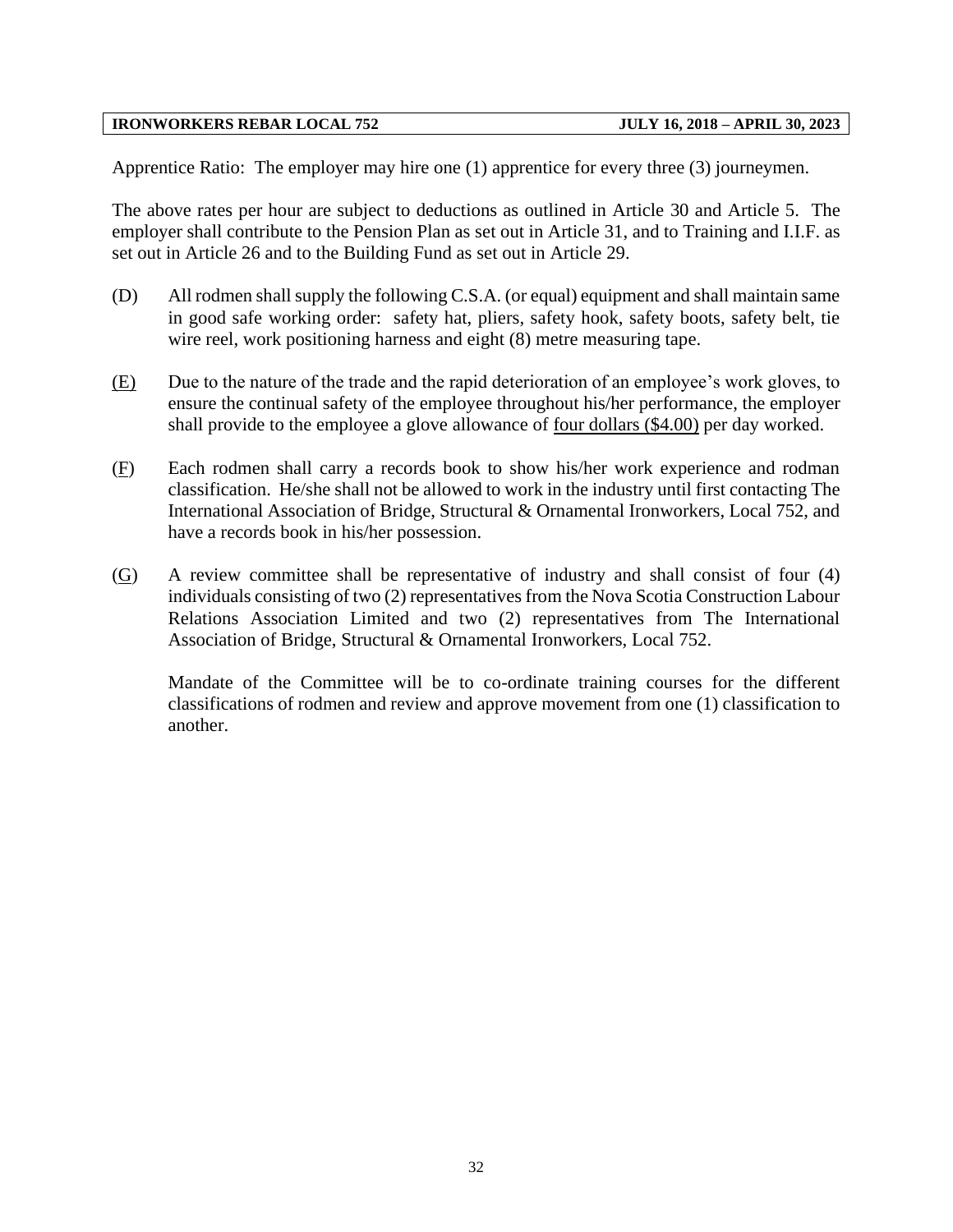## **RODMEN CLASSIFICATIONS**

| (A) General Foreman                     | General Foreman means a Journeyman Rodman certified, who has the<br>ability to accept responsibility and take charge of all the employees<br>engaged in the actual installation of any rebar work, laying out of such<br>work and has been appointed General Foreman at the discretion of the<br>Employer. He will also be able to coordinate work scheduling and<br>organizing the different areas of a major project |
|-----------------------------------------|------------------------------------------------------------------------------------------------------------------------------------------------------------------------------------------------------------------------------------------------------------------------------------------------------------------------------------------------------------------------------------------------------------------------|
| (B) Foreman                             | Foreman means a Journeyman Rodman certified, who has the ability<br>to accept responsibility to take charge of the employees engaged in<br>the actual installation of any rebar work, laying out of such work and<br>has been appointed Foreman by his employer.                                                                                                                                                       |
| Pusher<br>(C)                           | Pusher means a Journeyman Rodman placed in charge of a crew who<br>is under the supervision and direction of the Foreman.                                                                                                                                                                                                                                                                                              |
| Journeyman<br>(D)<br>Rodman - Certified | Journeyman Rodman - Certified is a Journey Rodman who has<br>completed certification courses and through these courses is<br>understood to have a thorough knowledge of placing drawings,<br>placing of reinforcing steel $\&$ welded wire mesh and any other<br>products related to his trade.                                                                                                                        |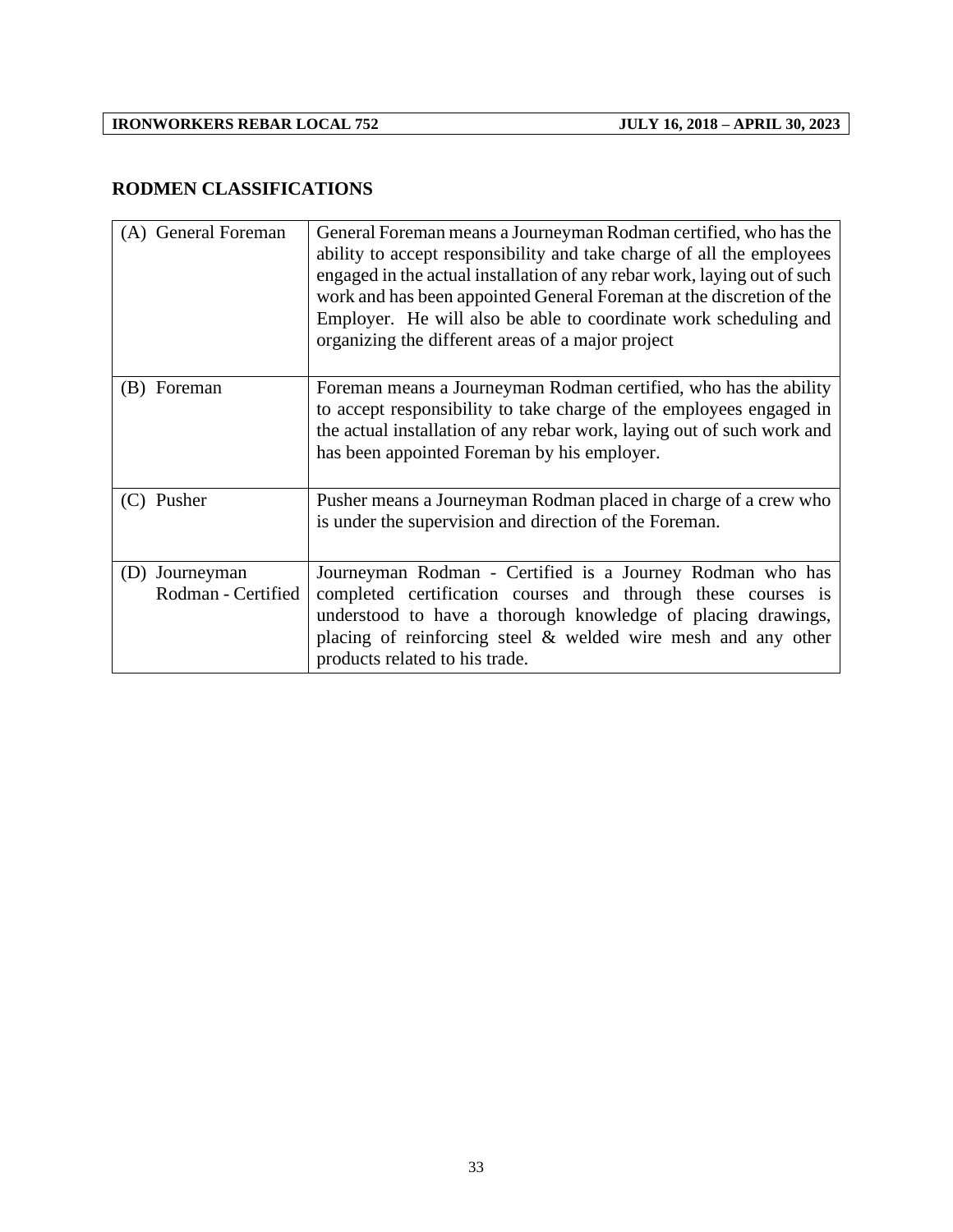Where practical the employer will endeavour to maximize employment opportunities for Apprentices.

Apprentices shall serve a 3600 hour apprenticeship and shall carry an up-to-date book of recorded hours.

The minimum wage rates for persons employed in the Trade under an Apprenticeship Agreement in accordance with the Apprenticeship and Tradesman's Qualification Act shall be based on the Journeyman's rate as in this agreement.

Preference of employment shall be granted to all indentured Apprentices in order to provide a reasonable opportunity for those indentured to complete their apprenticeship. Apprentices shall be indentured to the Joint Labour Management Indentureship Committee (which is now operative) and shall be required to attend classes as specified by the Committee.

It is understood that the Apprentices must return to the employ of the employer if employment is available by said employer at that time. It is mutually agreed that all Apprentices attending class shall, to qualify for the foregoing, attend not less than ninety-five percent (95%) of the classes held, except in the case of sickness.

All Probationary members must be approved by the Committee before commencing work. All Apprentices shall be registered within the Province and Indentured to the Joint Indentureship Committee. Apprentice responsibilities are set forth in the Apprenticeship Trades Qualifications Act. All Apprentices shall be required to complete legally prescribed education courses and ensure that the individual's log book is kept up-to-date. The Union shall have the authority to, upon adequate notice to the employer, remove any Ironworker Apprentice from a job site for failure to fulfil legal contractual obligations under this Article. Employers shall verify all hours of work completed. Employers shall give all Apprentices the opportunity to work at as many aspects of the Apprentice trade which are normally performed by the employer and within acceptable levels of production.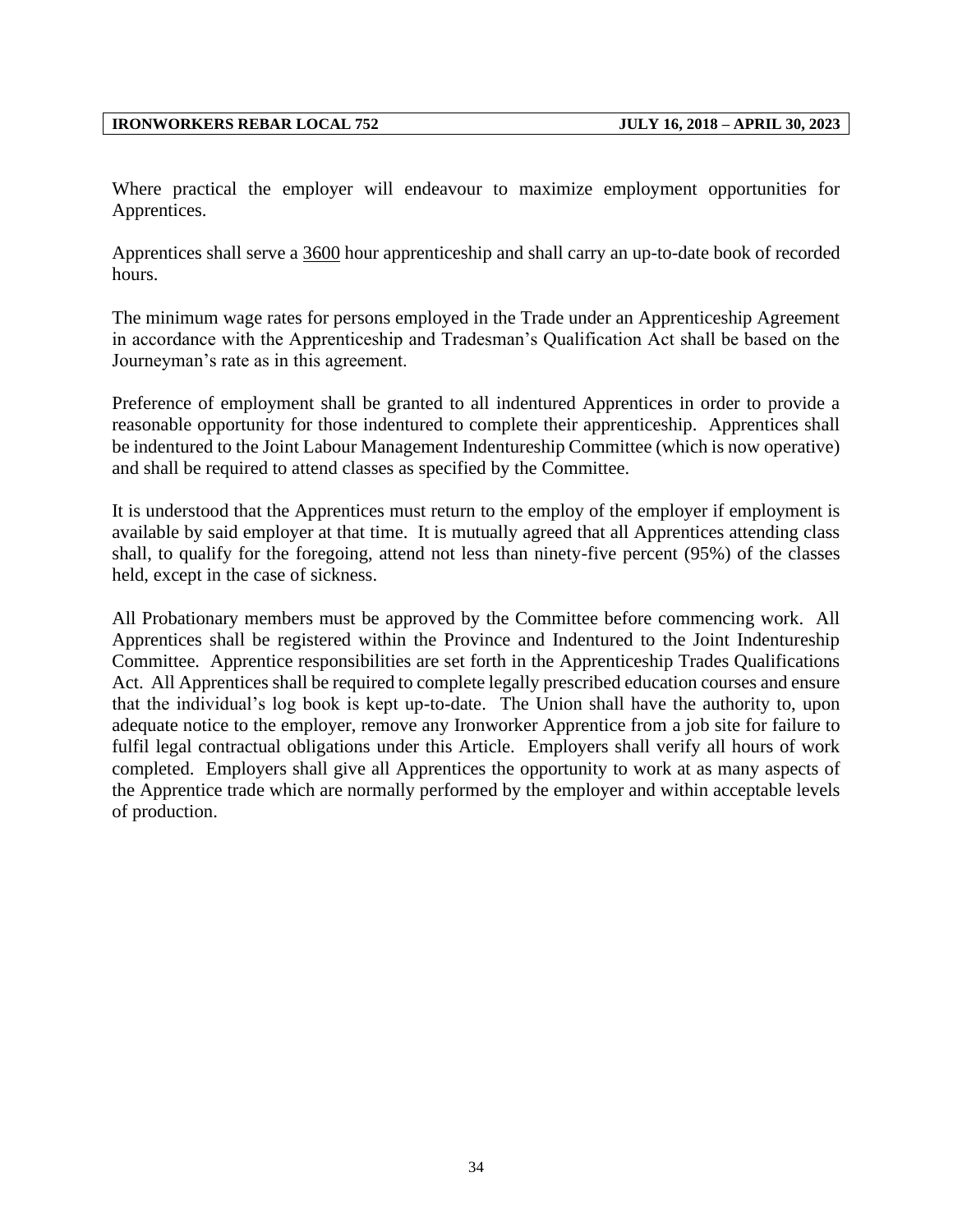| APPRENTICES - ALL WORK OTHER THAN MAJOR INDUSTRIAL |     |                       |                  |        |                                 |        |                    |            |                         |
|----------------------------------------------------|-----|-----------------------|------------------|--------|---------------------------------|--------|--------------------|------------|-------------------------|
|                                                    |     | <b>Hourly</b><br>Rate | V & H<br>$(8\%)$ |        | <b>Benefit Pension Training</b> |        | Organizing<br>Fund | <b>IIF</b> | <b>Total</b><br>Package |
| Effective Date: July 16, 2018                      |     |                       |                  |        |                                 |        |                    |            |                         |
| $0 - 650$ hours                                    | 65% | \$20.68               | \$1.65           | \$0.00 | \$0.00                          | \$0.79 | \$0.08             | \$0.16     | \$23.36                 |
| 650 - 1550 hours                                   | 70% | \$21.82               | \$1.75           | \$1.50 | \$4.41                          | \$0.79 | \$0.08             | \$0.16     | \$30.51                 |
| $1550 - 2650$ hours                                | 80% | \$25.47               | \$2.04           | \$1.50 | \$4.83                          | \$0.79 | \$0.08             | \$0.16     | \$34.87                 |
| 2650 - 3600 hours                                  | 90% | \$28.73               | \$2.30           | \$1.50 | \$5.67                          | \$0.79 | \$0.08             | \$0.16     | \$39.23                 |
| <b>Effective Date: May 1, 2019</b>                 |     |                       |                  |        |                                 |        |                    |            |                         |
| $0 - 650$ hours                                    | 65% | \$21.05               | \$1.68           | \$0.00 | \$0.00                          | \$0.79 | \$0.08             | \$0.16     | \$23.76                 |
| 650 - 1550 hours                                   | 70% | \$22.24               | \$1.78           | \$1.50 | \$4.49                          | \$0.79 | \$0.08             | \$0.16     | \$31.04                 |
| 1550 - 2650 hours                                  | 80% | \$25.94               | \$2.07           | \$1.50 | \$4.93                          | \$0.79 | \$0.08             | \$0.16     | \$35.47                 |
| 2650 - 3600 hours                                  | 90% | \$29.26               | \$2.34           | \$1.50 | \$5.78                          | \$0.79 | \$0.08             | \$0.16     | \$39.91                 |
| <b>Effective Date: May 1, 2020</b>                 |     |                       |                  |        |                                 |        |                    |            |                         |
| $0 - 650$ hours                                    | 65% | \$21.43               | \$1.71           | \$0.00 | \$0.00                          | \$0.79 | \$0.08             | \$0.16     | \$24.17                 |
| 650 - 1550 hours                                   | 70% | \$22.65               | \$1.81           | \$1.50 | \$4.57                          | \$0.79 | \$0.08             | \$0.16     | \$31.56                 |
| 1550 - 2650 hours                                  | 80% | \$26.40               | \$2.11           | \$1.50 | \$5.03                          | \$0.79 | \$0.08             | \$0.16     | \$36.07                 |
| 2650 - 3600 hours                                  | 90% | \$29.78               | \$2.38           | \$1.50 | \$5.89                          | \$0.79 | \$0.08             | \$0.16     | \$40.58                 |
| Effective Date: May 1, 2021                        |     |                       |                  |        |                                 |        |                    |            |                         |
| $0 - 650$ hours                                    | 65% | \$21.81               | \$1.75           | \$0.00 | \$0.00                          | \$0.79 | \$0.08             | \$0.16     | \$24.59                 |
| 650 - 1550 hours                                   | 70% | \$23.06               | \$1.85           | \$1.50 | \$4.65                          | \$0.79 | \$0.08             | \$0.16     | \$32.09                 |
| 1550 - 2650 hours                                  | 80% | \$26.86               | \$2.15           | \$1.50 | \$5.13                          | \$0.79 | \$0.08             | \$0.16     | \$36.67                 |
| 2650 - 3600 hours                                  | 90% | \$30.31               | \$2.42           | \$1.50 | \$6.00                          | \$0.79 | \$0.08             | \$0.16     | \$41.26                 |
| <b>Effective Date: May 1, 2022</b>                 |     |                       |                  |        |                                 |        |                    |            |                         |
| $0 - 650$ hours                                    | 65% | \$22.19               | \$1.78           | \$0.00 | \$0.00                          | \$0.79 | \$0.08             | \$0.16     | \$25.00                 |
| 650 - 1550 hours                                   | 70% | \$23.47               | \$1.88           | \$1.50 | \$4.73                          | \$0.79 | \$0.08             | \$0.16     | \$32.61                 |
| 1550 - 2650 hours                                  | 80% | \$27.32               | \$2.19           | \$1.50 | \$5.23                          | \$0.79 | \$0.08             | \$0.16     | \$37.27                 |
| 2650 - 3600 hours                                  | 90% | \$30.82               | \$2.47           | \$1.50 | \$6.11                          | \$0.79 | \$0.08             | \$0.16     | \$41.93                 |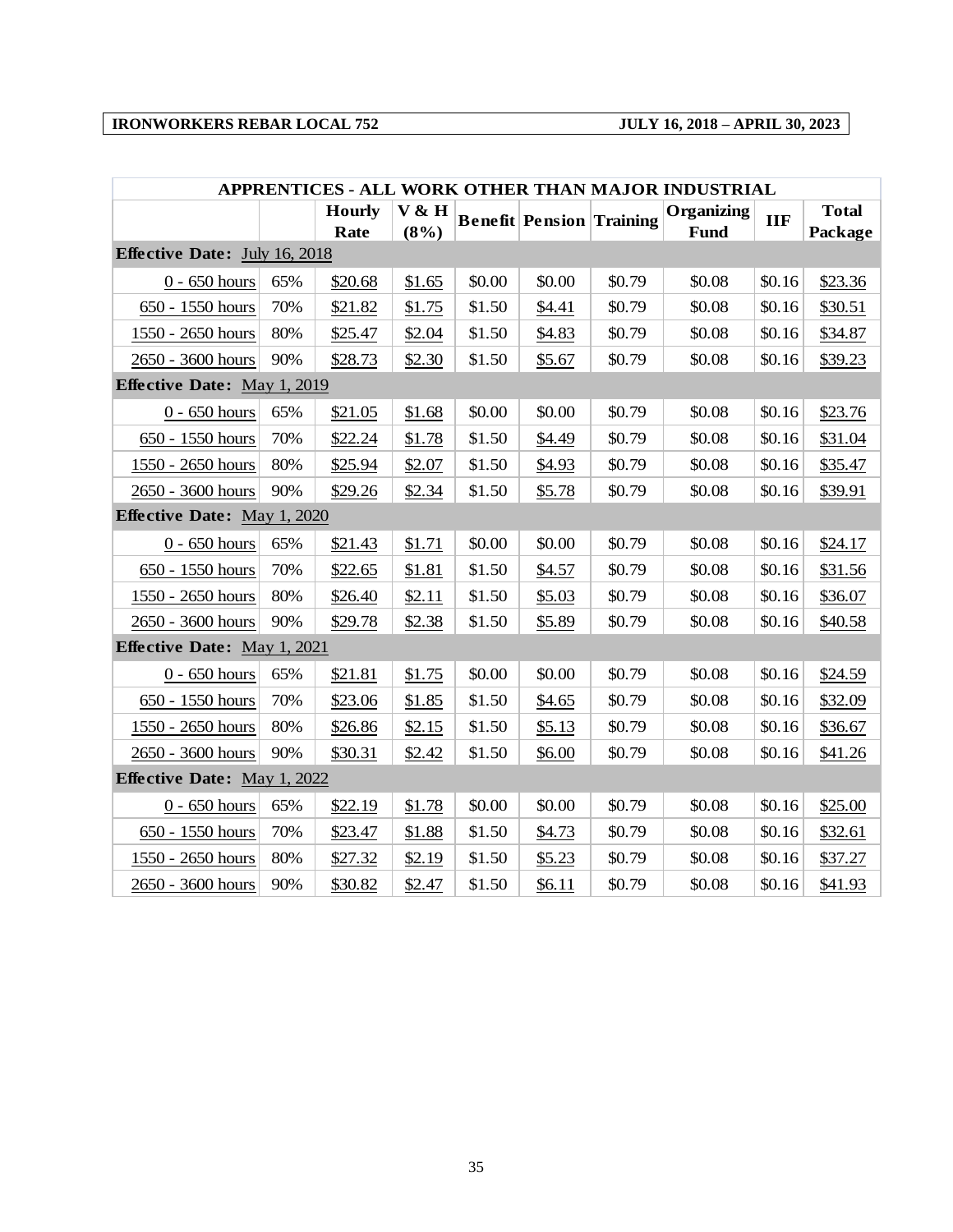#### **APPENDIX "A" – MAJOR INDUSTRIAL PROJECTS**

<span id="page-38-0"></span>Major Industrial Projects shall be defined as the initial construction, or major expansion or renovation of facilities listed below, where the initial construction or the major expansion or renovation has a total construction value (man-hour and material) in excess of fifty million dollars (\$50,000,000.00).

- Pulp Mills
- Paper Mills
- Automobile Manufacturing Plants
- Steel Mills
- Power Generating Projects
- Oil Refineries
- Gas Refineries
- Rubber Plants (such as Michelin)
- Ore Reduction Plants
- Petro-Chemical Plants

If an unanticipated type of industrial project is to be built on Mainland Nova Scotia, the parties agree to meet to determine its status as major industrial or commercial.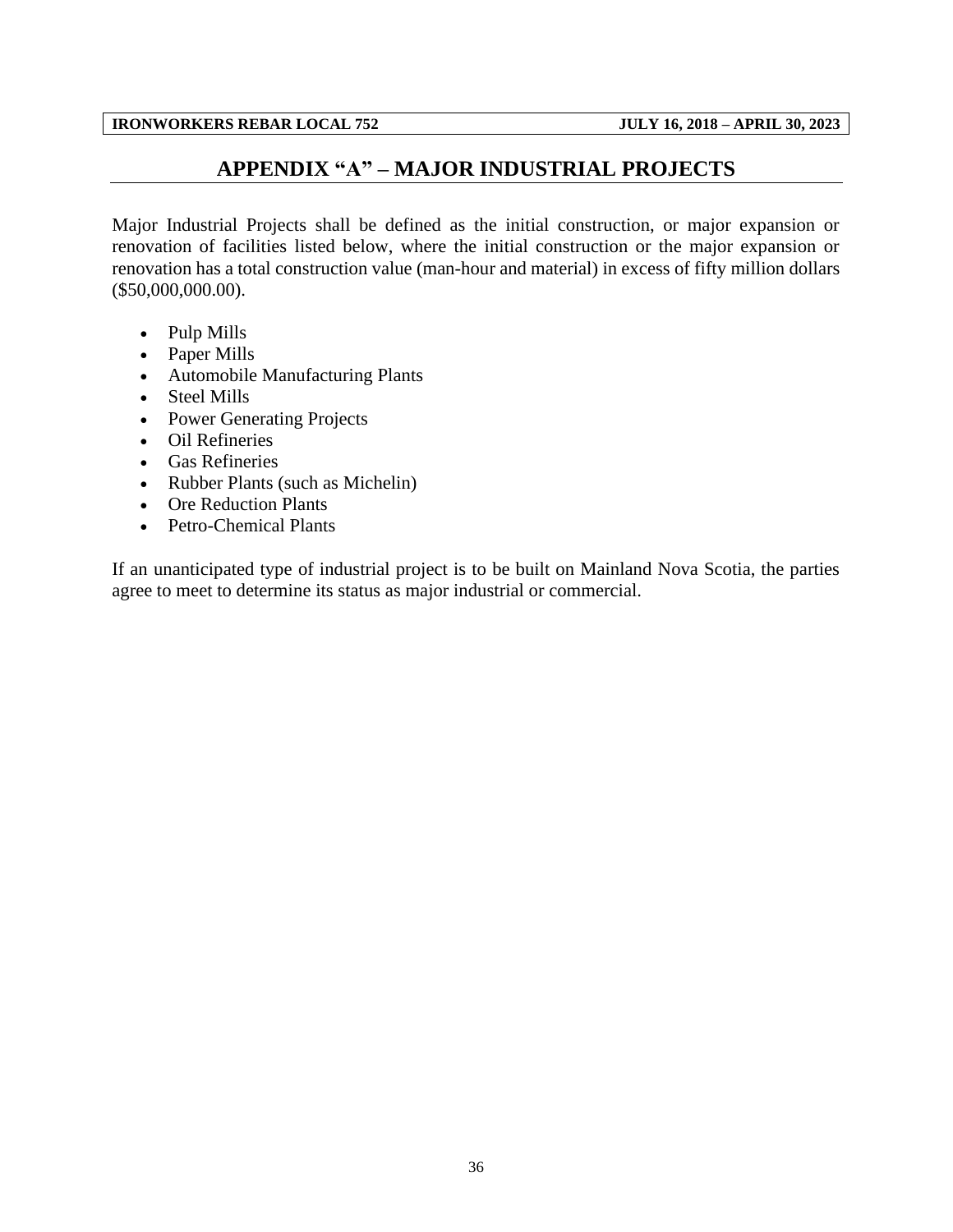#### **WAGE RATES FOR ALL MAJOR INDUSTRIAL WORK**

The following rates are the minimum amounts payable.

| <b>Effective Date</b>               | <b>Hourly</b><br>Rate | V & H<br>$(8\%)$ |        | <b>Benefit Pension</b> | <b>Building</b><br>Fund <sup>*</sup> | <b>Training</b> | Organizing<br><b>Fund</b> | <b>IIF</b> | <b>Total</b><br>Package |
|-------------------------------------|-----------------------|------------------|--------|------------------------|--------------------------------------|-----------------|---------------------------|------------|-------------------------|
| JOURNEYMAN RODMAN - GENERAL FOREMAN |                       |                  |        |                        |                                      |                 |                           |            |                         |
| July 16, 2018                       | \$38.34               | \$3.07           | \$1.50 | \$7.50                 | \$0.25                               | \$0.79          | \$0.08                    | \$0.16     | \$51.69                 |
| May 1, 2019                         | \$38.93               | \$3.11           | \$1.50 | \$7.62                 | \$0.25                               | \$0.79          | \$0.08                    | \$0.16     | \$52.44                 |
| May 1, 2020                         | \$39.51               | \$3.16           | \$1.50 | \$7.74                 | \$0.25                               | \$0.79          | \$0.08                    | \$0.16     | \$53.19                 |
| May 1, 2021                         | \$40.09               | \$3.21           | \$1.50 | \$7.86                 | \$0.25                               | \$0.79          | \$0.08                    | \$0.16     | \$53.94                 |
| May 1, 2022                         | \$40.68               | \$3.25           | \$1.50 | \$7.98                 | \$0.25                               | \$0.79          | \$0.08                    | \$0.16     | \$54.69                 |
| JOURNEYMAN RODMAN - FOREMAN         |                       |                  |        |                        |                                      |                 |                           |            |                         |
| July 16, 2018                       | \$37.36               | \$2.99           | \$1.50 | \$7.50                 | \$0.25                               | \$0.79          | \$0.08                    | \$0.16     | \$50.63                 |
| May 1, 2019                         | \$37.94               | \$3.04           | \$1.50 | \$7.62                 | \$0.25                               | \$0.79          | \$0.08                    | \$0.16     | \$51.38                 |
| May 1, 2020                         | \$38.53               | \$3.08           | \$1.50 | \$7.74                 | \$0.25                               | \$0.79          | \$0.08                    | \$0.16     | \$52.13                 |
| May 1, 2021                         | \$39.11               | \$3.13           | \$1.50 | \$7.86                 | \$0.25                               | \$0.79          | \$0.08                    | \$0.16     | \$52.88                 |
| May 1, 2022                         | \$39.69               | \$3.18           | \$1.50 | \$7.98                 | \$0.25                               | \$0.79          | \$0.08                    | \$0.16     | \$53.63                 |
| <b>PUSHER</b>                       |                       |                  |        |                        |                                      |                 |                           |            |                         |
| July 16, 2018                       | \$35.53               | \$2.84           | \$1.50 | \$7.16                 | \$0.25                               | \$0.79          | \$0.08                    | \$0.16     | \$48.31                 |
| May 1, 2019                         | \$36.11               | \$2.89           | \$1.50 | \$7.28                 | \$0.25                               | \$0.79          | \$0.08                    | \$0.16     | \$49.06                 |
| May 1, 2020                         | \$36.69               | \$2.94           | \$1.50 | \$7.40                 | \$0.25                               | \$0.79          | \$0.08                    | \$0.16     | \$49.81                 |
| May 1, 2021                         | \$37.28               | \$2.98           | \$1.50 | \$7.52                 | \$0.25                               | \$0.79          | \$0.08                    | \$0.16     | \$50.56                 |
| May 1, 2022                         | \$37.86               | \$3.03           | \$1.50 | \$7.64                 | \$0.25                               | \$0.79          | \$0.08                    | \$0.16     | \$51.31                 |
| JOURNEYMAN RODMAN CERTIFIED         |                       |                  |        |                        |                                      |                 |                           |            |                         |
| July 16, 2018                       | \$34.25               | \$2.74           | \$1.50 | \$6.96                 | \$0.25                               | \$0.79          | \$0.08                    | \$0.16     | \$46.73                 |
| May 1, 2019                         | \$34.83               | \$2.79           | \$1.50 | \$7.08                 | \$0.25                               | \$0.79          | \$0.08                    | \$0.16     | \$47.48                 |
| May 1, 2020                         | \$35.42               | \$2.83           | \$1.50 | \$7.20                 | \$0.25                               | \$0.79          | \$0.08                    | \$0.16     | \$48.23                 |
| May 1, 2021                         | \$36.00               | \$2.88           | \$1.50 | \$7.32                 | \$0.25                               | \$0.79          | \$0.08                    | \$0.16     | \$48.98                 |
| May 1, 2022                         | \$36.58               | \$2.93           | \$1.50 | \$7.44                 | \$0.25                               | \$0.79          | \$0.08                    | \$0.16     | \$49.73                 |

\* This amount has already been deducted from the wage package as per Article 29. In the event that the Building Fund ceases to exist, this amount will revert to the employee wage package.

Apprentice Ratio: The employer may hire one (1) apprentice for every three (3) journeymen.

The above rates per hour are subject to deductions as outlined in Article 30 and Article 5. The employer shall contribute to the Pension Plan as set out in Article 31, and to Training and I.I.F. as set out in Article 26 and to the Building Fund as set out in Article 29.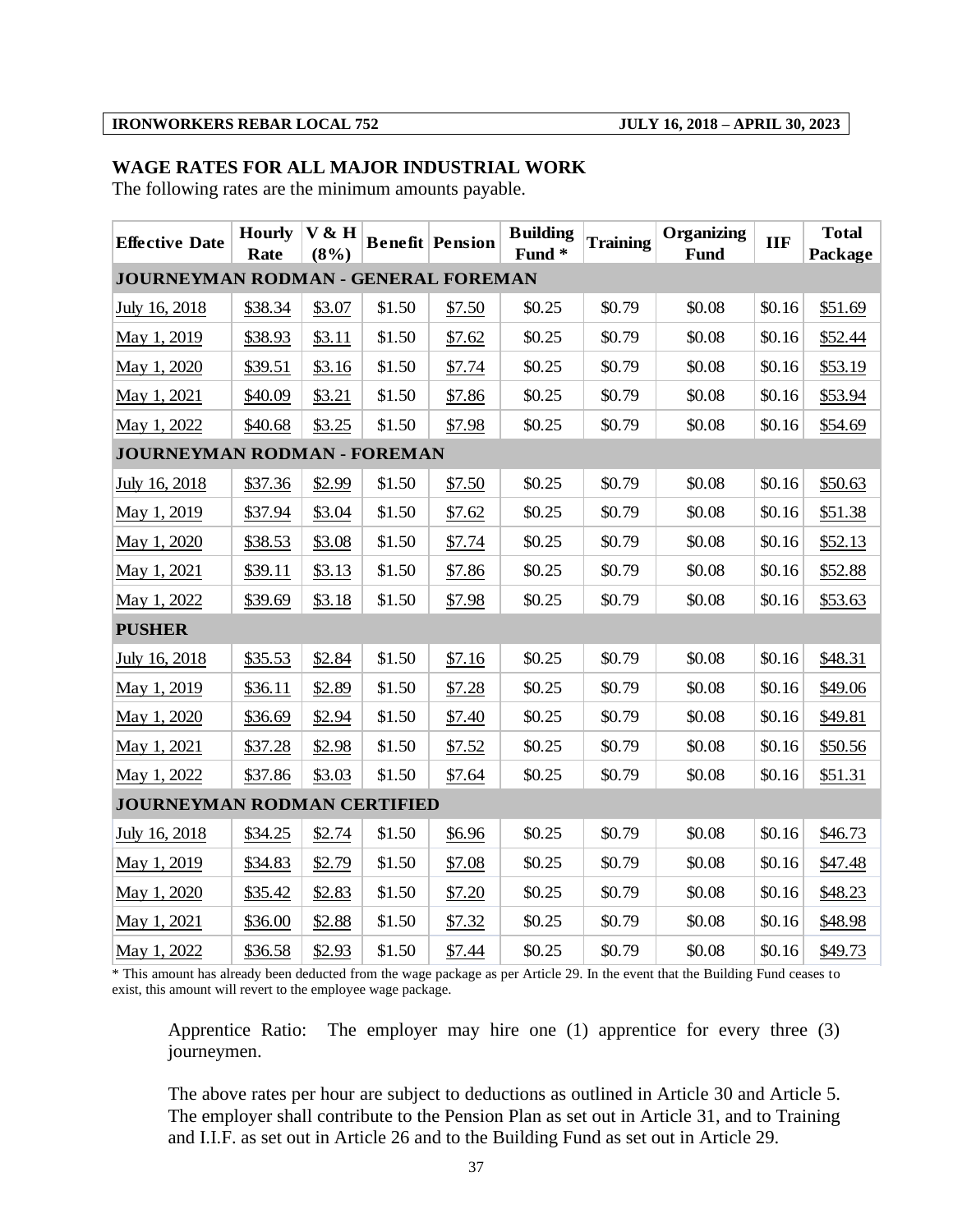| <b>APPRENTICES - MAJOR INDUSTRIAL</b> |     |                       |                  |        |                                 |        |                           |            |                         |
|---------------------------------------|-----|-----------------------|------------------|--------|---------------------------------|--------|---------------------------|------------|-------------------------|
|                                       |     | <b>Hourly</b><br>Rate | V & H<br>$(8\%)$ |        | <b>Benefit Pension Training</b> |        | Organizing<br><b>Fund</b> | <b>IIF</b> | <b>Total</b><br>Package |
| Effective Date: July 16, 2018         |     |                       |                  |        |                                 |        |                           |            |                         |
| $0 - 650$ hours                       | 65% | \$22.26               | \$1.78           | \$0.00 | \$0.00                          | \$0.79 | \$0.08                    | \$0.16     | \$25.07                 |
| 650 - 1550 hours                      | 70% | \$23.43               | \$1.87           | \$1.50 | \$4.88                          | \$0.79 | \$0.08                    | \$0.16     | \$32.71                 |
| 1550 - 2650 hours                     | 80% | \$27.12               | \$2.17           | \$1.50 | \$5.56                          | \$0.79 | \$0.08                    | \$0.16     | \$37.38                 |
| 2650 - 3600 hours                     | 90% | \$30.81               | \$2.46           | \$1.50 | \$6.26                          | \$0.79 | \$0.08                    | \$0.16     | \$42.06                 |
| <b>Effective Date:</b> May 1, 2019    |     |                       |                  |        |                                 |        |                           |            |                         |
| $0 - 650$ hours                       | 65% | \$22.64               | \$1.81           | \$0.00 | \$0.00                          | \$0.79 | \$0.08                    | \$0.16     | \$25.48                 |
| 650 - 1550 hours                      | 70% | \$23.84               | \$1.91           | \$1.50 | \$4.96                          | \$0.79 | \$0.08                    | \$0.16     | \$33.24                 |
| 1550 - 2650 hours                     | 80% | \$27.58               | \$2.21           | \$1.50 | \$5.66                          | \$0.79 | \$0.08                    | \$0.16     | \$37.98                 |
| 2650 - 3600 hours                     | 90% | \$31.32               | \$2.51           | \$1.50 | \$6.37                          | \$0.79 | \$0.08                    | \$0.16     | \$42.73                 |
| Effective Date: May 1, 2020           |     |                       |                  |        |                                 |        |                           |            |                         |
| $0 - 650$ hours                       | 65% | \$23.02               | \$1.84           | \$0.00 | \$0.00                          | \$0.79 | \$0.08                    | \$0.16     | \$25.89                 |
| 650 - 1550 hours                      | 70% | \$24.25               | \$1.94           | \$1.50 | \$5.04                          | \$0.79 | \$0.08                    | \$0.16     | \$33.76                 |
| 1550 - 2650 hours                     | 80% | \$28.05               | \$2.24           | \$1.50 | \$5.76                          | \$0.79 | \$0.08                    | \$0.16     | \$38.58                 |
| 2650 - 3600 hours                     | 90% | \$31.85               | \$2.55           | \$1.50 | \$6.48                          | \$0.79 | \$0.08                    | \$0.16     | \$43.41                 |
| Effective Date: May 1, 2021           |     |                       |                  |        |                                 |        |                           |            |                         |
| $0 - 650$ hours                       | 65% | \$23.40               | \$1.87           | \$0.00 | \$0.00                          | \$0.79 | \$0.08                    | \$0.16     | \$26.30                 |
| 650 - 1550 hours                      | 70% | \$24.67               | \$1.97           | \$1.50 | \$5.12                          | \$0.79 | \$0.08                    | \$0.16     | \$34.29                 |
| 1550 - 2650 hours                     | 80% | \$28.51               | \$2.28           | \$1.50 | \$5.86                          | \$0.79 | \$0.08                    | \$0.16     | \$39.18                 |
| 2650 - 3600 hours                     | 90% | \$32.37               | \$2.59           | \$1.50 | \$6.59                          | \$0.79 | \$0.08                    | \$0.16     | \$44.08                 |
| <b>Effective Date:</b> May 1, 2022    |     |                       |                  |        |                                 |        |                           |            |                         |
| $0 - 650$ hours                       | 65% | \$23.78               | \$1.90           | \$0.00 | \$0.00                          | \$0.79 | \$0.08                    | \$0.16     | \$26.71                 |
| 650 - 1550 hours                      | 70% | \$25.07               | \$2.01           | \$1.50 | \$5.20                          | \$0.79 | \$0.08                    | \$0.16     | \$34.81                 |
| 1550 - 2650 hours                     | 80% | \$28.97               | \$2.32           | \$1.50 | \$5.96                          | \$0.79 | \$0.08                    | \$0.16     | \$39.78                 |
| 2650 - 3600 hours                     | 90% | \$32.90               | \$2.63           | \$1.50 | \$6.70                          | \$0.79 | \$0.08                    | \$0.16     | \$44.76                 |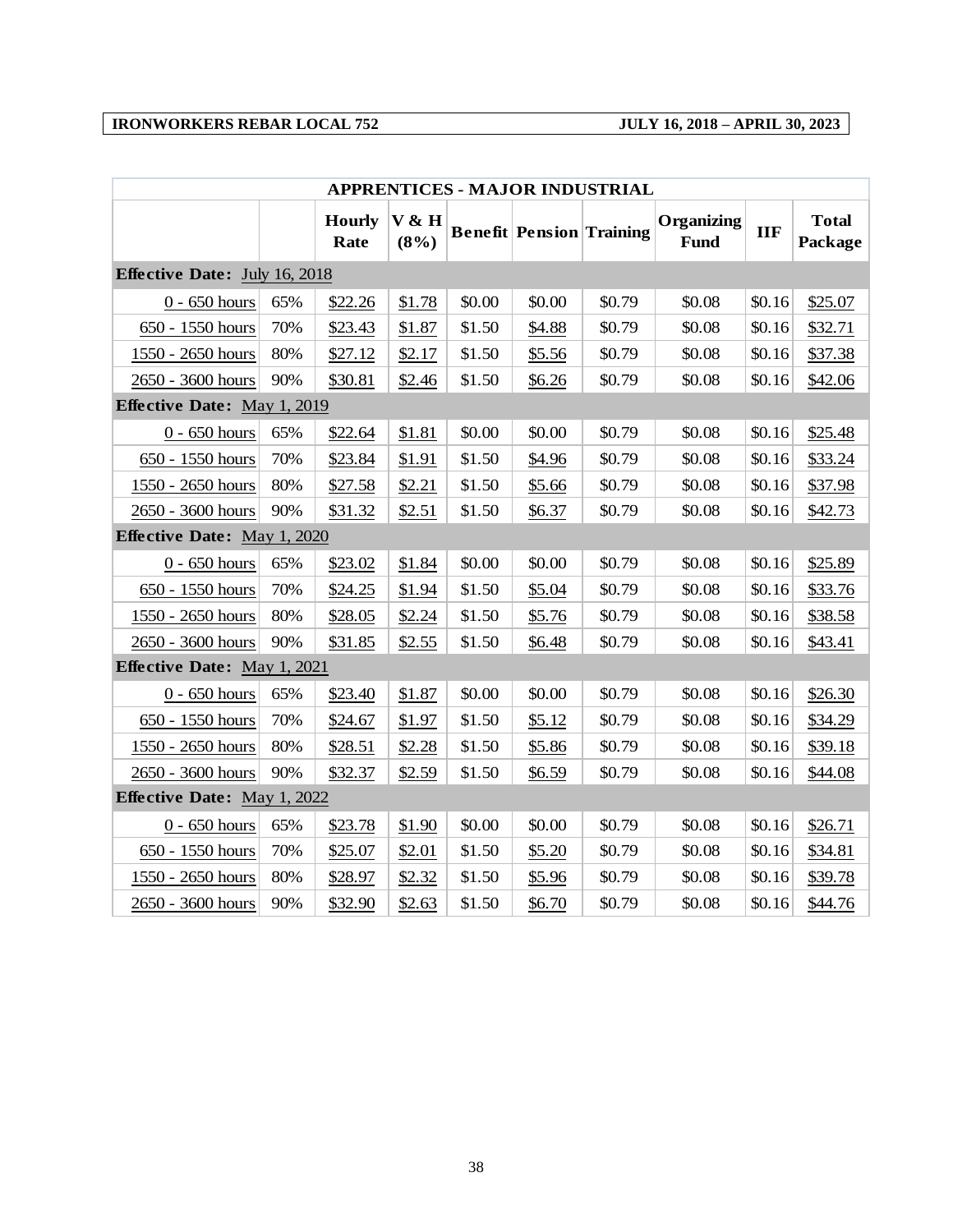#### **SIGNATORIES FOR THE:**

#### **NOVA SCOTIA CONSTRUCTION LABOUR RELATIONS ASSOCIATION LIMITED**

DERRICK NICKERSON GEORGE MACDOUGALL

**ORNAMENTAL AND REINFORCING IRONWORKERS, LOCAL UNION 752**

**INTERNATIONAL ASSOCIATION** 

**OF BRIDGE, STRUCTURAL,** 

ROBERT SHEPHERD NEIL HORNE

ANGELA GALLANT **WITNESS**